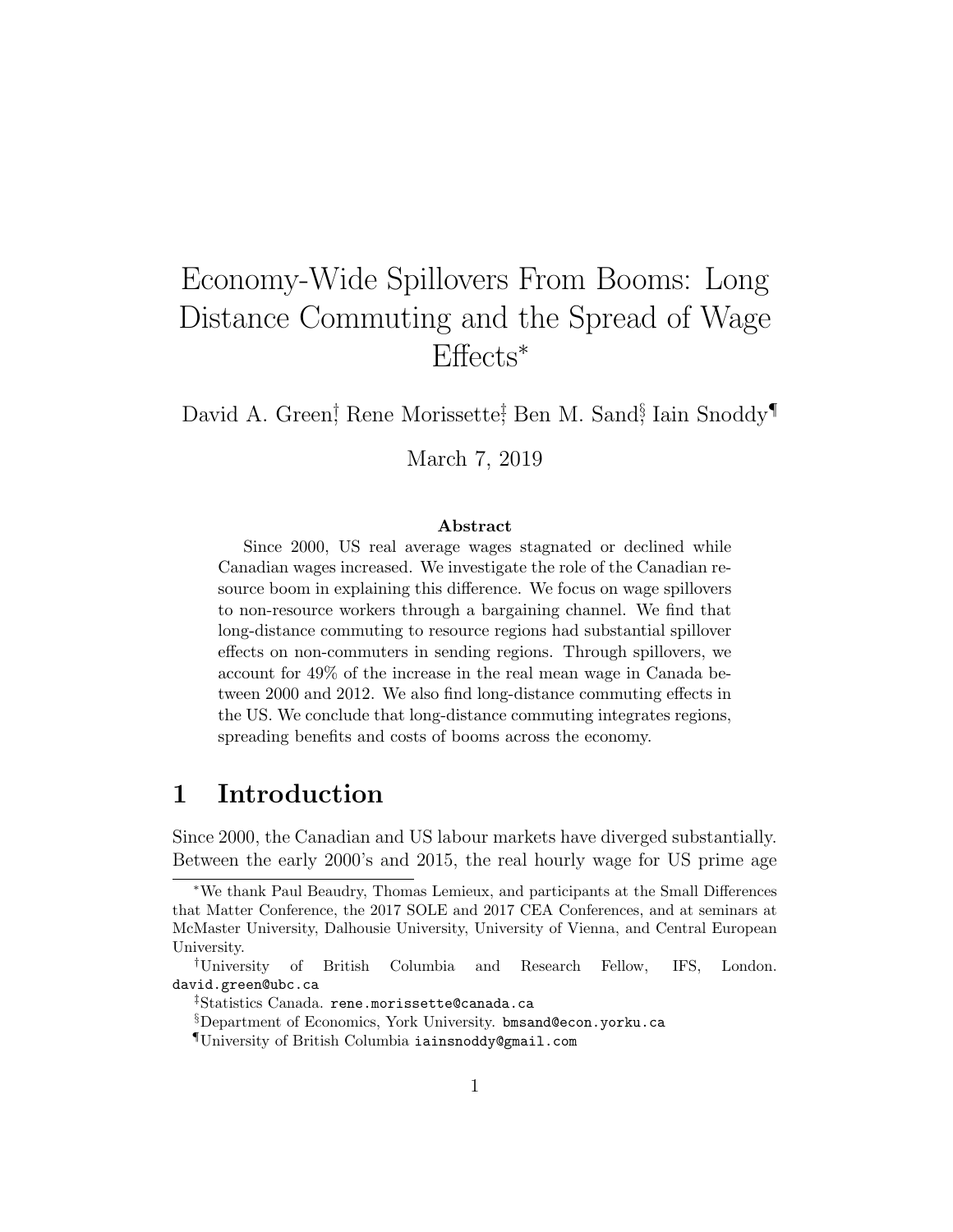workers fell by 2 to 3 percent for males and was generally flat for females. In contrast, in Canada, the real hourly wage rose by nearly 10% for males and 15% for females over the same period. Similarly, the employment rate for high school or less educated males and females fell substantially over this period in the US but were flat for Canadian men and rose for Canadian women. Inequality has also followed different paths in the two countries, with the log 90-10 wage differential rising by over  $10\%$  for both men and women in the US but being essentially unchanged in Canada.

Our goal in this paper is to understand the source of these differences. We argue that a substantial part of the success in the Canadian labour market can be explained by the impact of the resource boom that started in about 2003 for the Canadian economy. For anyone living in Canada during this period, such a claim would not seem surprising. The resource boom held a salient place in discussions about the economy and also in policy making. But to an empirical economist who has worked with shift-share type decompositions, the claim might seem unlikely. In those decompositions, the effect of the boom on the mean wage in the economy reflects employment growth in the high-paying resource sector (the 'between' component) and increases in wages for both old and new workers in that sector (the 'within' component). The extractive resource sector (mining plus oil and gas) makes up only 1.5% of employment in Canada in this period. This is triple the proportion for the US and reflects some substantial growth during the period, but working with such small proportions, the between and within components for the resource sector can never be large. This is because the shift-share decomposition focuses on changes for workers in the resource sector itself.

Given this logic, the resource boom can only provide a sizeable explanation for Canadian wage increases if it had spillover effects on the wages of other workers. There is a growing literature on the effects of resource booms on local economies which tends to find that those booms have disproportionate effects on wages and employment relative to the size of the resource sector (e.g., [Black, McKinnish and Sanders](#page-44-0) [\(2005\)](#page-44-0)[,Michaels](#page-45-0) [\(2011\)](#page-45-0), [Marchand](#page-45-1) [\(2012\)](#page-45-1), [Weber](#page-46-0) [\(2012\)](#page-46-0), [Jacobsen and Parker](#page-45-2) [\(2016\)](#page-45-2), [Allcott and](#page-44-1) [Keniston](#page-44-1) [\(2014\)](#page-44-1), [Feyrer, Mansur and Sacerdote](#page-44-2) [\(2017\)](#page-44-2) and [Bartik, Currie,](#page-44-3) [Greenstone and Knittel](#page-44-3) [\(2017\)](#page-44-3). Some of these studies find, further, that there are positive spillover effects on production in other sectors and attribute both these effects and some of the wage effects to agglomeration externalities (e.g., [Michaels](#page-45-0) [\(2011\)](#page-45-0)). For the most part, however, explanations for the spillovers are speculation. We complement this literature by investigating a specific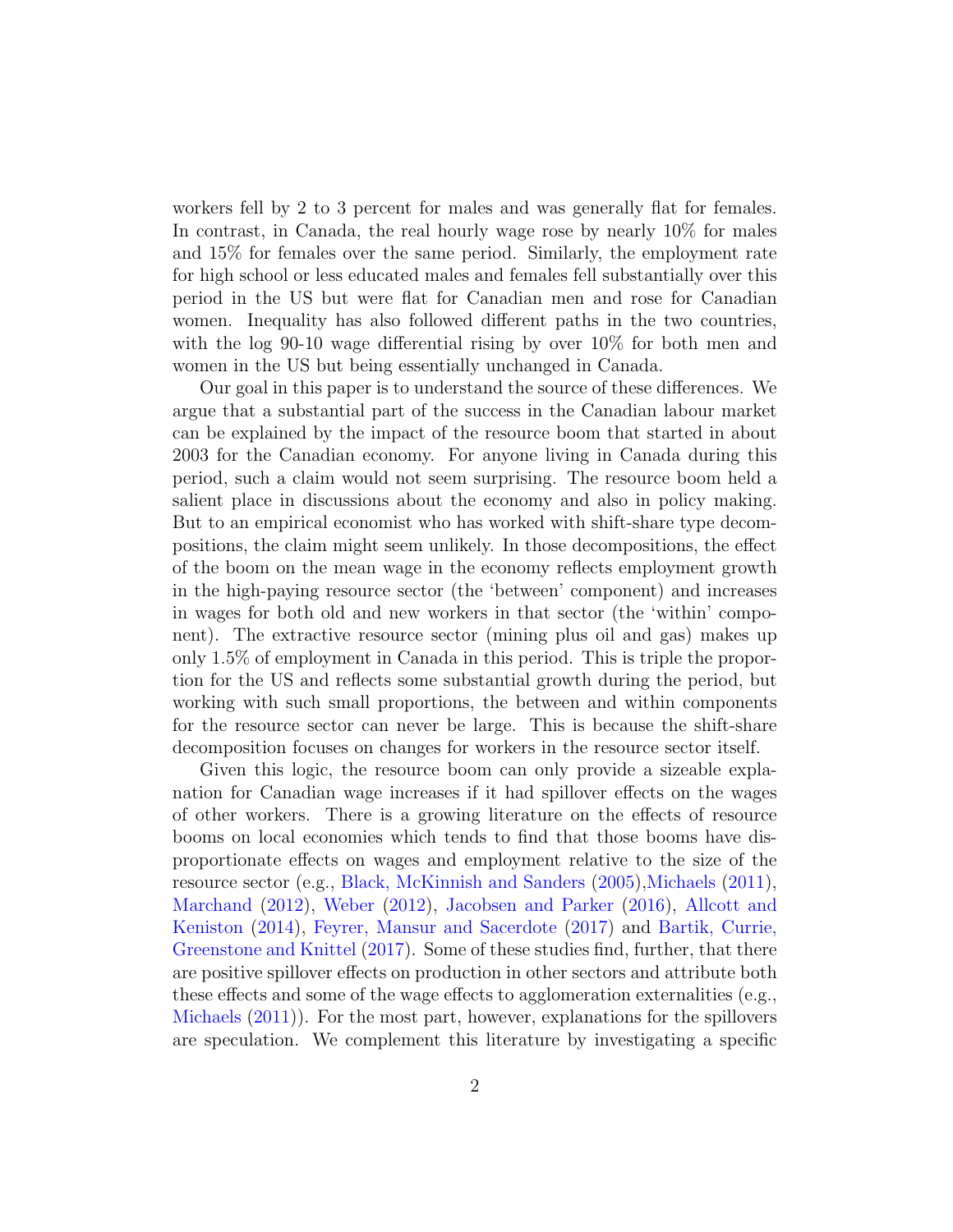spillover mechanism that has the potential to imply large effects that are not only widespread in the local economy but are also transmitted to other, non-resource regions through a migration channel.

Our core idea, following on [Beaudry, Green and Sand](#page-44-4) [\(2012\)](#page-44-4), is that changes in the size of and wages in a salient sector can have far-reaching spill-over effects through bargaining. When a high-paying sector, such as extractive resources, expands or starts paying higher wages, the outside option for workers in other jobs improves. In bargaining with their employers, they can point to the improved employment conditions in the resource sector and credibly threaten to quit to get a resource sector job unless their cur-rent employer increases their wages.<sup>[1](#page-2-0)</sup> Importantly, this threat can be used by workers across the economy at the same time, resulting in a substantial multiplication of the direct wage effects of the resource boom. In essence, there is no longer a clean separation of the between and within components of the shift-share decomposition and so the standard between component does not provide an accurate picture of the full impact of the boom. Indeed, in [Beaudry, Green and Sand](#page-44-4) [\(2012\)](#page-44-4)'s work with US cities, the spillover effect of shifts toward a higher paying sectoral composition on the average wage in a local economy is about 3 times the standard Between effect on its own.

Two points make the resource boom a plausible source of spillovers to the broader Canadian wage structure. First, both [Fortin and Lemieux](#page-45-3) [\(2015\)](#page-45-3) and [Marchand](#page-45-4) [\(2015\)](#page-45-4) provide evidence of substantial spillovers within the economies with the highest concentration of employment in the extractive resource sectors – Alberta, Saskatchewan, and Newfoundland. [Marchand](#page-45-4) [\(2015\)](#page-45-4) compares resource and non-resource communities within the ER provinces and demonstrates spillovers within the local resource communities while [Fortin and Lemieux](#page-45-3) [\(2015\)](#page-45-3) use provincial level variation, showing spillovers that incorporate those local spillovers and spillovers across communities within the ER provinces. We replicate those results in the second section of the paper. Second, there were links between multiple communities in Canada and the resource intensive areas through migration and long-distance commut-

<span id="page-2-0"></span><sup>&</sup>lt;sup>1</sup>In an article about the industrial heartland of the US, the Globe and Mail newspaper tells the story of Cathy McClure who lost a good paying job in a forklift factory at the time of the 2008 recession. Recently, the firm returned to operation and offered her an entry level position at \$15 per hour. Rather than moving to that job, she negotiated a wage increase at her current employer. Thus, the introduction of a good paying job would have benefited both whoever actually took the job and, through a bargaining effect, Cathy McClure [\(Slater,](#page-46-1) [2016\)](#page-46-1).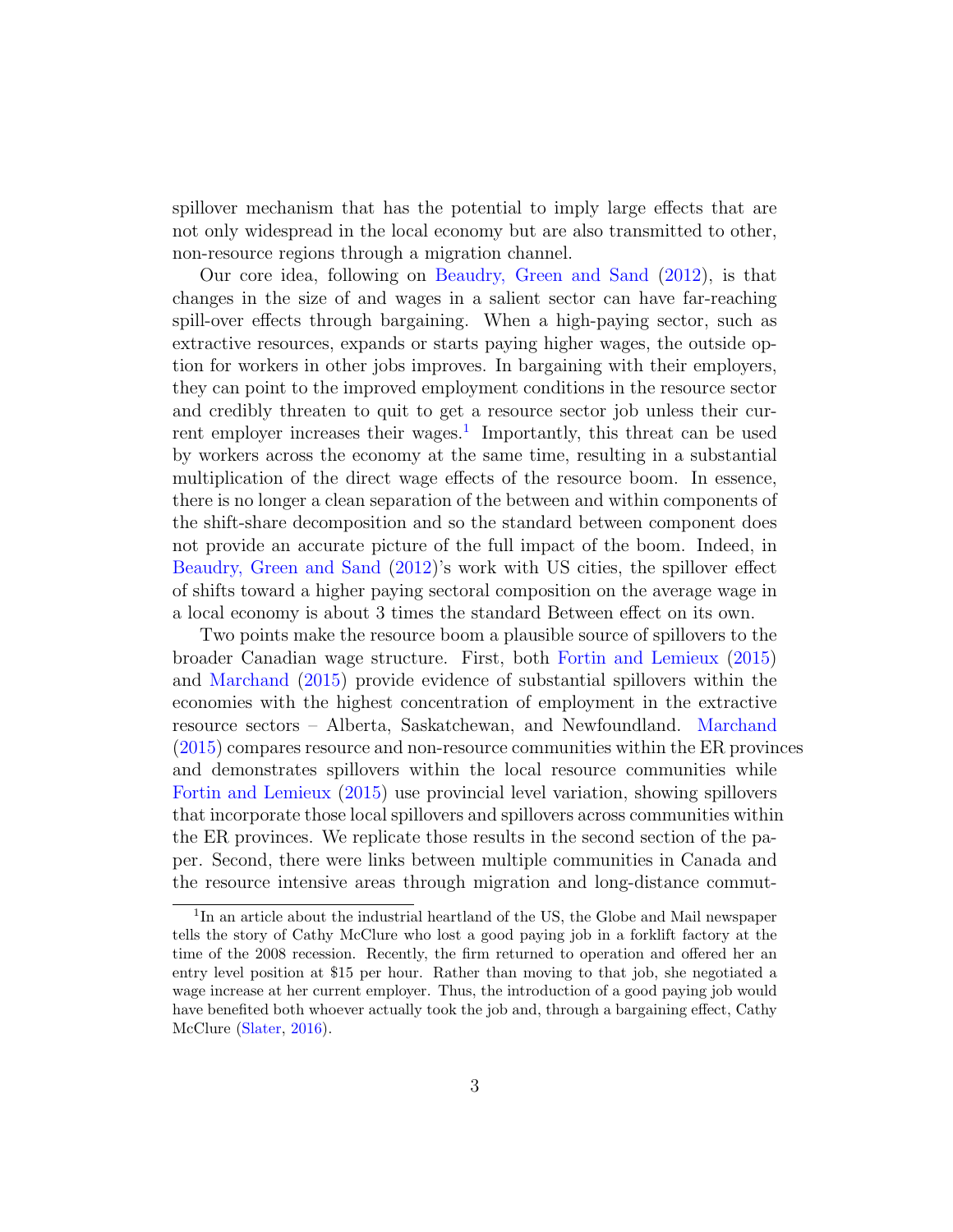ing, in which workers maintained a home in a non-resource community and flew back and forth to work in the oil fields for weeks at a time. We argue that the availability of this commuting option increased the bargaining power of workers in all sectors, spreading the effects of the boom both geographically and sectorally to other parts of the economy. Thus, our work complements earlier research both by providing a specific channel through which the spillovers they measure can operate and by looking at impacts beyond the borders of extractive resource intensive regions.

At the heart of our approach is a rich administrative data set that includes the universe of Canadian individual tax filers between 2000 and 2012. These data include tax filers' main tax form (T1) and job specific tax forms (T4's). Importantly, for our purposes, the former contains the address from which an individual files their taxes and the latter records the province of the firm for a particular job an individual worked. Using this information, we can identify long distance commuters to the extractive resource provinces: workers who file their taxes in a non-resource intensive province but worked their main job in a resource intensive province. Working at a sub-provincial level (Statistics Canada defined Economic Regions), we compare wage changes of what we call residents (workers who do not migrate or commute to other provinces to work) in local labour markets in the non-resource provinces with different levels of commuting to resource provinces. In other words, we investigate whether increases in the value of the commuting option led to increases in wages for non-commuters.

These wage effects could arise because of the type of bargaining effects mentioned earlier but also from supply effects, as the commuters and migrants leave the local labour force, and demand effects, as the commuters bring their earnings back to their home communities. We can eliminate the latter two channels and focus on bargaining effects by controlling for the employment rate. We present specifications with and without employment rate controls in order to see the total spillover effects and to isolate the size of bargaining effects. Those specifications indicate that about  $\frac{5}{6}$  of the spillover effects we estimate occur through the bargaining channel.

Estimation of these spillover effects faces two main identification challenges. The first is that commuting may be correlated with unobserved productivity shocks to local wages. For example, if commuting to resource intensive provinces increased the most in areas that were falling into a local recession then there would be a built-in negative bias to the estimated effects of commuting on wages. We address this problem using Bartik-type instru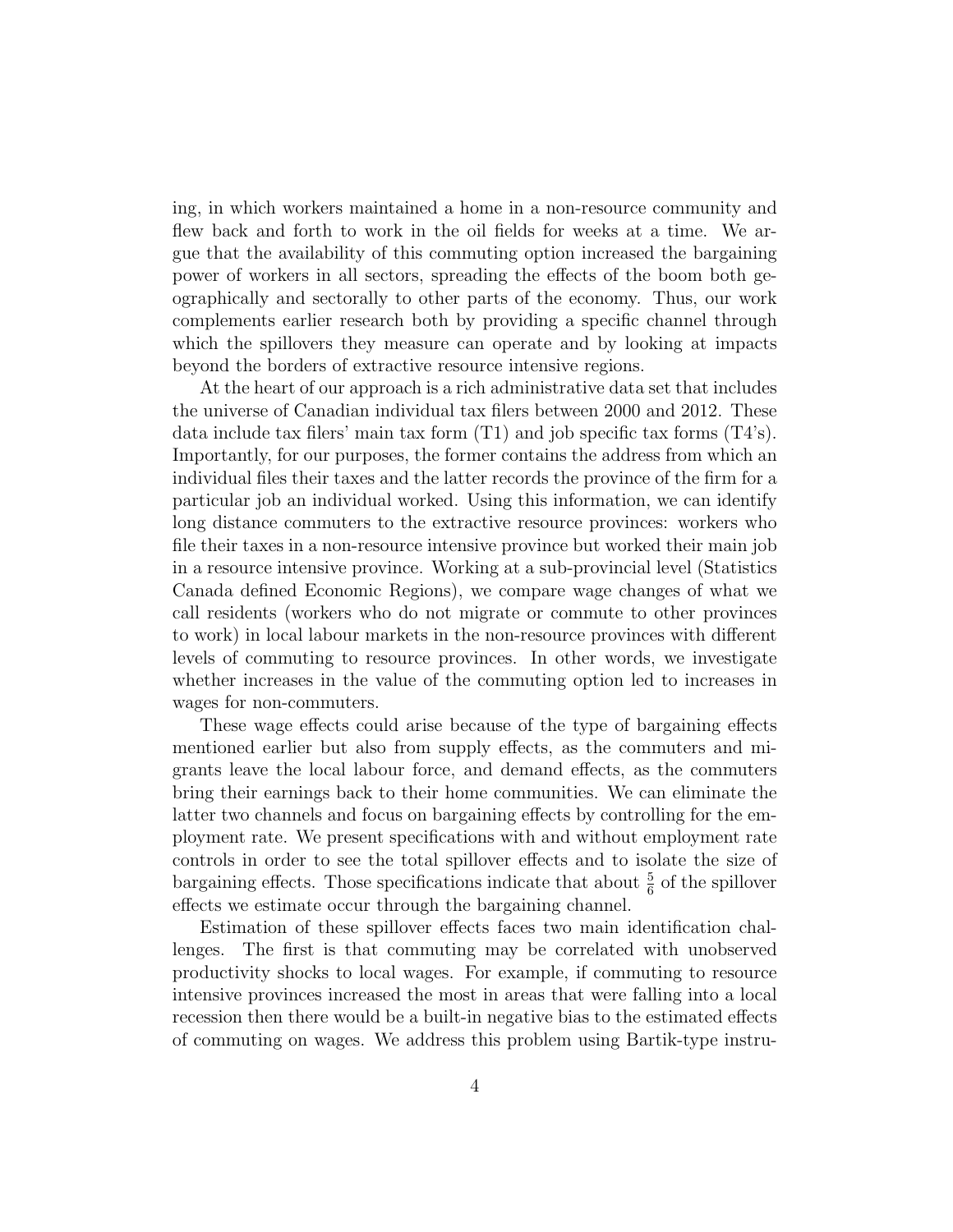ments suggested by an extended version of the models in [Beaudry, Green](#page-44-4) [and Sand](#page-44-4) [\(2012\)](#page-44-4) and [Beaudry, Green and Sand](#page-44-5) [\(2014\)](#page-44-5). The instruments rely on a combination of migration links across regions in 2000 and changes in average wages in the resource provinces driven by oil sector changes.

The second identification challenge stems from potential selection of migrants and commuters. If, for example, lower ability workers take up the commuting option because they are the ones who do not have stable employment at the time of the resource boom then we could see an increase in average wages in our local non-resource economies just because of a change in the composition of workers. We address this in specifications in which we restrict our sample to individuals who are present in non-resource province communities throughout our data period from 2000 to 2012. That group of non-movers is very likely highly selected but since it is the same set of people throughout, any changes in their wages will not stem from composition shifts.

Our estimates indicate that there were substantial spill-overs to wages in non-resource provinces from the resource boom. In Cape Breton – an economic region on Canada's east coast that was one of the largest senders of commuters to the oil patch – we estimate that the increase in the value of the option of commuting to a resource intensive province can account for two-thirds of the 19% rise in the mean real wage for all workers that occurred in that community between 2000 and 2012. On the other hand, Toronto – which had a very low rate of commuting to resource provinces – had almost no wage spill-over effect. We also estimate the size of bargaining related spillovers within the ER provinces themselves (which are large) and spillovers through demand by the ER sector for the products of industries in non-ER provinces (which are small). Adding all these effects together, we find that the boom can explain 49% of the increase in mean wages in Canada after 2000. This is almost certainly a lower bound on the full effect since, for example, it leaves out increases in public sector hiring that resulted from increased government revenues from the boom.

In the final section of the paper, we also provide estimates of commuting related spillover effects using US Census data. While the data is not as clean as our Canadian tax data, the estimated spillover effects are remarkably similar in the two countries. However, the growth of the ER sector relative to the rest of the economy and the proportion of workers taking up the commuting option were much smaller in the US, implying effects of the boom in resource prices in the US that are about one-tenth of what we estimate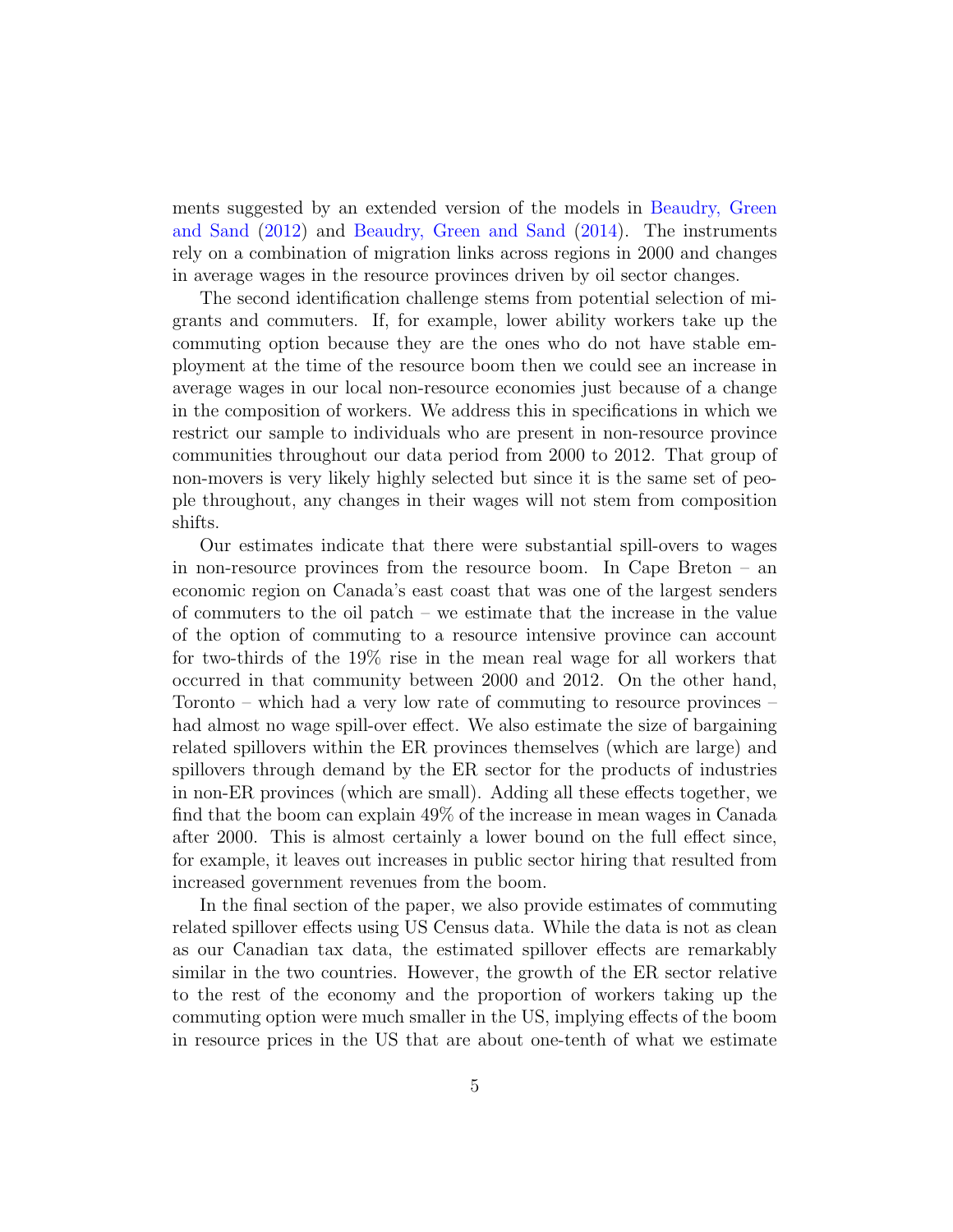for Canada. Thus, in the end, we provide an explanation for a substantial portion of the success in the post-2000 Canadian labour market but no new insights into the decline in the US labour market over this period. We believe it is helpful to provide an explanation for Canadian exceptionalism since comparisons across countries are often used to assess common forces such as trade and technological change. In Canada's case, trade – at least in the form of expanding resource exports – provided wide spread benefits to workers across the country. At the same time, those wage benefits could have implied Dutch Disease type effects on investment and production in other sectors as they faced increased wage costs even in parts of the country that were not receiving direct demand benefits from the resource boom.

The paper proceeds in 8 sections not including the introduction. In the second section, we set out the broad wage patterns in the US and Canada since 2000 and show that wage movements in the resource intensive provinces are quite similar to movements in the oil price. In section [3,](#page-9-0) we calculate the impact of the boom from a standard shift-share exercise and then provide an heuristic description of a model with spillovers between sectors and across regions. In section [4,](#page-15-0) we set out our empirical specification and discuss identification issues. Section [5](#page-22-0) contains a description of our main Canadian data set, with results from that data found in section [6.](#page-28-0) In section [7,](#page-35-0) we present a decomposition of overall Canadian wage movements based on our estimates from section [6.](#page-28-0) Section [8](#page-38-0) contains estimates using US Census data and section [9](#page-40-0) concludes.

### 2 Core Patterns

We begin our investigation with a comparison of movements in the wage structure in Canada and the US in the last 20 years. Our focus is on the cross-country comparison. [Fortin and Lemieux](#page-45-3) [\(2015\)](#page-45-3) provide much more detail on the evolution of the Canadian wage structure at the provincial level and [Green and Sand](#page-45-5) [\(2015\)](#page-45-5) do the same at the national level for Canada for recent decades.

The Canadian data for our exercise comes from the Labour Force Survey (LFS), which is Canada's monthly representative survey for collecting labour market data. The LFS has included data on wages since 1997 and so we make that our starting point. We have data through 2015. We restrict our attention to workers who are aged 20 to 54 and are not full time or part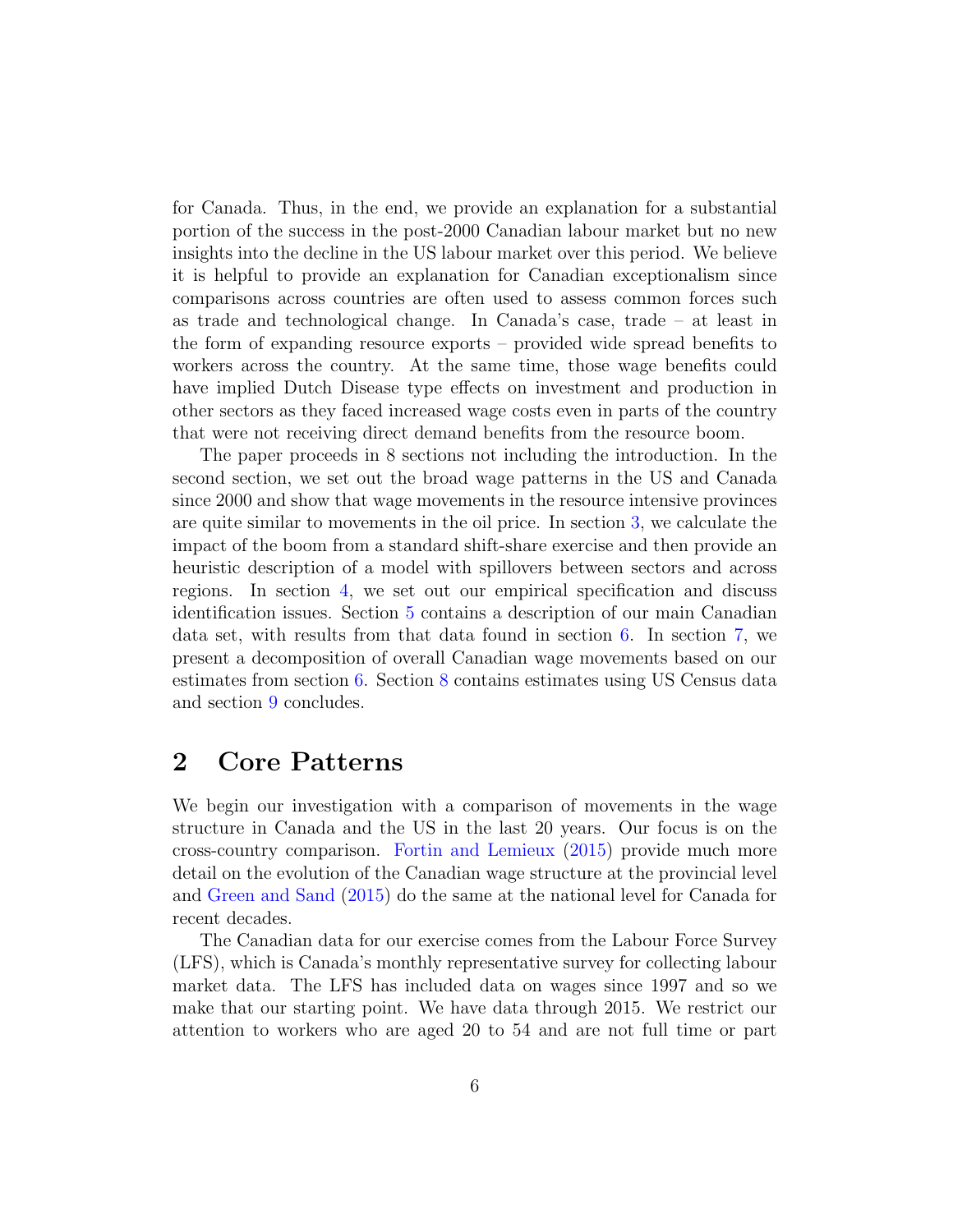time students in the month in order to avoid issues related to schooling and retirement. Our goal is to get series that are as close as possible to movements in the price of labour, avoiding potential composition related movements. We use the hourly wage, which is reported directly for hourly wage earners and computed for other workers. We deflate the series to 2000 dollars using the national CPI. For the US, we use the Outgoing Rotation Group sample from the Current Population Survey (CPS) for the same years. We use the same age restrictions as for the Canadian data and, again, work with real hourly wages. Further details on the data construction are given in Appendix A.

Figure [1](#page-7-0) contains mean log hourly wage series for Canadian and US men (left panel) and women (right panel). In the figures that follow, we normalize series to 0 in 1997 to avoid discussions of direct exchange rate effects on wage levels. For men, the US series shows an increase of about 8% between 1997 and 2002 but a general decline after that point, with a substantial drop after 2009. The Canadian series mimics the up and down pattern of its US counterpart until about 2004 (though with more muted movements) but moves in an almost completely opposite pattern thereafter. Notably, the 2008 recession generates a stall in the overall upward pattern rather than a sizeable drop, as in the US case. For women, the picture shares the broad feature that the two countries have similar patterns up to about 2003 or 2004 (with the Canadian series being more muted) but part company thereafter. For female wages, the US series is generally flat after 2003 but the Canadian series shows strong and nearly continual growth after that point.

In figure [2,](#page-8-0) we plot the differences between the logs of the 90th and the 10th percentiles for each gender and country. In the male figure, the US 90-10 differential shows a strong upward trend, with the increases in the years just after the 2008 recession being particularly large. In contrast, for Canada, after an initial decline and rebound, the differential is quite stable. Similarly, for females, the US series shows increases in the 90-10 differential after 2004 that are not matched in the Canadian data. Underlying these patterns are quite different movements in the tails of the distribution in the two countries. In figures presented in Appendix A, we show that the 90th percentiles show very similar increases in the two countries over our time period while the 10th percentiles follow a similar pattern to the means in figure [1](#page-7-0) with declines for the US and growth for Canada after 2003. Thus, after 2003, the whole Canadian wage distribution moves up together while wage gains are concentrated at the top of the distribution in the US.

As discussed in the introduction, the Canadian public and policy makers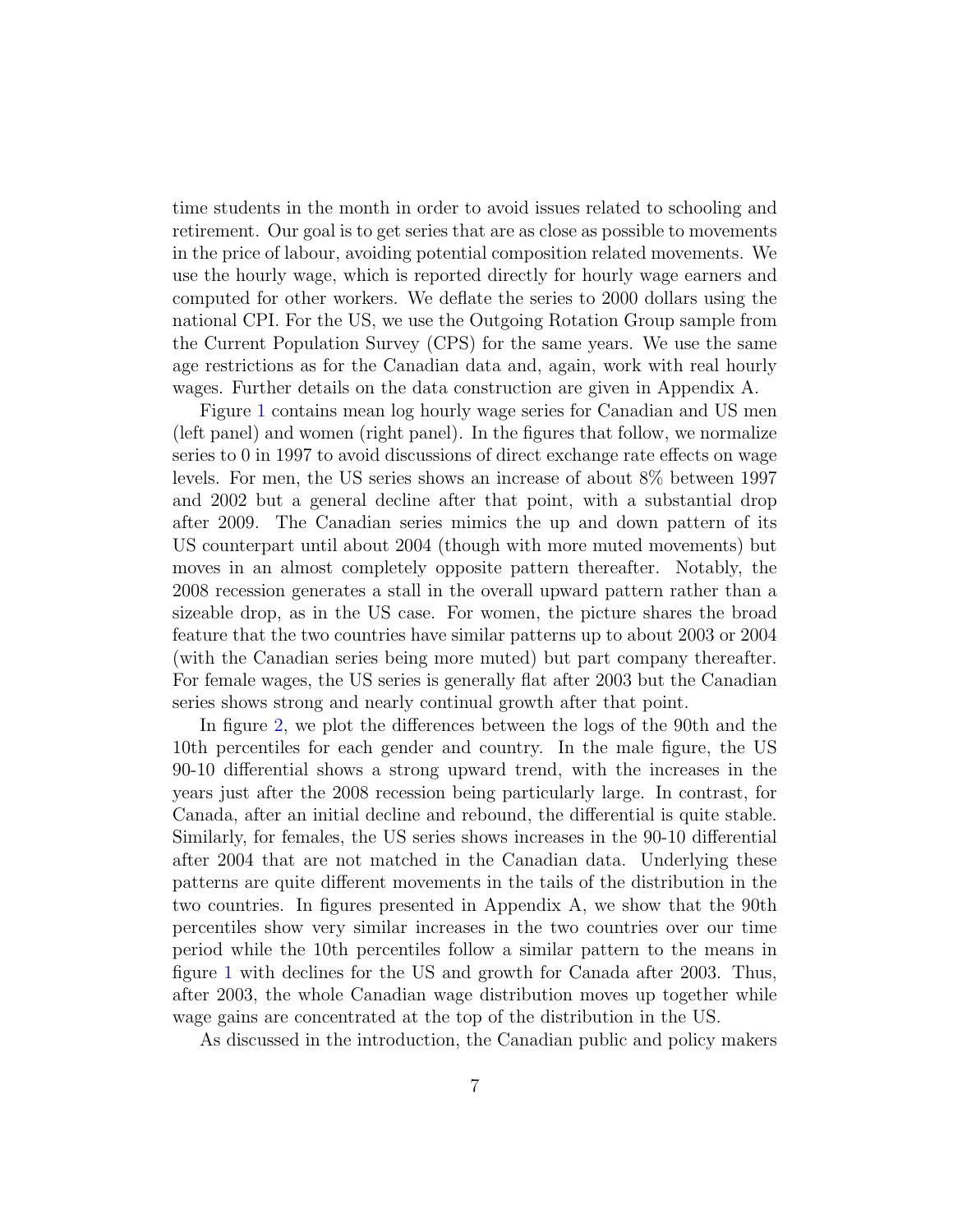

<span id="page-7-0"></span>Figure 1: Real Mean Log Hourly Wages, Canada and the US, 1997-2015

would likely attribute the relative strength of Canadian wages in this period to the resource boom. This point is also raised in [Green and Sand](#page-45-5) [\(2015\)](#page-45-5) and [Fortin and Lemieux](#page-45-3) [\(2015\)](#page-45-3), both of which argue that shifts in Canada's wage structure in the last 20 years have an important regional dimension. That is revealed in figure [3](#page-10-0) in which we plot real mean log wages for three regions in Canada. The first is what [Fortin and Lemieux](#page-45-3) [\(2015\)](#page-45-3) call the Extractive Resource (ER) sector: Alberta, Saskatchewan, and Newfoundland.[2](#page-7-1) The second is Ontario – which contains Canada's industrial heartland as well as its main financial centre. The third is the Maritime Provinces (PEI, Nova Scotia and New Brunswick), which are perennially poorer provinces located

<span id="page-7-1"></span><sup>&</sup>lt;sup>2</sup>In our sample, Alberta, Saskatchewan, and Newfoundland have  $8\%$ , 4.9%, and 4.1% in the ER sector (defined as the combination of the mining and oil and gas industries), respectively. The province with the next highest ER sector employment is New Brunswick at 1.4%. Between 1997 and 2008, Alberta, Saskatchewan and Newfoundland together accounted for 96% of Canada's production of crude oil [\(Morissette, Chan and Lu,](#page-46-2) [2015\)](#page-46-2).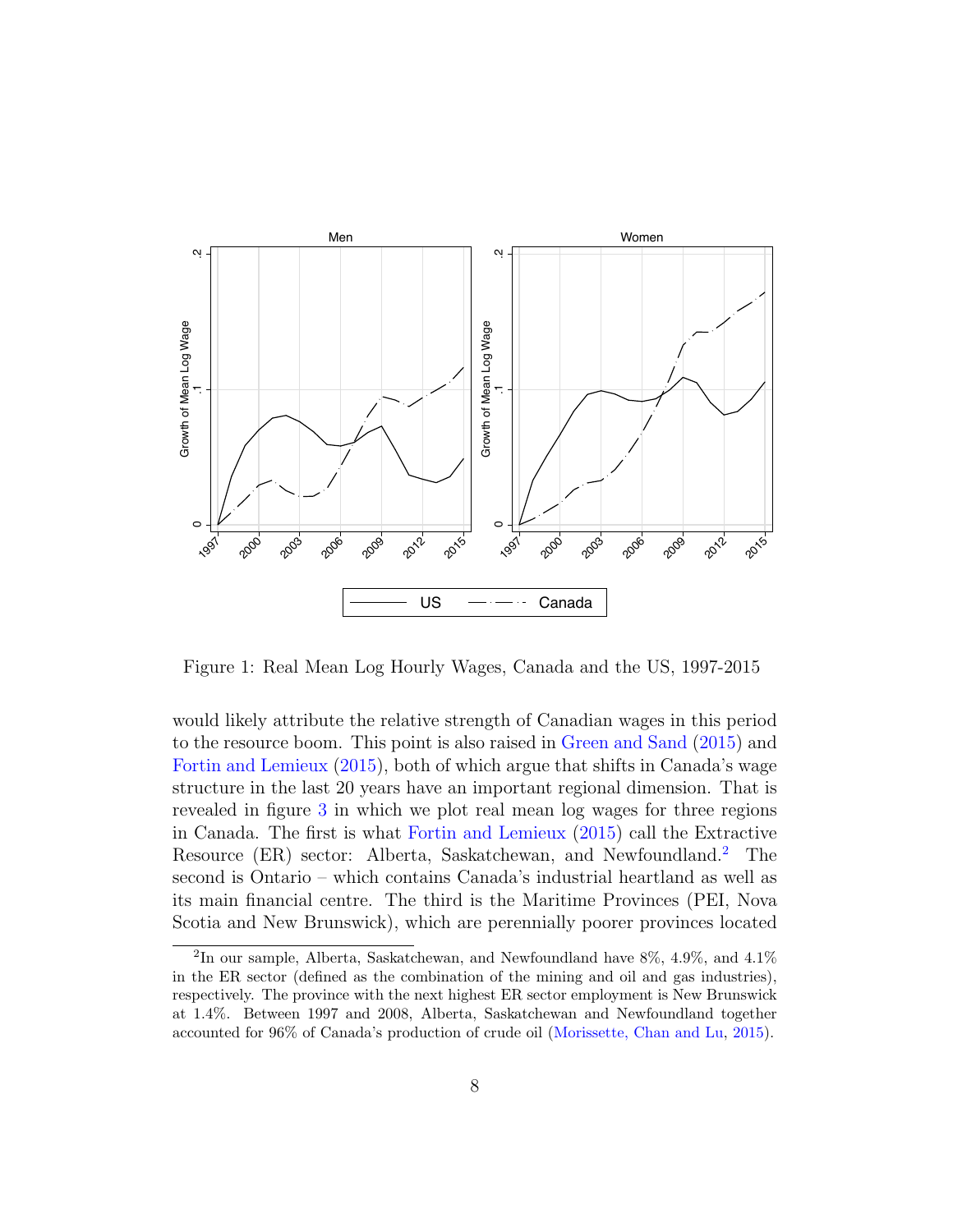

<span id="page-8-0"></span>Figure 2: Log 90-10 Hourly Wage Differentials, Canada and the US, 1997- 2015

on the Atlantic coast. For both men and women, the mean log wage in the ER intensive provinces increase by about 0.3 log points across our sample period, compared to wage gains of under 0.1 log points for men and about 0.1 log points for women in Ontario. The experience of the Maritime provinces lies between the two and is intriguing in that it shows a wage increase that lags slightly behind that in the ER provinces in spite of not having substantial extractive resources.

That the larger wage growth in the ER intensive provinces might be related to resource prices is supported by plots of the movement in the crude oil price (the annual average of the West Texas Intermediate price) and the mean log wage in the ER intensive provinces in figure [4.](#page-11-0) Both the wage series and the oil price series show a period of gradual growth before 2003 followed by substantial growth between about 2003 and 2009, and then a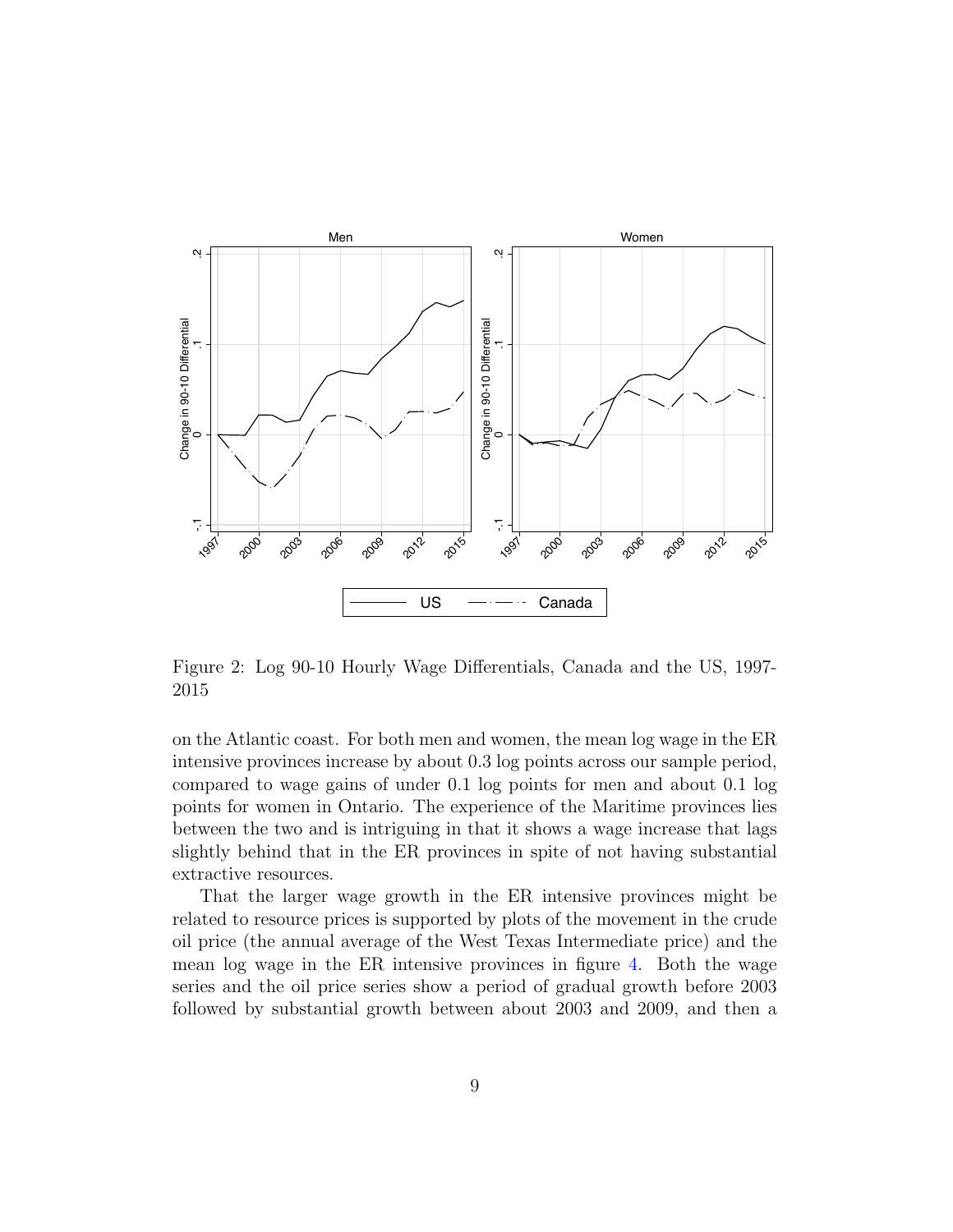period of more gradual growth or stagnation after  $2009<sup>3</sup>$  $2009<sup>3</sup>$  $2009<sup>3</sup>$ . The timing of the inflection points in wages and oil prices are reminiscent of [Kline](#page-45-6) [\(2008\)](#page-45-6)'s findings for the US oil and gas industry that wage changes in the industry lag oil price movements by one or two years, which he attributes to workers responding to the oil price signal rather than waiting for wage signals to emerge combined with adjustment lags in labour demand. We return to this point when constructing our instruments in the next section.[4](#page-9-2)

### <span id="page-9-0"></span>3 Wage Decompositions and Spillovers

The figures in the previous section provide a *prima facia* case that Canadian wage movements are related to the resource boom, but can the boom actually account for a large share of the rise in Canadian mean log wages documented in Figure [1?](#page-7-0) On average, over our time period, the ER sector made up 1.5% of employment in Canada compared to 0.55% in the US. In Alberta, 8% of workers are in the ER sector compared with  $2.2\%$  in Texas.<sup>[5](#page-9-3)</sup> Thus, the resource sector is more salient in Canada. Nonetheless, one might doubt that one sector could cause such large changes in the average wage, even within ER provinces. In fact, the proportion of employment in the ER sector in Alberta increased from 0.059 in 2000 to 0.092 in 2013, and [Fortin and Lemieux](#page-45-3) [\(2015\)](#page-45-3) show that the sector paid a wage premium of 0.27 log points relative to the mean wage in the province after controlling for education, age, and gender. Combining these in a standard shift-share calculation, the increase in the size

<span id="page-9-1"></span><sup>&</sup>lt;sup>3</sup>Plotting the oil price over a longer period shows that it is essentially flat between approximately 1983 and 2003 and that the increase in the figure between 1998 and 2000 reflects a recovery from a temporary drop rather than the beginning of the boom. That the boom doesn't start until 2003 is captured in a figure plotting the proportion of employment in extractive resource industries shown in Appendix A. That proportion is actually declining until about 2000 and starts to turn sharply upward around 2003. This corresponds to common definitions of when the most recent boom started.

<span id="page-9-2"></span><sup>&</sup>lt;sup>4</sup>The idea that the wage movements could be related to the resource price boom is also supported by the fact that the wage increases in the ER intensive provinces are much stronger among high school or less educated workers and those with some post-secondary education (including trades workers) than among those with a university education [\(Moris](#page-46-2)[sette, Chan and Lu,](#page-46-2) [2015\)](#page-46-2). We show figures for different education groups in Appendix A.

<span id="page-9-3"></span> $5$ Wyoming is the only state with an ER employment share above Alberta's at 12.1%. However, Wyoming makes up only 0.18% of US employment compared to Alberta's 11% of total Canadian employment.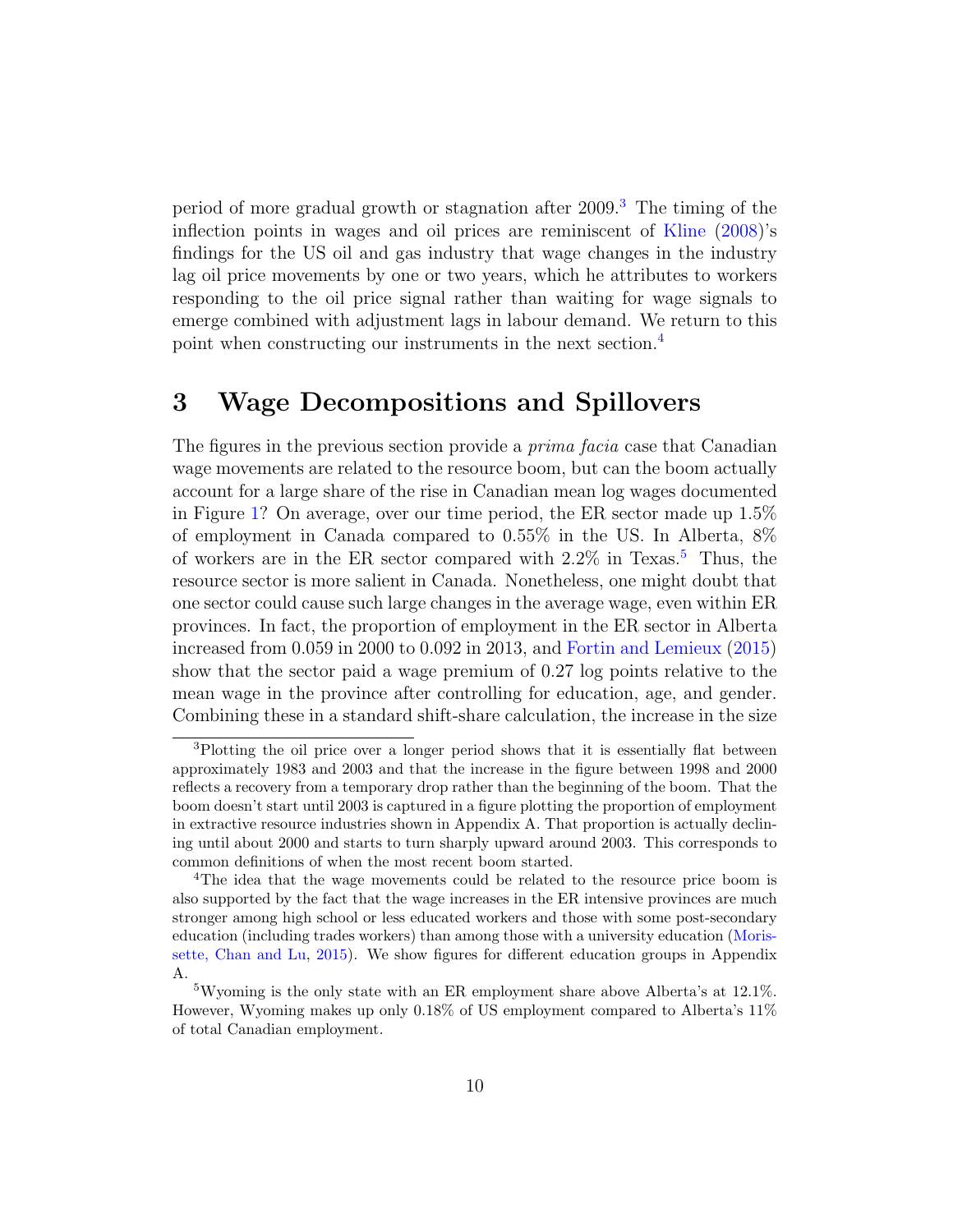

<span id="page-10-0"></span>Figure 3: Mean Log Wages by Region, Canada, 1997-2015

of the ER sector in Alberta would only imply a 0.9% increase in the overall mean wage for Alberta. Compared to the actual 35% increase in mean wages that occurred in Alberta over this time period, the apparent implication is that the increase in the resource sector during the boom had little to do with the overall increase in wages in Alberta – let alone for Canada as a whole.

The obvious answer to this conclusion is that spillovers of various forms extend the impact of the resource boom beyond the small set who actually get new jobs in the sector during the boom. Papers such as [Michaels](#page-45-0) [\(2011\)](#page-45-0) and [Weber](#page-46-0) [\(2012\)](#page-46-0) present evidence that discoveries of oil or natural gas in a locality lead to increases in per capita income and employment outside the resource sector (relatively large increases in [Michaels](#page-45-0) [\(2011\)](#page-45-0)'s investigation of historic oil discoveries in the US South and small ones in [Weber](#page-46-0) [\(2012\)](#page-46-0)'s shale gas example). [Marchand](#page-45-1) [\(2012\)](#page-45-1) and [Marchand](#page-45-4) [\(2015\)](#page-45-4) both use variation in the intensity of extractive resource activity across Census Divisions in Western Canada to identify the spillover effects on earnings. [Marchand](#page-45-4)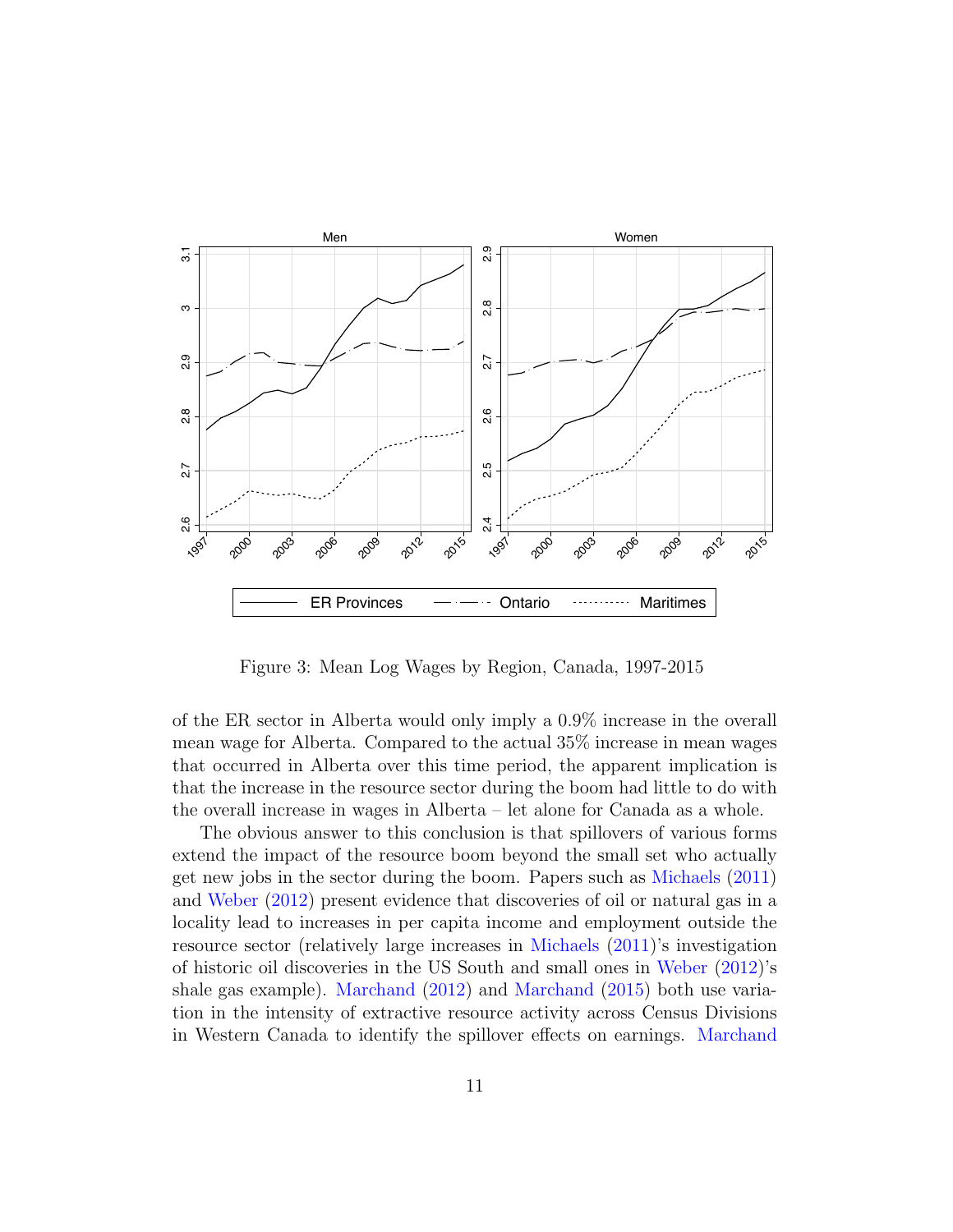

<span id="page-11-0"></span>Figure 4: Crude Oil Price and Mean Log Wage in ER Provinces, 1997-2015. Left Scale: Mean Log Wage. Right Scale: Oil Price

[\(2015\)](#page-45-4) shows that the whole distribution of individual earnings shifts up in resource versus non-resource intensive regions, with bigger increases at the top and bottom of the distribution. Since Census Divisions are relatively small areas, these findings correspond only to very local spillovers. Marchand shows that these spillovers spread across sectors, with the largest earnings increases in the construction sector and ER sector itself, and the smallest (though still substantial) increases in retail trade. These papers hypothesize that spillovers can occur through direct demand effects and through local agglomeration externalities, though none of them provide specific evidence on channels.

Another form of externality is suggested by the search and bargaining model in [Beaudry, Green and Sand](#page-44-4) [\(2012\)](#page-44-4). The model is a standard Mortensen-Pissarides type model but with multiple sectors. In this model, search frictions hinder the immediate reallocation of workers both within and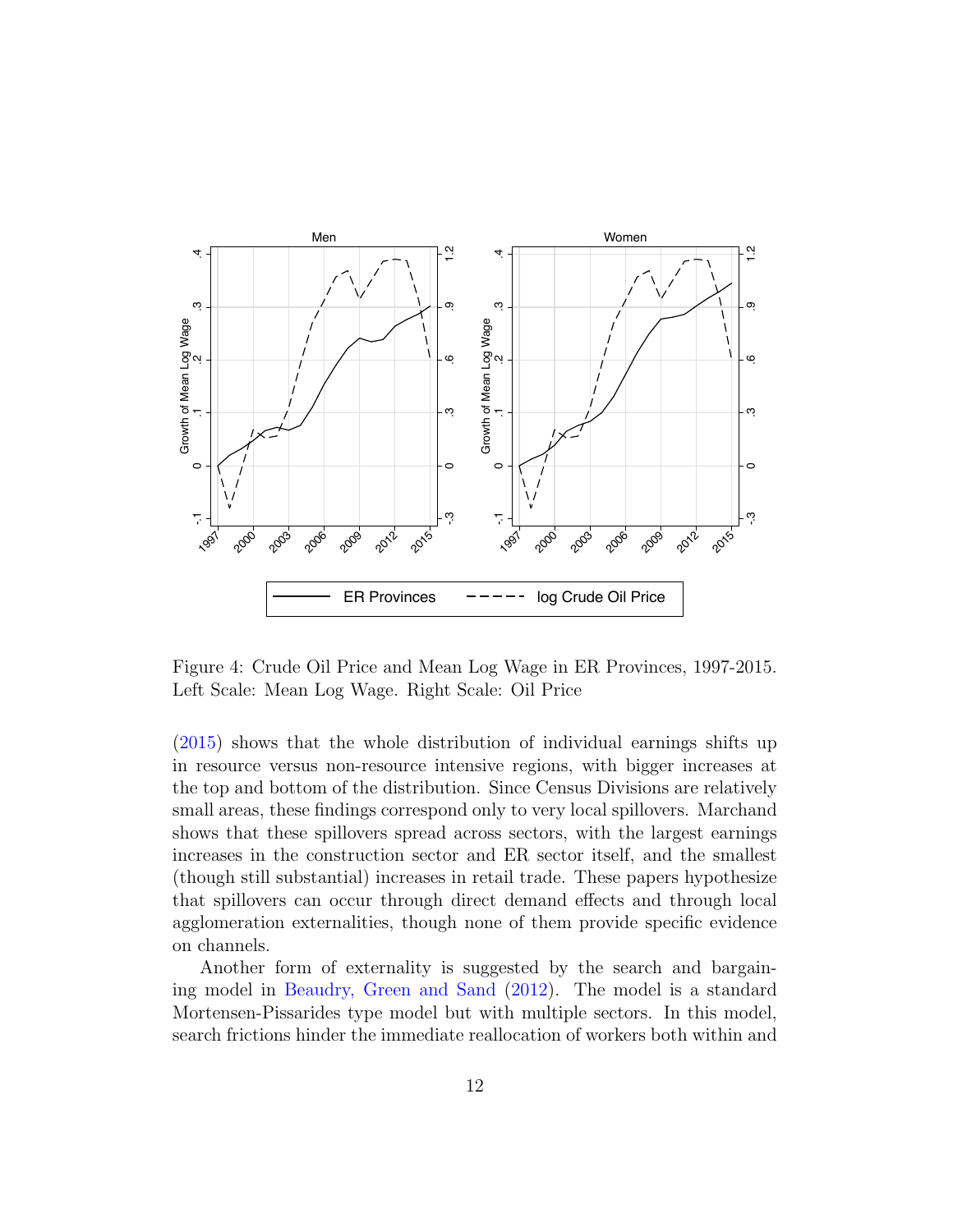across local labour markets. Due to these frictions, when workers and firms meet, there is a potential surplus of the value of what they produce together relative to the sum of the value of their outside options. If the surplus is positive, workers and firms stay in the match and bargain a wage that serves to divide the surplus. Importantly, the wage moves with the relative values of the options outside the match for the worker and firm. Thus, for example, in tight (high employment rate) local labour markets, it is easier for a worker than a firm to find a new match. This means that the value of the worker's outside option is relatively higher and the wage increases as a result.

The point of the [Beaudry, Green and Sand](#page-44-4) [\(2012\)](#page-44-4) model is that the value of workers' outside options also depends on the composition of employment in the local economy. In economies with more employment in high-rent industries, such as the steel or oil and gas sectors, the value of workers' outside option of continued search is higher since that includes the possibility of obtaining one of the high-rent jobs. Thus, consider two identical workers, both in construction, but one in Alberta with easy access to oil sector jobs and the other in New Brunswick where the main local employer offers low paying call-centre jobs. According to the reasoning of this model, the construction worker in Alberta can bargain a higher wage. [Beaudry, Green and Sand](#page-44-4) [\(2012\)](#page-44-4) show that these implications hold true in US-city level data and that a key over-identifying restriction from the model cannot be rejected. It is important to keep in mind that what matters for bargaining is not simply wage differentials across sectors but rents. If, for example, the higher wages in the oil sector were simply compensating differentials for dangerous work, then workers would not be able to point to those jobs as providing them higher value and therefore could not use them to bargain a higher wage.<sup>[6](#page-12-0)</sup>

In Appendix B, we set out a variant of this model that is extended to allow for the possibility that workers may not only search locally, but may have mobility options. In particular, we consider an environment in which the economy has two geographically separate areas: one region has oil and gas reserves, and we call this the ER province; and the other region, without reserves, is the non-ER province. We envision the latter region as having several local labour markets, indexed by c. Our main focus is on wage determination in cities in the non-ER province during the oil price boom. For

<span id="page-12-0"></span> $6$ As pointed out in [Green](#page-45-7) [\(2015\)](#page-45-7), whether the industry premia really are rents can be tested empirically in our context: if they are not rents then the average rent variable that we describe in the next section should not affect wage setting within sectors.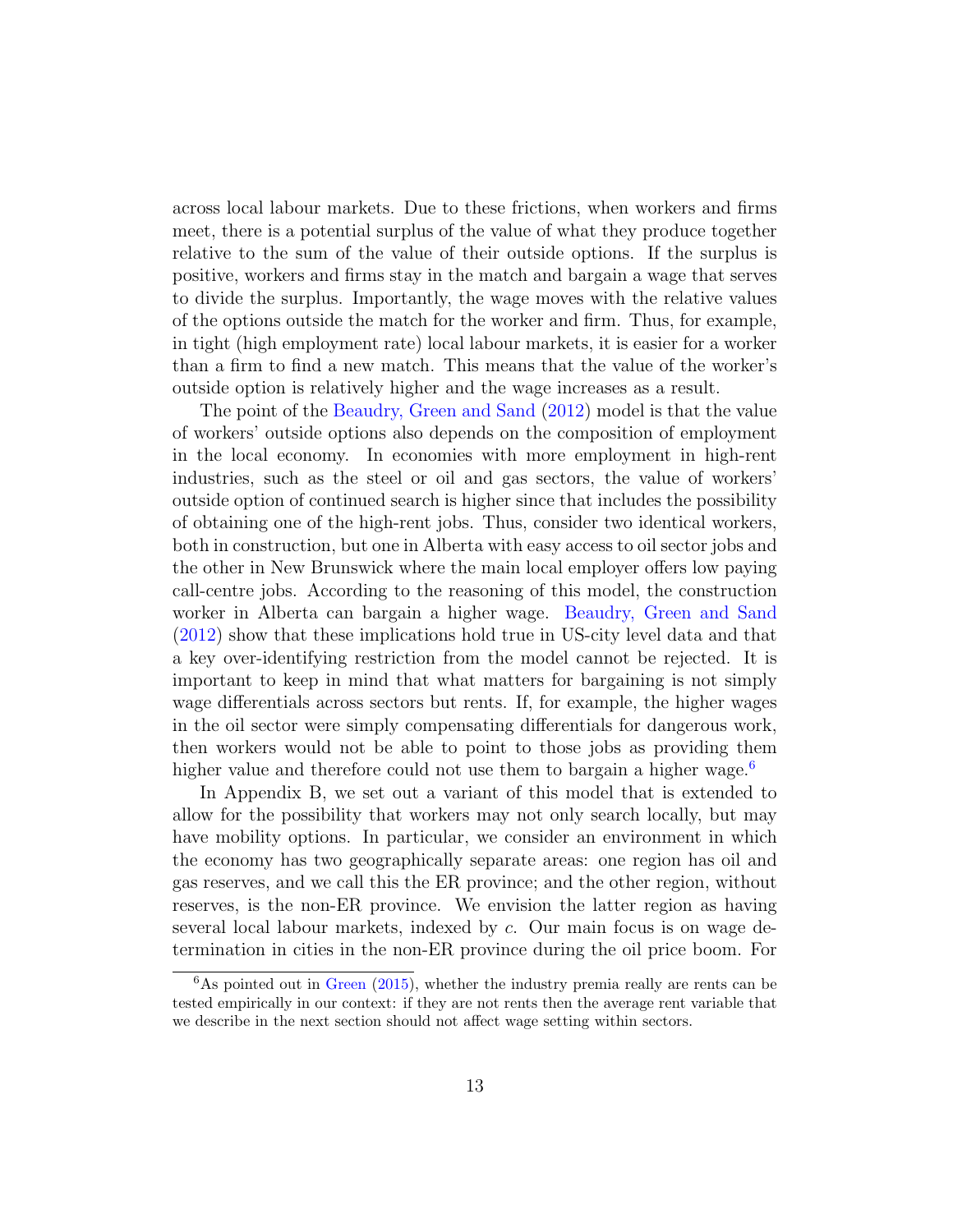this reason, the model we present is partial equilibrium in nature (we take the employment rate and the migration rates as given).<sup>[7](#page-13-0)</sup>

The mobility options available to workers link wage setting across local labour markets, allowing the possibility that resource booms may impact wages in non-resource economies. We assume that unemployed workers, in addition to potentially finding a local job, may receive a mobility shock – the option to either permanently migrate or commute to the ER province. As in standard Rosen-Roback [\(1979;](#page-46-3) [1982\)](#page-46-4) geographic equilibrium models, when the option to permanently move arises, workers decide whether or not to migrate by comparing the value of living in the ER province to remaining in  $c$ , net of migration costs. If a worker takes this option, we assume that the worker joins the pool of unemployed workers in the ER province. The second mobility option is for a worker to take up long distance commuting. With this option, a worker continues to live, pay housing costs, and enjoy the local amenities in c. However, the benefits of commuting depend on the location specific costs of commuting. These costs vary across  $c$  due to the distance of c to the ER province or to non-pecuniary factors such as language. As we make clear below, these two mobility options are quite distinct, and can have very different implications for local wage determination.<sup>[8](#page-13-1)</sup>

When an unemployed worker meets a local employer, a bilateral monopoly is formed and workers and firms bargain a wage that is set according to a standard Nash bargaining rule that divides the surplus of the match. Im-

<span id="page-13-0"></span><sup>7</sup>We define the relevant local labour markets as Statistics Canada's Economic Regions and treat migration in a relatively reduced form way. In contrast, [Manning and Petron](#page-45-8)[golo](#page-45-8) [\(2017\)](#page-45-8) use UK vacancy, unemployment, and mobility data at a fine local level to investigate the effective size of local labour markets.They find that costs of commuting rise sharply with distance. Established channels of movement such as those to the resource rich regions in Canada could serve to reduce those costs. Certainly, as detailed below, we find substantial evidence of well-used channels. We view our work as complementary to theirs in that we focus more on the wage setting mechanism. In their work, wage spillovers to other regions from a boom in one region happen through reductions in local supply of workers. As we discuss in our empirical specification and results sections, our approach allows for that channel as well as a bargaining channel for spillovers. We find that the bargaining channel is substantially more important.

<span id="page-13-1"></span><sup>8</sup> In addition to these options, an individual could also either move permanently or engage in long-distance commuting to a different location in non-ER provinces (e.g., Toronto). We have estimated specifications including the value of these options but the estimated effects are always poorly defined. This likely arises because nearly all of the non-ER commuters are in the Ottawa region where the local economy straddles a provincial border.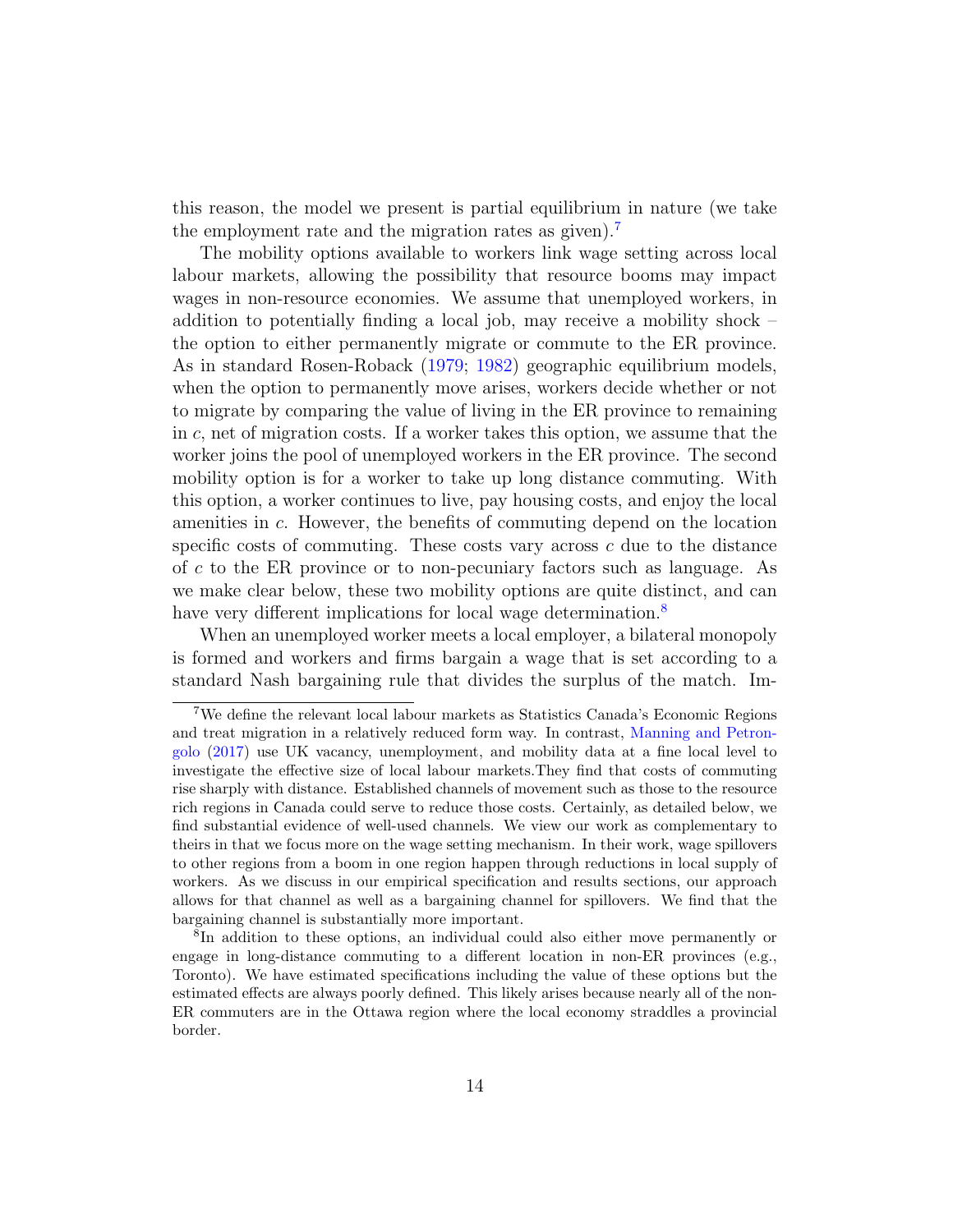portantly, the bargained wage will depend on workers' value of continued search. In our setting, this value will depend on the local industrial composition, and on the value of the mobility options which will improve with the onset of the oil boom. Because the mobility options improve the value of continued search for all workers, those in non-ER regions who neither migrate nor commute can use these improved options to bargain better wages; that is, the options have a nonrivalrous quality. This can imply spillovers of substantial size across the local economy.

Finally, it is useful to discuss the two mobility options in more detail. If the option to permanently move occurs frequently enough (the mobility friction is not too high), a steady state spatial equilibrium will imply that the value of permanent moves are driven to zero. As in standard spatial equilibrium models, we assume that housing is not perfectly elastically supplied. Thus, an increase in oil prices will initially make the ER province more attractive and they will receive an inflow of workers from non-ER regions. This will simultaneously increase the cost of housing in ER provinces while lowering it in the non-ER regions, and this process will continue until expected utility is equated across the two regions. Thus, in a steady state spatial equilibrium, the option to permanently move plays no role in local wage determination. This is because the permanent move option, provided mobility is high enough, is directed – workers choose to search locally or move and search in the ER province, and workers are indifferent between these options in equilibrium. Commuting, in contrast, is not directed; this option acts like an extra set of industry options for the local market. In addition, workers who commute face the same housing prices and, thus, the mechanisms which equate utility across locations in a spatial steady state concept are absent.[9](#page-14-0) Therefore, provided commuting is viable (commuting costs are not too high), the commuting option will always play a role in local wage determination.<sup>[10](#page-14-1)</sup> However, if permanent move mobility frictions are

<span id="page-14-0"></span><sup>&</sup>lt;sup>9</sup>The long distance commuters also are able to maintain family ties. [Kennan and Walker](#page-45-9) [\(2011\)](#page-45-9) and [Zabek](#page-46-5) [\(2018\)](#page-46-5) argue that regional migration patterns are strongly influenced by a home bias.

<span id="page-14-1"></span><sup>&</sup>lt;sup>10</sup>The Canadian unemployment insurance (called EI) could also affect the relative value of the outside options. The hours of work needed to qualify and weeks of benefit eligibility vary with the local unemployment rate in the Canadian system and the worker collects according to the unemployment rate where he resides not where he works. In Appendix B, we discuss the implications of this system for our specification and results. Given that we control for changes in the employment rate in a differenced specification at the local level, any EI effects are controlled for and do not alter our results or interpretation. We also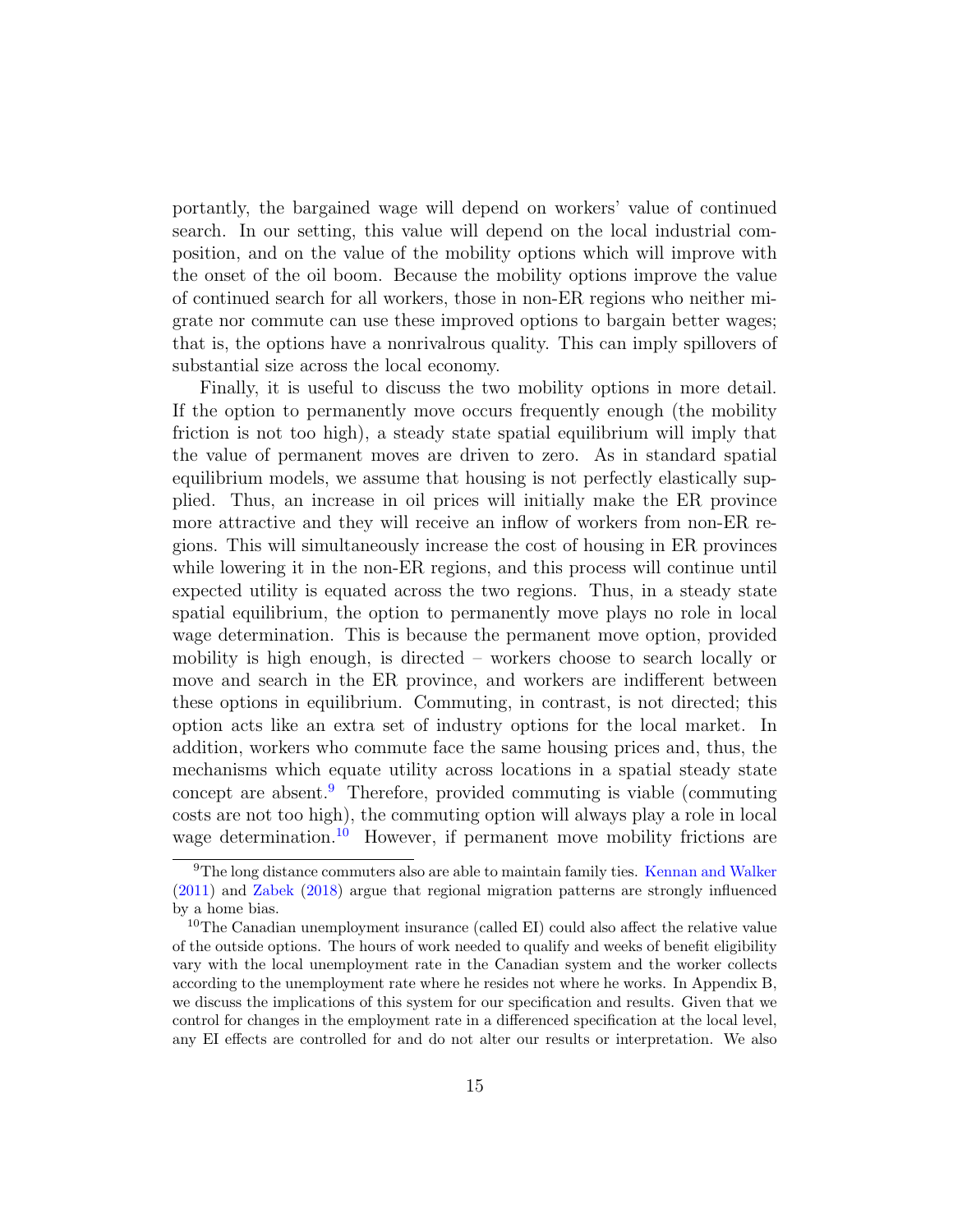large, the value of this option will not be driven to zero and workers can use this option to bargain higher wages locally. In our baseline work, we assume worker flows are sufficient to equate expected utility across markets, but we also empirically examine the relevance the the permanent move option below.

### <span id="page-15-0"></span>4 Empirical Specification

We are interested in the potential impacts of the resource boom on the workers in non-ER provinces who do not migrate or commute to ER provinces – the long-distance spillovers. For that reason, we use the model from Appendix B to derive an empirical specification for wages in industry  $i$  in a non-ER province city  $c$ :

<span id="page-15-2"></span>
$$
\Delta \ln w_{ict} = \beta_{0it} + \beta_1 \Delta R_{ct} + \beta_2 \Delta X_{ct}^T + \beta_3 \Delta Emp_{ct} + \xi_{ict}, \tag{1}
$$

where  $\Delta x_t = x_t - x_{t-1}$ . This equation relates local, within-industry wage movements to two key variables in the model that capture, in part, the strength of workers' outside options in location c. The first of these,  $R_{ct}$ , is an index that captures the extent at which there are 'good jobs' available locally. This index, which we refer to as average local rent, is constructed as  $R_{ct} = \sum_{j} \eta_{jet} \cdot \nu_{jt}$ , where the weights,  $\eta_{jet}$ , are local employment shares and  $\nu_{jt}$  are national-level wage premia.<sup>[11](#page-15-1)</sup> A high value of this index indicates that local employment is concentrated in high-paying sectors.

The second variable,  $X_{ct}^T$ , captures the value of the commuting option for workers originating in c. This variable is calculated as  $X_{ct}^T = q_{ct}^T \cdot \sum_j \eta_{jct}^T$ .  $\nu_{jt}$ , which, again, is function of an index,  $\sum_j \eta_{jet}^T \cdot \nu_{jt}$ , that reflects average rents available in the ER-provinces for commuters from c, where  $\eta_{jet}^T$  are the industrial proportions (in their ER jobs) of  $c$  commuters. This index is scaled by  $q_{ct}^T$ , which captures the probability that a worker has the option

derive a version of the model that includes a benefit that is proportional to the past wage (as is the case in the Canadian system). We show that this magnifies spillover effects since having access to better jobs improves a worker's outside option both because it is good in itself and because better paying jobs lead to higher benefits when the jobs end. The commuting option is particularly enhanced by this system since workers can get benefits based on the high wages in Alberta over the extended weeks of qualification relevant in the Maritimes.

<span id="page-15-1"></span><sup>&</sup>lt;sup>11</sup>In our random search model, we show that workers meet different sectors in proportion to the size of the sector in the local economy.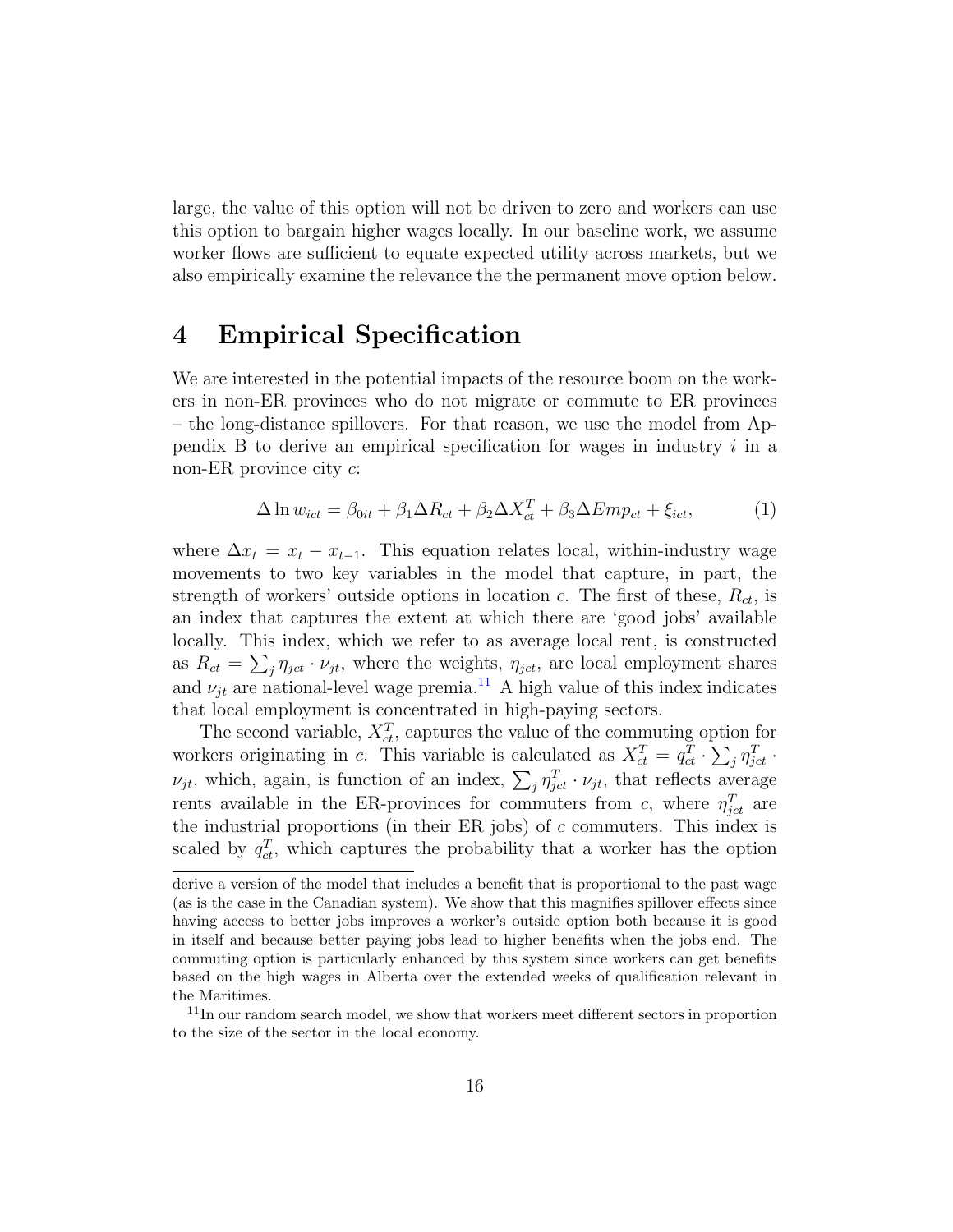to commute. This probability is, in part, a function of the local commuting costs, with lower commuting cost localities having a larger value of  $q_{ct}^T$ , all else equal.

Before discussing the interpretation of the impact of each of these variables, it is useful to first comment on two other aspects of the wage equation. First, the  $\beta_{0it}$  term in [\(1\)](#page-15-2) has i and t subscripts and is captured in our estimation with a complete set of year×industry fixed-effects. Second, the specification includes the local employment rate,  $Emp_{ct}$ , as a control. These two elements reflect the fact that, in the model, wages are determined by productivity and by factors that influence a worker's bargaining position. The year×industry effects capture productivity factors, most notably the national level prices for industrial output. The employment rate captures labour market tightness, with the relative bargaining position of workers increasing in that tightness. Thus, its coefficient,  $\beta_3$  is predicted to have a positive sign. Similarly,  $\beta_1$  and  $\beta_3$  are predicted to be positive since they capture the effects of increased values for outside options.

Given this specification, the estimated effects of our key variables exploit within-industry, over-time variation, conditional on the local employment rate. Intuitively, this means that we identify the impact of local average rent,  $\beta_1$ , by comparing wage changes for workers in the same industry in two different cities that are experiencing different changes in their industrial composition. The fact that we control for the employment rate implies that the estimated effect stems purely from compositional shifts, and not either from the level of labour demand or shifts in local labour supply. Our interpretation of  $\beta_1$  is that this coefficient captures a spillover effects via wage bargaining, due to an improvement in workers' outside options.[12](#page-16-0) As we explain in Appendix B, our model implies that wages in a local industry are related to average wages for the city as a whole in the form of a standard reflection problem. If a locality's industrial structure changes there will be a direct effect on average wages, representing the mechanical relocation of workers across sectors. This will be accompanied by indirect effects as the shift in average local wages impacts bargaining in all sectors, initiating a

<span id="page-16-0"></span><sup>&</sup>lt;sup>12</sup>Our interpretation relies on the idea that  $\nu_{it}$  represent rents; that is, wage differences across industries for workers of the same skill, and not productivity differences between workers or compensating differentials. If, instead, the wage premia corresponded to compensating differentials for elements of the work in different sectors then workers in other sectors could not use them to bargain a better wage. In the model, wage differences between industries arise because of differential prices of industrial goods.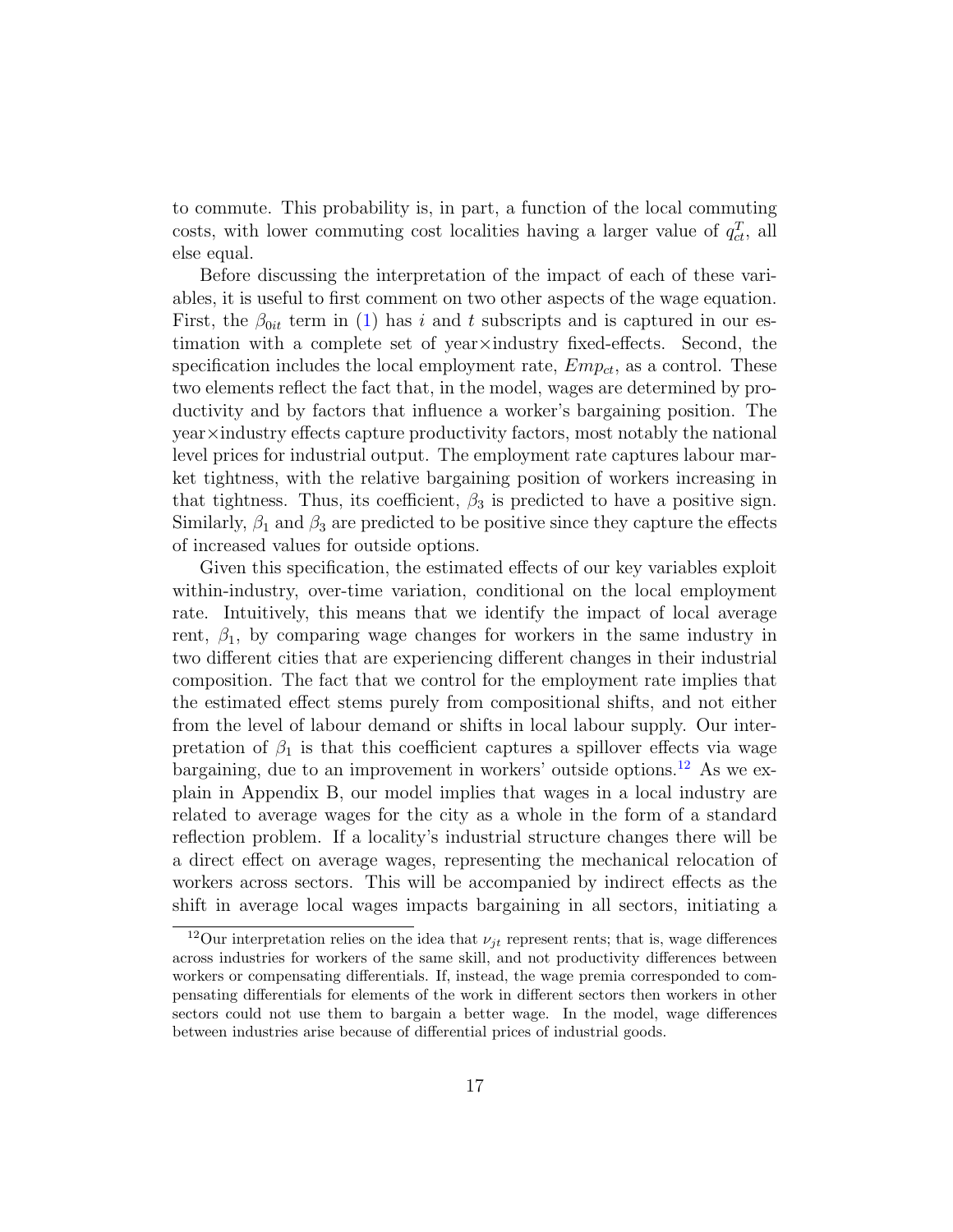cycle of wage adjustments inherent in the reflection problem. The mechanical effect is a between-industry effect, while the indirect or spillover effects are within-industry effects. Importantly, our specification focuses on withinindustry wage movements and uses national-level premia to solve reflection issues; as a result, we show that the coefficient  $\beta_1$  captures the extent of spillovers from local industrial composition shifts. For example, we identify the bargaining effect by comparing wage changes for construction workers in Hamilton, with the loss of its high wage rent steel sector, to construction workers in, say, Moncton, without the loss of such a sector. The core idea is that, before the loss of the steel sector, construction workers in Hamilton will be able to bargain higher wages than those in Moncton because their outside option included the possibility of getting high wage steel jobs, but this advantage disappears along with the steel sector.

Similarly,  $\beta_2$  captures the impact on local wages through bargaining from shifts in the value of commuting to ER provinces. The value of the commuting option depends, in part, on national-level wage premia and the industrial composition in the ER provinces, which are common across non-ER localities. Variation in the value of  $X_{ct}^T$  across non-ER cities will partly be driven by location specific commuting costs, which, for example, may be a function of distance. Identification of  $\beta_2$  comes from comparing the wages of workers in the same industry across cities that experience different changes in  $X_{ct}^T$  when the ER provinces' industrial composition improves. It is worth emphasising that [\(1\)](#page-15-2) focuses on the wages of workers not directly involved in commuting (ie, those who actually work in  $c$ ). Thus, by its very nature, the effect captured by  $\beta_2$  is an indirect or spillover effect from the resource provinces to non-resource communities, linked via commuting. As we discuss in more detail below, a key to our identification strategy will be to exploit pre-oil boom commuting intensity, which we interpret as being a function of location specific commuting costs.

Finally, equation [\(1\)](#page-15-2) only includes the value of the commuting mobility option, as given by  $X_{ct}^T$ . As discussed in section [3,](#page-9-0) workers also have the option to permanently move from non-ER locations to the ER provinces. The value of such an option will depend on whether or not a spatial equilibrium has been reached. Equation [\(1\)](#page-15-2) captures a baseline scenario of a steady state equilibrium, and thus the value of permanent moves are zero and therefore not included. If a steady state spatial equilibrium is not reached, however, then equation [\(1\)](#page-15-2) will contain another term capturing the value of the perma-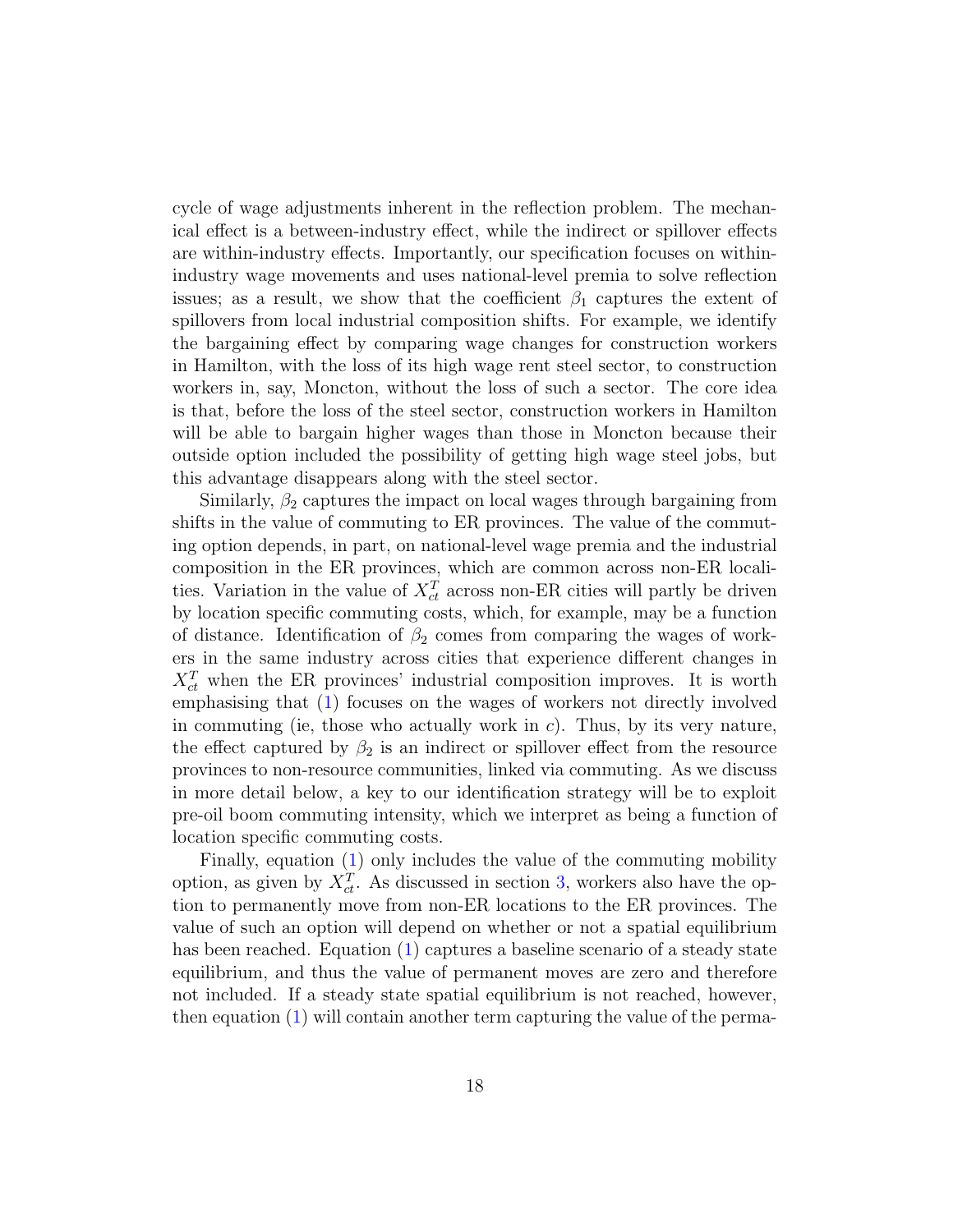nent move mobility option, which we denote  $X_{ct}^{P}$ .<sup>[13](#page-18-0)</sup> In our empirical section below, we assess the relevance of the permanent move option by estimating a version of equation [\(1\)](#page-15-2) that includes this term.

With the wage specification at hand, we are in a position to discuss the potential impacts of the resource boom on communities other than those directly involved in the boom. In the model, an increase in the price of oil will show up as an increase in the size of the resource extraction sector and/or an associated increase in the wage premium associated with that sector, improving the average local rent in ER provinces. This, in turn, generates increases in bargained wages in other sectors in ER provinces through the mechanisms outlined above. [Fortin and Lemieux](#page-45-3) [\(2015\)](#page-45-3) and [Marchand](#page-45-4) [\(2015\)](#page-45-4) examine the wage spill-over effects of the oil boom in Alberta, showing that the impacts on wages in the non-oil sectors were large. Similarly, [Feyrer, Mansur and Sacerdote](#page-44-2) [\(2017\)](#page-44-2) find substantial spillover effects from new fracking locations in the US on wages up to 100 miles away from those locations. Our work complements these other papers in investigating further spill-over effects to locations that are farther away.

The first effect of the increase of wages in the ER provinces will be to induce some workers in non-ER provinces to migrate or commute to jobs in the ER provinces. This results in a reduction in the supply of workers in  $c$ , inducing an increase in wages there. In the model, this immediate impact arises because the employment rate,  $Emp<sub>c</sub>$ , rises and tighter labour markets benefit workers in wage bargaining. This first, labour-supply channel (whether in the short or long run) is not what is being captured in the  $\beta_1$ and  $\beta_2$  coefficients in [\(1\)](#page-15-2), because our specification includes a control for the change in the employment rate. We will, however, present some results from reduced form specifications in which we do not control for changes in the employment rate in order to capture the total impact of the wage changes in the ER provinces, including the labour supply effects. That total impact would also include increases in demand for locally produced goods stemming from the income brought home by the commuters – another effect that is not allowed when we control for the employment rate.

<span id="page-18-0"></span>Additionally, the increase in wages in the ER provinces will increase the

<sup>&</sup>lt;sup>13</sup>We construct  $X_{ct}^P$  in a similar fashion to  $X_{ct}^T$ . In particular,  $X_{ct}^P = q_{ct}^P \cdot \sum_j \eta_{jct}^P \cdot \nu_{jt}$ , where  $q_{ct}^P$  captures the probability that a worker from c will have the option to permanently move to an ER province, and  $\eta_{ct}^P$  captures the industrial composition of those who permanently move.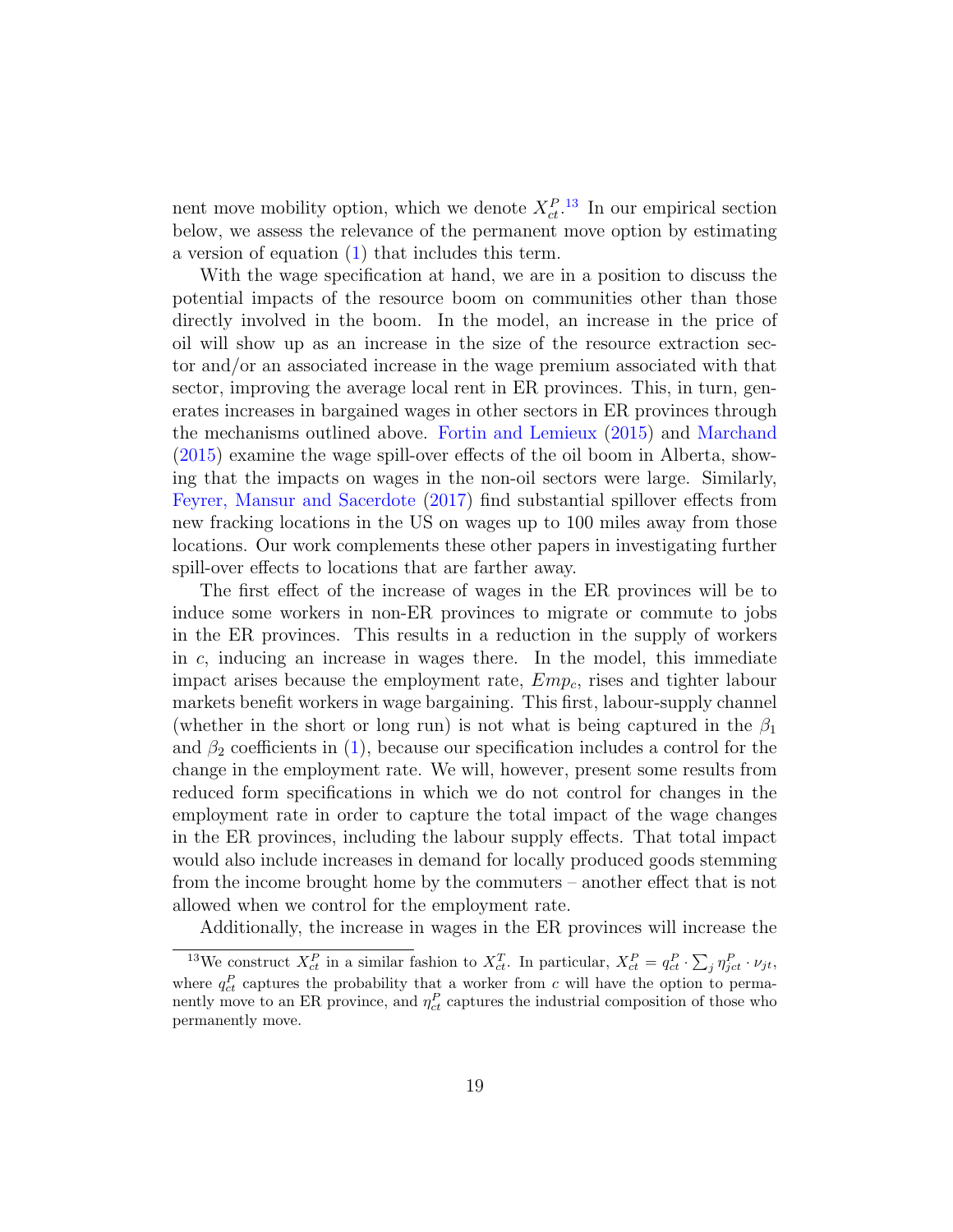value of the commuting option for those bargaining with employers locally in c, increasing local wages as described above. Workers will also be induced to migrate permanently and, as long as mobility frictions are not too high, workers will pursue this option until is value is driven to zero and a spatial equilibrium holds. While we maintain this assumption in our baseline work, in Appendix B we show that if a spatial equilibrium fails to hold, we can add a term to equation [\(1\)](#page-15-2), comparable to  $X_{ct}^T$ , that represents the value of this mobility option. This allows us to empirically assess whether a spatial equilibrium holds as this variable should have no impact on wage determination if workers are indifferent between locations.

Finally, changes in the price of oil and/or the exchange rate could have effects by altering the industrial composition of c. For example, if both oil price and exchange rate changes are particularly bad for manufacturing then the resulting shift in industrial composition in  $c$  away from the high-paying manufacturing sector will imply declines in bargained wages in all sectors in c. Because we include  $\Delta R_c$ , the change in the average wage rent in the local market, as a regressor, this last channel is not part of our estimated wage effects. However, as part of our decomposition exercise in section 6, we will use input-output tables to assess the size of the latter channel.

#### 4.1 Endogeneity and Identification

Another key aspect of the wage specification, as we outline in the theory appendix, is that the error term is a function of local and ER province cost shocks. This helps to highlight the sources of potential endogeneity and inform our identification strategy. Specifically, as we outline in Appendix B, the error term is a function of changes in local industry cost shocks and, as as discussed in [Beaudry, Green and Sand](#page-44-4) [\(2012\)](#page-44-4), these shocks, in part, determine the local employment shares that form one of our key regressors,  $\Delta R_{ct}$ , the change in local average rent. Additionally, the error term contains changes in cost shocks in the ER provinces, which impact  $X_{ct}^T$  through both the commuting intensity and commuters' industrial employment. In this section, we outline an instrumental variables approach in an attempt to overcome these endogeneity issues.

In order to form instruments for local average rent, we adopt an instrumental variables approach that is based on that used in [Beaudry, Green and](#page-44-4)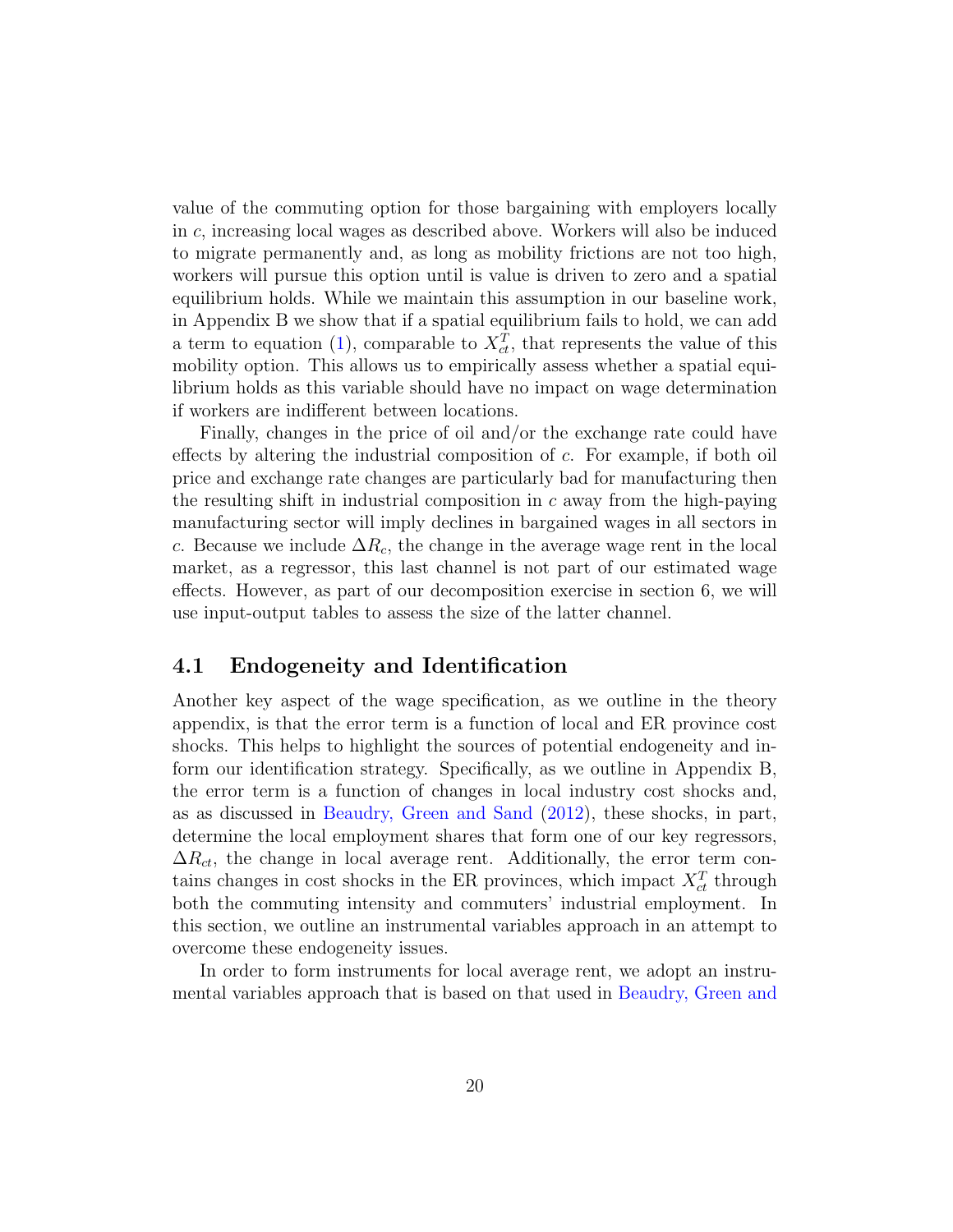[Sand](#page-44-4) [\(2012\)](#page-44-4). In particular, one can decompose  $\Delta R_{ct}$  as:

$$
\Delta R_{ct} = \sum_{j} (\eta_{jct} - \eta_{jct-1}) \cdot \nu_{jt-1} + \sum_{j} \eta_{jct} \cdot (\nu_{jt} - \nu_{jt-1}). \tag{2}
$$

This decomposition says that the change in local average rent can be broken down into changes that arise because of changes in the industrial composition, holding the industrial wage premia constant (a between-industry component) and changes that arise because of changes in the premia, holding the local industrial composition constant (a within-industry component). [Beaudry,](#page-44-4) [Green and Sand](#page-44-4) [\(2012\)](#page-44-4) argue that each of these components can be seen as the basis for a valid instrument. In particular, they construct Bartik-style instruments based on each component by replacing the period  $t$  industrial share with a prediction based on the national-growth rate of employment in each industry and period  $t - 1$  local industrial composition.<sup>[14](#page-20-0)</sup> This gives the following instruments:

$$
IV1_{ct} = \sum_{j} (\hat{\eta}_{jet} - \eta_{jet-1}) \cdot \nu_{jt-1} \text{ and } IV2_{ct} = \sum_{j} \hat{\eta}_{jet} \cdot (\nu_{jt} - \nu_{jt-1}) \tag{3}
$$

[Beaudry, Green and Sand](#page-44-4) [\(2012\)](#page-44-4) provide a detailed discussion of the conditions under which these instruments are valid. Here, we provide the intuition and direct interested readers to the proofs in [Beaudry, Green and Sand](#page-44-4) [\(2012\)](#page-44-4). First, recall that given the inclusion of industry dummies in our specification, the identifying variation we are using is across cities, withinindustry variation. That means that what we are concerned with is the crosscity correlation between  $IV1_{ct}$  or  $IV2_{ct}$  and  $\xi_{ict}$ . The cross-city variation in  $IV1_{ct}$  and  $IV2_{ct}$  comes from cross-city differences in the  $\eta_{ict-1}$ 's.<sup>[15](#page-20-1)</sup> Thus, for our instruments to be valid, we must assume that cross-city differences in start-of-period industrial composition are uncorrelated with the error term – a standard condition for Bartik-style instruments (see [Goldsmith-Pinkham,](#page-45-10) [Sorkin and Swift](#page-45-10) [\(2018\)](#page-45-10)). In our model, this requires start-of-period industrial composition not to predict general productivity growth in a city. This

<span id="page-20-0"></span><sup>&</sup>lt;sup>14</sup>In particular, we construct a predicted level of employment,  $\hat{E}_{ict} = E_{ict-1} \cdot (1 + g_{it}),$ where  $E_{ict}$  is the employment level in industry i in city c at time t, and  $g_{it}$  is the growth rate in industry i employment at the national level. Using these predicted employment levels, we can construct predicted shares of employment in each industry in  $c$  in period  $t$ ,  $\hat{\eta}_{ict}$ 

<span id="page-20-1"></span> $^{15}{\rm To}$  see this, note that  $\hat{\eta}_{ict}$  gets its cross-city variation from  $\eta_{ict-1}.$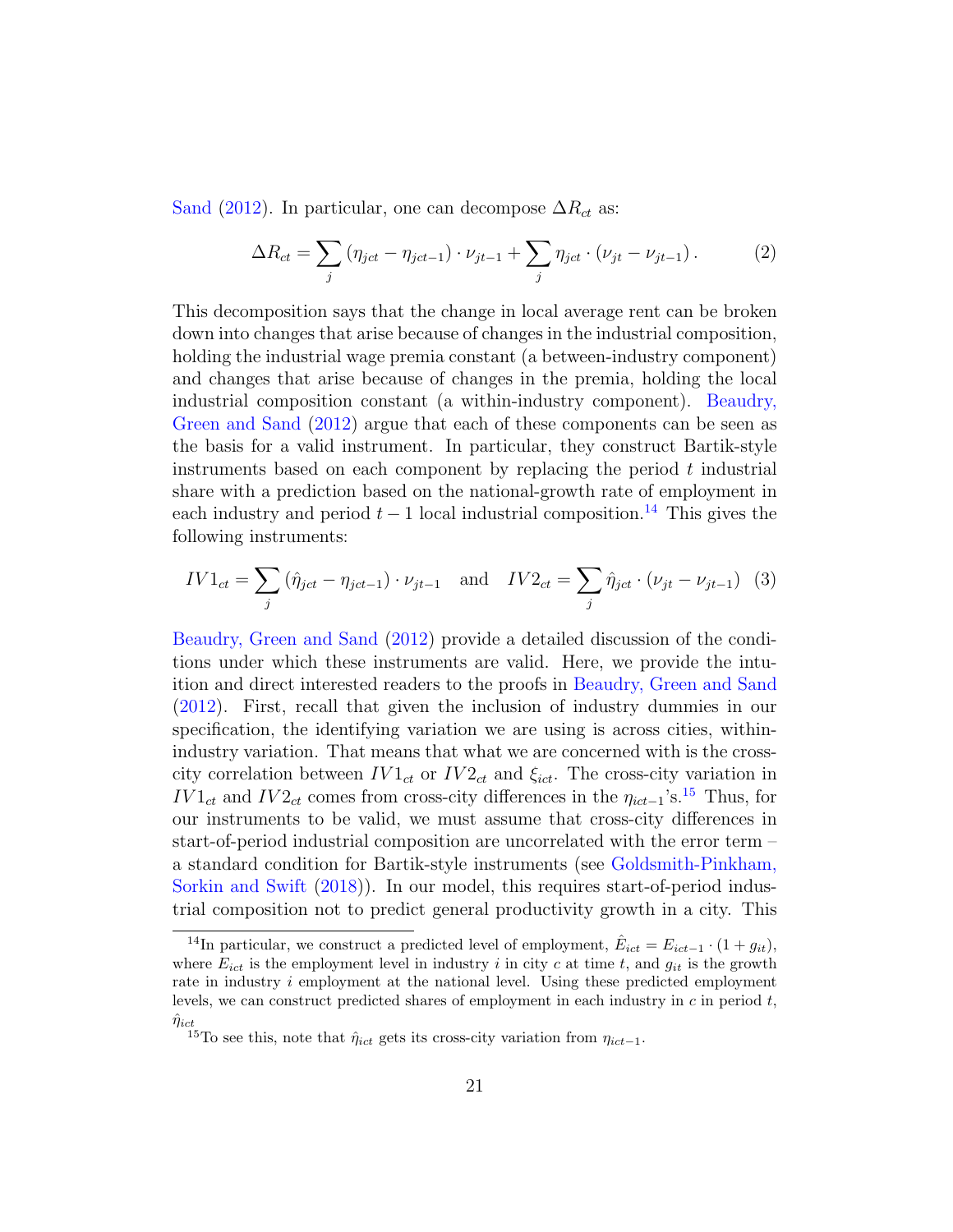may not seem credible – at least *ex post*, it seems possible to identify types of industrial mixes that predict general growth in an area.

In response to this, [Beaudry, Green and Sand](#page-44-4) [\(2012\)](#page-44-4) suggest using both instruments and performing an over-identification test. In particular, each instrument exploits different variation in  $\Delta R_{ct}$ , either that stemming from the within component  $(IV1_{ct})$  or the between component  $(IV2_{ct})$ , but the model implies that each source of variation should have the same impact on wages. In essence, when you bargain with your employer, it does not matter to her if your outside option has declined in value because the manufacturing sector has declined in size or because its size has not changed but the wage premium it pays has declined. On the other hand, if the core identifying assumption is incorrect, and there is a correlation between the  $\eta_{ict-1}$ 's and the error term, the two instruments will weight that non-zero correlation very differently. Thus, if the requirement that industrial composition differences are uncorrelated with changes in city level productivity fails then we would expect the two instruments to give different answers, which forms the bases of the over-identification tests we perform below.[16](#page-21-0)

Next, we form an instrument for  $\Delta X_{ct}^T$  that exploits changes in oil prices over the boom, which we believe is the main driver of changes in ER province wages over the period we examine. This helps focus our discussion on the benefits of resource booms for non-resource economies by explicitly focusing the source of the boom. In addition, as [Kline](#page-45-6) [\(2008\)](#page-45-6)'s argues that workers respond more to the probability of getting a job as signalled by oil price movements than to wage changes. In order to obtain cross-city variation in our instrument, we combine the oil price changes with pre-oil boom commuting intensity. As discussed above, we interpret pre-oil boom commuting intensity to be, in part, driven by differences in the cost of commuting from each  $c$  to the ER provinces. Thus, our instrument is constructed as:

$$
IV_{ct}^X = \hat{q}_{c2000}^T \cdot \Delta \ln p_t^{oil}.
$$

<span id="page-21-0"></span> $^{16}$ In  $IV1_{ct}$  the potentially offending correlation is weighted by national industrial growth rates and the start of period industrial wage premia, and in  $IV2_{ct}$  it is weighted by the growth in the industrial premia. In the US data used in [Beaudry, Green and Sand](#page-44-4) [\(2012\)](#page-44-4), the two instruments have a correlation of only 0.18, and they show that one cannot reject the over-identifying restriction at any reasonable level of significance. In an appendix, [Goldsmith-Pinkham, Sorkin and Swift](#page-45-10) [\(2018\)](#page-45-10) argue that our over-identification test is not consistent. In a note, available upon request, we show that their argument is true only in a knife-edge sense and our over-identification test is useful.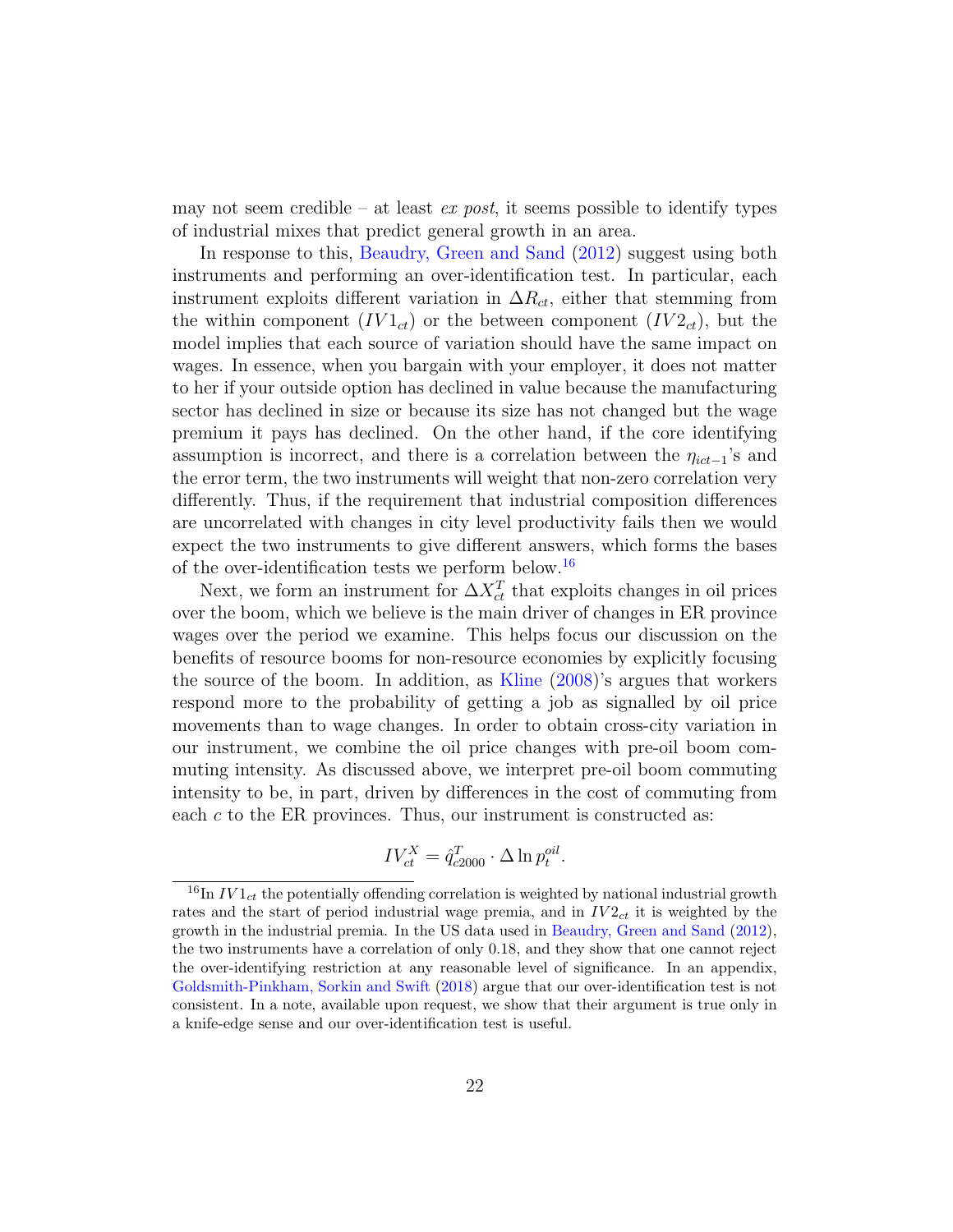The identifying variation used in  $IV_{ct}^X$  can be thought of in terms of a difference-in-difference framework; oil price changes act as a continuous treatment and start-of-period commuting intensity determines exposure. Our identification assumption is that start-of-period commuting costs are uncorrelated to changes in local and ER province costs shocks that make up the error term. Intuitively, this assumption states that communities with lowcommuting intensity would have experienced the same wage changes as those with high-commuting intensity, in the absence of the oil price boom (condi-tional on our other controls).<sup>[17](#page-22-1)</sup>

### <span id="page-22-0"></span>5 Data

The data underlying our main regressions comes from a combination of administrative datasets. The first is the T1 Personal Master File (T1PMF), which contains the captured data from the main individual tax form (the T1) for all individuals in Canada.[18](#page-22-2) From that file, we get the individual's age, gender, and postal code of residence. We work with Economic Regions as our geographic units. Economic Regions are collections of Census Districts that are at approximately the level of major cities and substantial rural areas. For example, Ontario has 11 Economic Regions, with the greater Toronto, Hamilton and the Niagara Peninsula, and greater Ottawa areas being three of them.[19](#page-22-3) We focus our attention on the non-Extractive Resource provinces (i.e., the seven provinces leaving out Alberta, Saskatchewan, and Newfoundland), within which there are 55 Economic Regions. We work with the years 2000 to 2012 – based partly on data availability and partly to focus on the years around the resource boom. We restrict our attention to tax filers who are age 22 to 64 in those years in order to minimize effects of changes in

<span id="page-22-1"></span><sup>&</sup>lt;sup>17</sup>To address the endogeneity of  $\Delta Emp_{ct}$ , we also tried a classic Bartik instrument. That is, we predict the overall employment growth in a city using the start of period industrial composition combined with national level employment growth rates. In particular,  $IV3_{ct} = \sum_{j} \eta_{jct-1} g_{jt}$ . We discuss the use of this instrument in our results section.

<span id="page-22-2"></span><sup>&</sup>lt;sup>18</sup>The T1PMF does not include the 5% of taxfilers who file late but otherwise contains the universe of tax filers. [Messacar](#page-45-11) [\(2017\)](#page-45-11) investigates late filers and finds that including or removing them does not alter the observed earnings distribution.

<span id="page-22-3"></span><sup>&</sup>lt;sup>19</sup>Economic Regions around CMAs are approximately the same as commuting zones but in rural areas, they are agglomerations of commuting zones. We chose the larger areas in order to allow for detail in the set of industries. Rural commuting zones often have samples that are too small to allow anything but very crude industry groupings.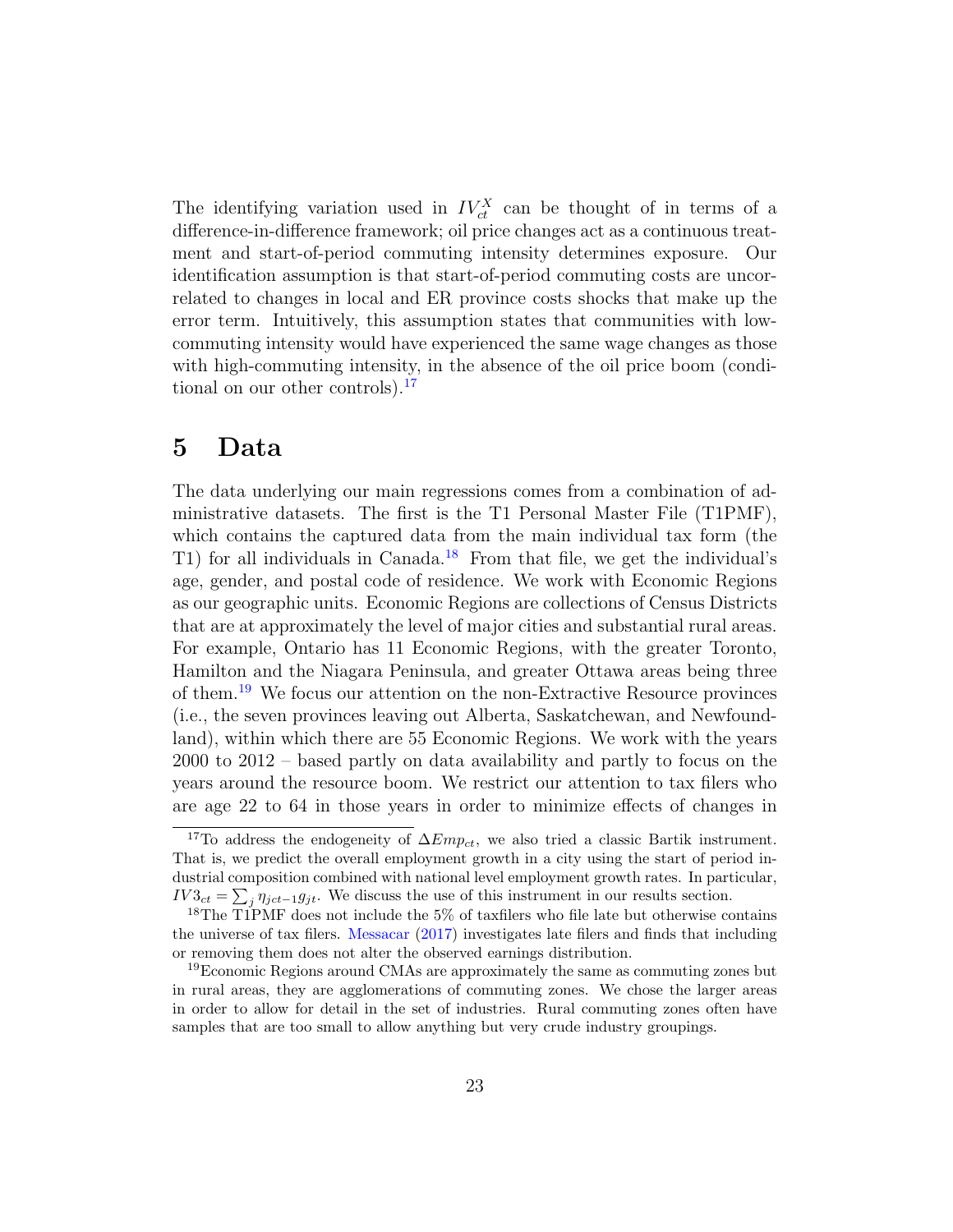school attendance and/or retirement.

We are interested in whether people residing in the 7 non-ER provinces either worked as long-distance commuters in the ER provinces or moved to those provinces. We capture the latter by comparing the residence on the T1 in year t for a person to her residence in year  $t + 1$  and define her as a permanent mover to an ER province if the place of residence in  $t + 1$  is in an ER province. To determine long distance commuting status, we use the T4 files attached to an individual's tax filing. T4's are individual forms filed in relation to each employee by the employer. From the T4's we can determine the province of location of the employer and the worker's earnings associated with the job in the calendar year. The location on the T4 is only at the provincial level and so we define long distance commuters from Economic Region  $c$  as individuals whose residence on their T1 is in region  $c$  but whose main job (as determined by their T4 with the largest associated earnings) is at a firm issuing a T4 from an ER province. Importantly, T4's are issued at the enterprise level and, therefore, the reported location refers to the place of work not the location of the firm's head office. Since T4's are only issued to employees, we focus on paid workers not the self-employed, and our measures of earnings will include only paid earnings. Our main outcome variable of interest is annual earnings on the main job – the job with the highest T4 earnings in a year. This has the downside of not being the price of labour (i.e., the wage) that is discussed in our model as it will include variation stemming from differences in hours worked.

We are also interested in knowing the industry of employment on the main job since our Rent variables are based on industrial composition in a location and industrial wage premia. To get industry, we link the T4's to the Longitudinal Employment Analysis Program (LEAP) file through a business number. The LEAP includes information on firms gathered from firm tax records. Finally, we also link to the Immigration DataBase (IMDB), which contains information on all immigrants arriving to Canada after 1980 to establish immigrant status (or, more precisely, whether the tax filer is an immigrant who arrived after 1980).

#### 5.1 Implementation

We are interested in wage outcomes at the local labour market (i.e., Economic Region) by industry level and, so, aggregate to that level and work in 4 year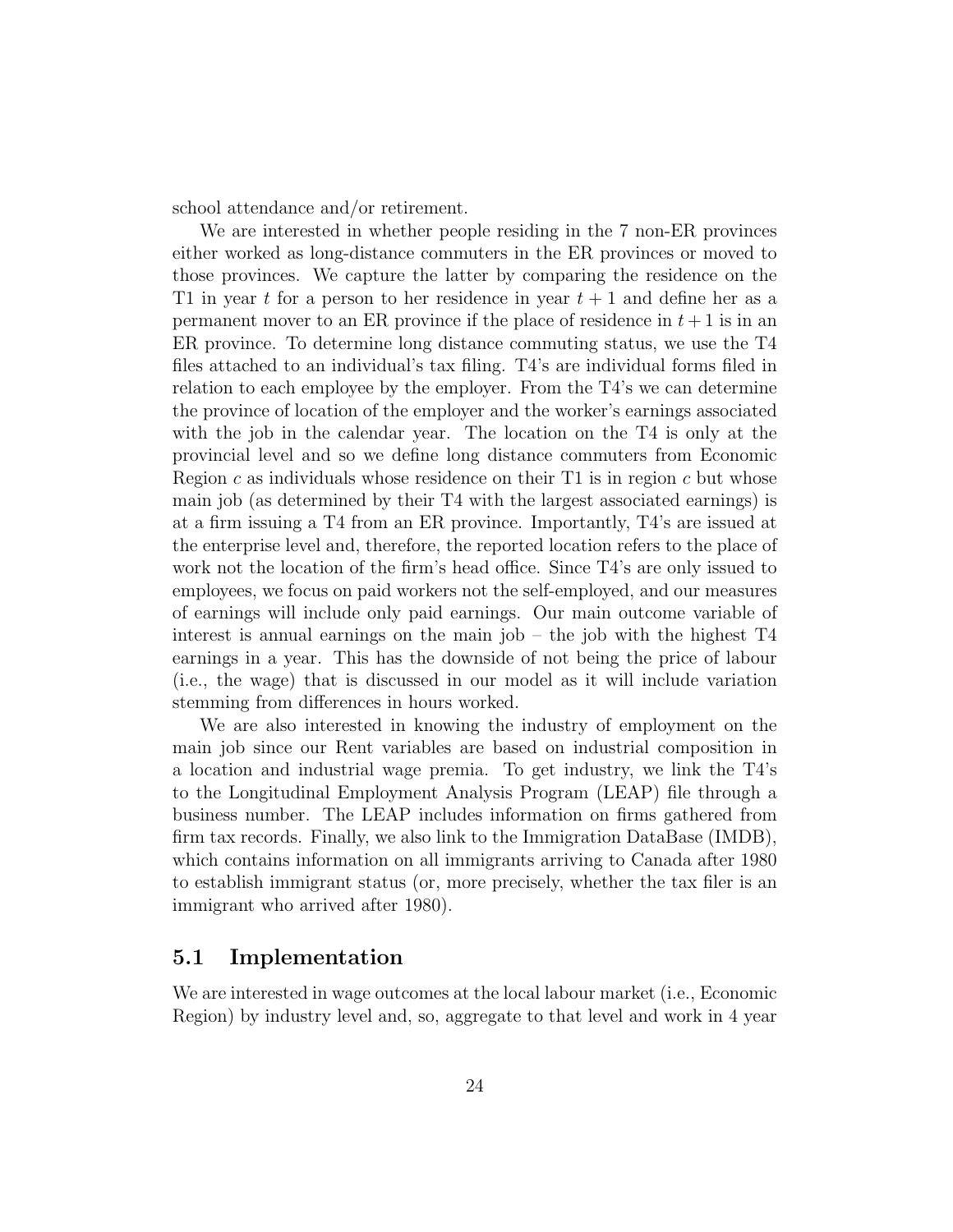differences: 2000 - 2004; 2004-2008; and 2008-2012.[20](#page-24-0) Our industries are at the 3-digit NAICS level, yielding 102 industries in total. Given our 55 economic regions and our 3 four-year differences, this implies at most 16830 location by industry by year observations. We drop cells with fewer than 20 observations to reduce the impact of small cells. We have not weighted the observations in our estimation by cell size because our unit of interest is the location by industry cell and we do not want to introduce added variation that stems from a potentially endogenous variable (cell size). However, we do use robust standard errors that will, in principle, adjust for any size related heteroskedasticity in the standard errors after the estimation.

In order to empirically implement our framework, we must estimate the national-level industrial premia to construct our rent variables. In our theoretical set-up, workers are homogeneous and wage differences across industries are rents. To account for worker heterogeneity while focusing on the within-skill implications of our framework, we use regression adjusted industrial wage premia. To construct these, we run regressions, separately by year, of individual log annual earnings for all workers in all provinces on a complete set of immigrant by gender interactions, a set of quadratics in age that allow for different age profiles for each immigrant by gender group, and a complete set of industry dummies. The coefficients on the industrial dummies correspond to the  $\nu_{it}$ 's, and are used along with observed local industrial employment distributions to construct  $R_{ct}$  and  $X_{ct}^T$ .

Even after these adjustments, we have some concerns that the  $\nu_{it}$ 's could still reflect differences in productive characteristics such as education (which is not available in our administrative data) rather than rents. To address this, we construct proxies for worker skill that exploit the panel nature of our administrative data. In particular, we include in our premia-adjustment regressions dummies representing cells in  $7\times7$  matrices defined by the 5 earnings quintiles, self-employment status, and not-employed status in year t−1 on one dimension and the same 7 categories in year t−2 on the other dimension. The earnings quintiles in these matrices are gender×age×province-specific, i.e. are constructed for 180 groups defined by province of residence, gender, and 9 age groups (20-24, 25-29, 30-34, . . . ,60-64). This means that current year industry effects are calculated from differences within these groups among

<span id="page-24-0"></span> $20$ We choose these periods in order to divide our data into even medium-term subperiods. They also roughly correspond to pre-boom, rapid boom, and mature boom periods.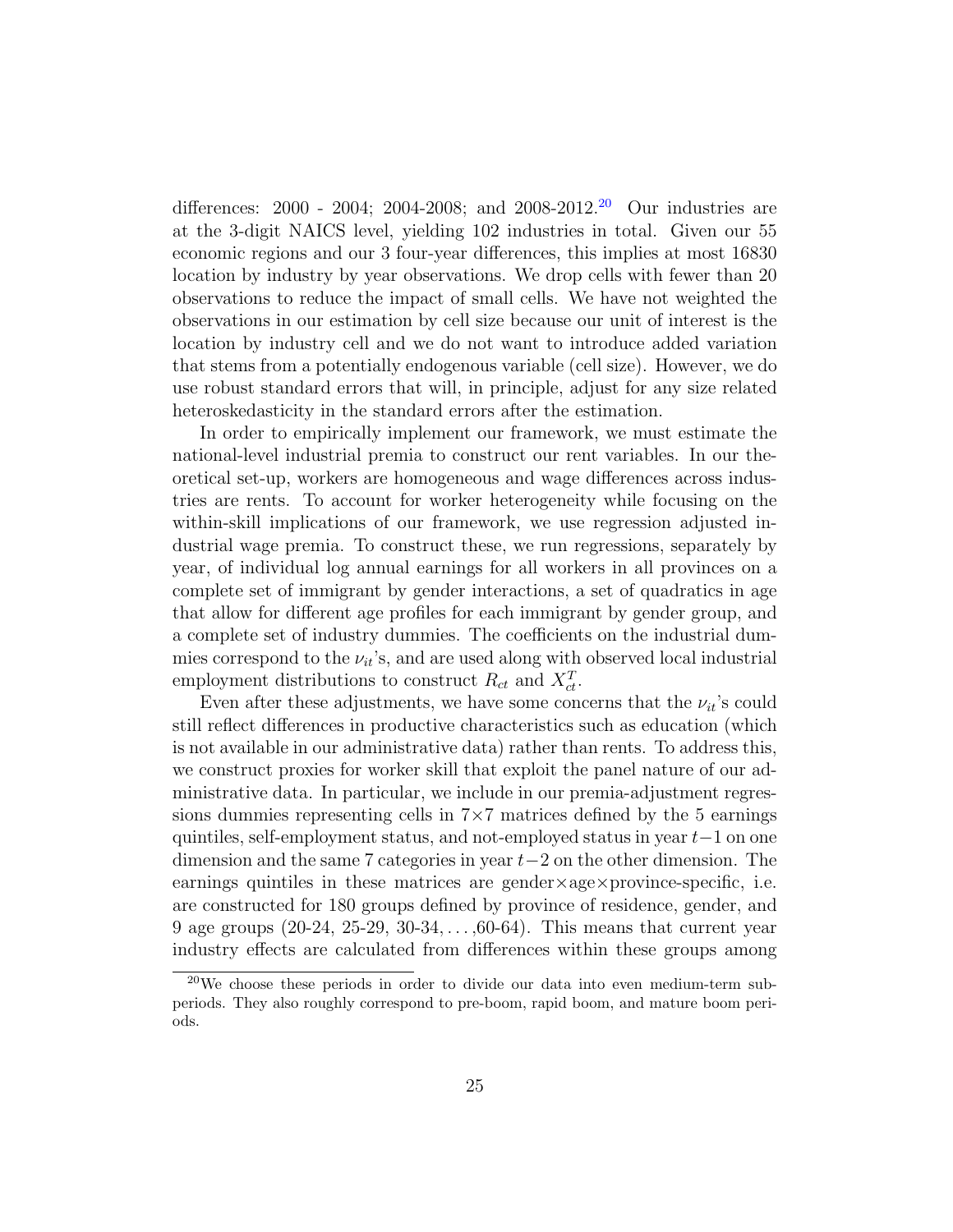people who had the same broad earnings/employment/self-employment histories over the two preceding years. This is an attempt to put individuals in rough productivity cells and use only the industry variation within those cells. We present estimates where the industry differentials are estimated both with and without the inclusion of the matrix cell indicators.

Similarly, to construct our dependent variable in [\(1\)](#page-15-2), we also adjust cityindustry wages via regression. In particular, we estimate the same specifications as described above, but include a full set of city-by-industry dummies. The coefficients on these dummies are the mean log earnings for an  $i-c$  cell purged of individual characteristic effects, and the difference in these coefficients over time form our dependent variable,  $\Delta \ln w_{ict}$ . As before, we do this with and without the 7×7 matrices representing earnings groups for the preceding two years.

It should be emphasized that when constructing our dependent variable, we use data only on workers who are not commuters or migrants. That is, we use data only on workers who actually work in  $c$  in time  $t$ . One potential issue is that the composition of this group might change over time as migration or commuting intensity increases due to the oil boom. Thus, we also estimate our main specifications with an alternative sample that addresses any issue with changing composition over time. In particular, we estimate specifications that focus on a sample of workers that are residents of  $c$  who never commute or migrate during the 2000-2012 period. This addresses a specific selectivity issue – the possibility that observed resident average wages might change because the best workers have moved or started commuting to oil-producing provinces.[21](#page-25-0)

### 5.2 Variable variation

In order to understand the source of our identifying variation, it is helpful to see the differences in industrial composition across our different worker types

<span id="page-25-0"></span> $21$ Our panel data sample consists of individuals who are aged 22 to 42 in 2000 (34 to 54) in 2012) who are observed in  $c$  in all years. This group of residents is, of course, a select group in their own right. Our assumption is that wages can be written as a time varying price per efficiency unit times a person-specific (and constant) number of efficiency units. Thus, wage movements for a consistent set of workers will reflect movements in the price of labour, which is our focus. Since we use earnings rather than wages, our estimates will include labour supply responses within the local economy by the set of consistent residents. In addition, this approach does not control for changes in selection across sectors within a location and so our measure also reflects responses to the ER price shocks of this type.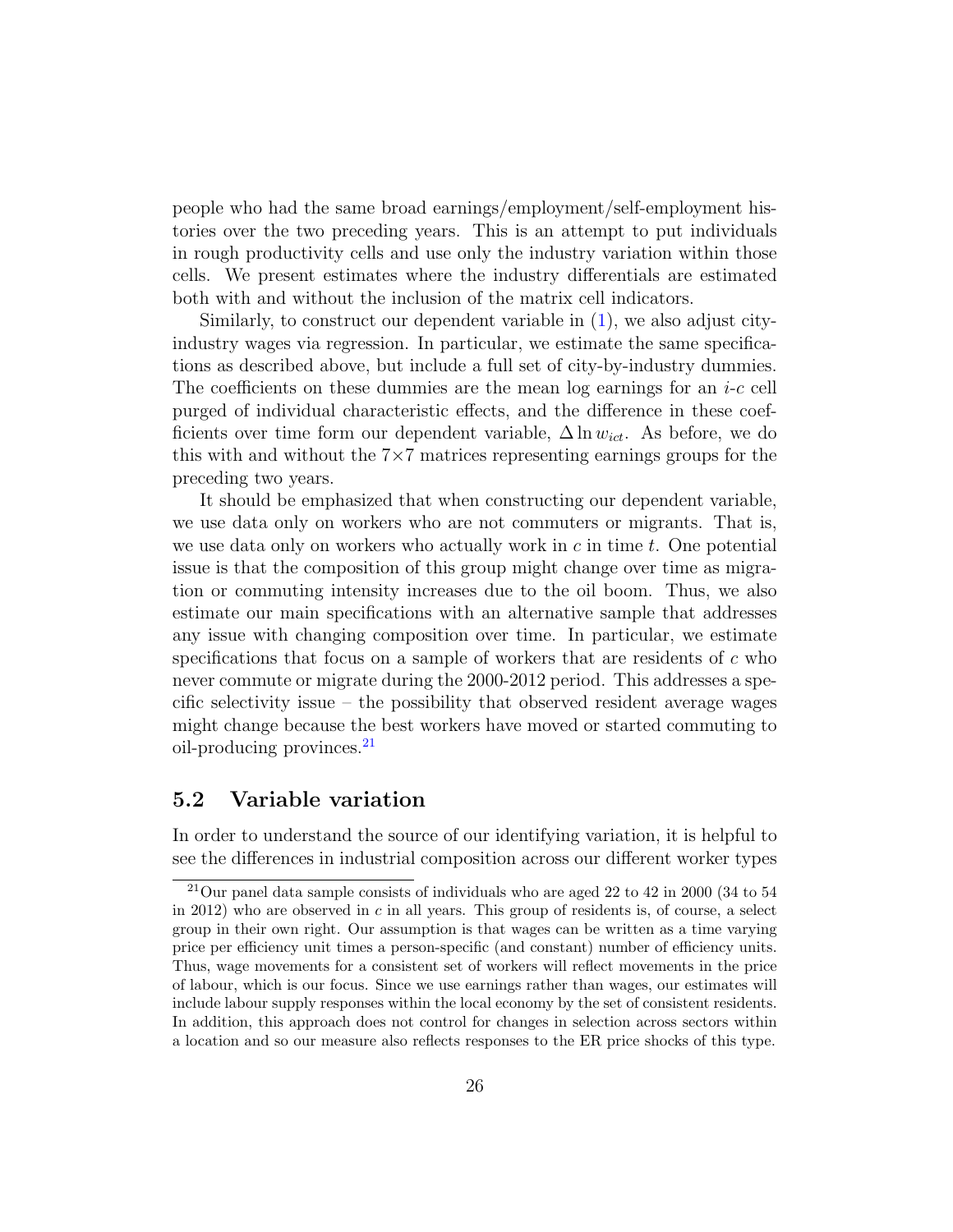and regions. In Table [1,](#page-47-0) we present the percentage of workers in 2-digit industries for those who live and work in non-ER provinces (Stayers), those who live in Non-ER provinces but work in ER provinces (Commuters), and those who migrate from non-ER to ER provinces from  $t-1$  to t (Migrants) in both 2000 and 2012. The last two columns of Table [1](#page-47-0) refer to the industrial composition of those in ER provinces.

A few key points stand out from the table. First, for non-ER province residents the percentage in manufacturing declines from 18.5 in 2000 to 2012 in 12.0 in 2012. This pattern fits with national trends in manufacturing employment and with [Charles, Hurst and Notowidigdo](#page-44-6) [\(2016\)](#page-44-6)'s argument for the US that there is an underlying secular trend away from manufacturing in the US as well. Offsetting that movement are increases in construction, health, retail trade, and accommodation and food services, among others. Second, commuters to ER provinces are much more concentrated in construction, mining and oil extraction, and agriculture and forestry than their resident counterparts, and that concentration intensifies over time.<sup>[22](#page-26-0)</sup> For example, the percentage in mining and oil extraction approximately doubles from 8.5% in 2000 to 16.3% in 2012. Interestingly, the permanent migrants to the ER provinces are not as over-represented in the extractive industries and construction as the long distance commuters. Instead, they look more like the existing residents of the ER provinces. The commuting process is more targeted at the high-growth industries than either permanent migration or the existing labour force.<sup>[23](#page-26-1)</sup>

Table [1](#page-47-0) shows that there is substantial variation in the industrial composition (and, therefore, in the constructed rent variables) across our worker types. However, the number of observations at the bottom of the columns in each table indicate that the proportions of workers who either commute or migrate are small. Commuters to ER provinces are only 0.16% of residents in the non-ER provinces in 2000. Although this triples to 0.51%, the numbers are obviously small. Importantly, though, there is substantial variation across locations in this proportion. For Cape Breton, a relatively poor, ex-

<span id="page-26-0"></span><sup>22</sup>[Tsvetkova and Partridge](#page-46-6) [\(2016\)](#page-46-6) show that construction employment is particularly strongly related to local changes in oil and gas extraction in the US.

<span id="page-26-1"></span> $^{23}$ While not shown in Table [1,](#page-47-0) we are also able to identify commuters and migrants from one economic region in the non-ER provinces to another. The within non-ER provinces commuting are dominated by those in public administration jobs, suggesting that many of them may be people who live in Quebec but cross over to Ottawa to work for the federal government.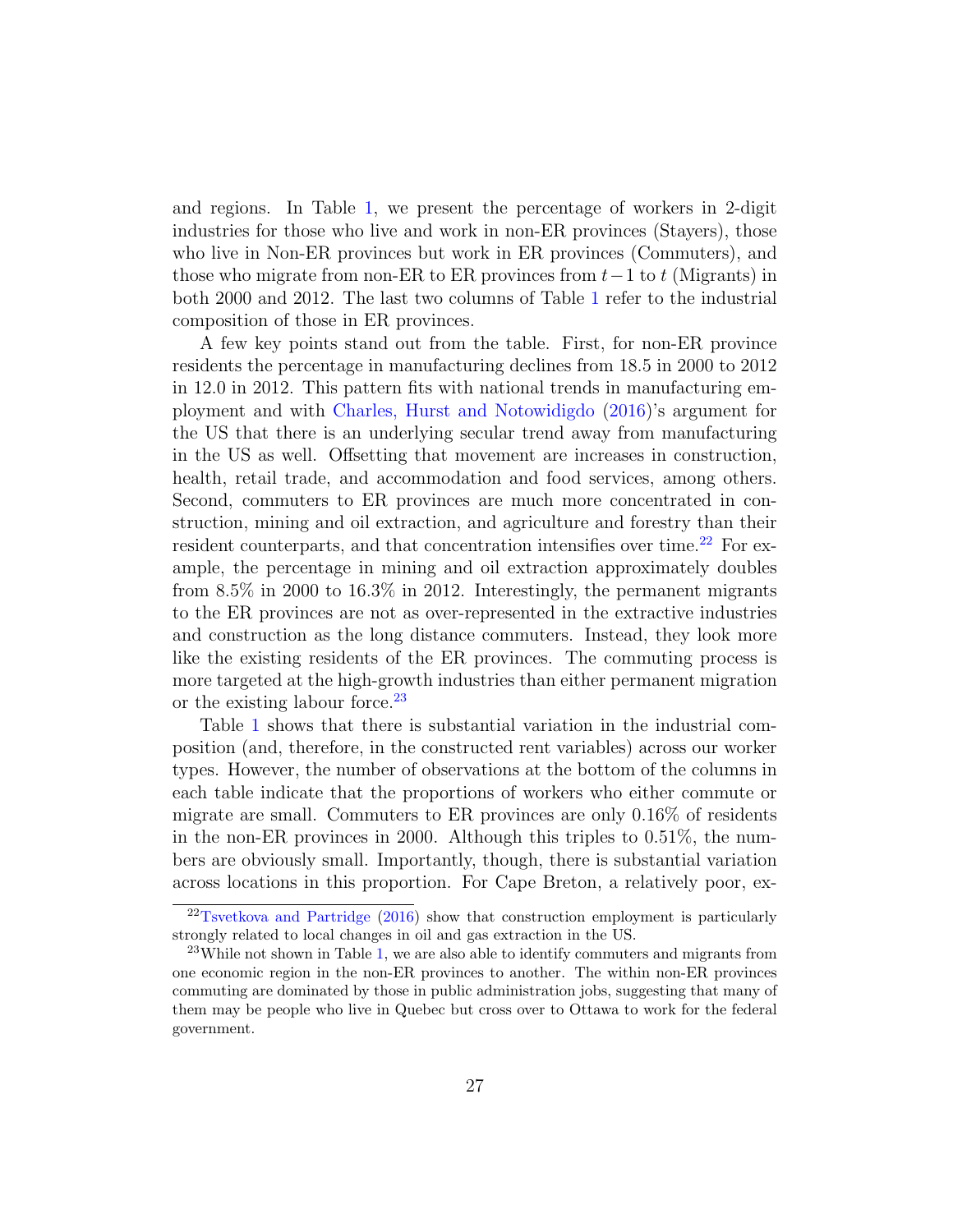mining region in Nova Scotia, the percentage of all workers commuting to an ER province increases from 0.7% in 2000 to 6.5% in 2012. For young men, aged 22 to 34 living in Cape Breton, 1 in 8 of them were commuting to ER provinces in 2012. In contrast, for Toronto, the percentage of such commuters was 0.1% in 2000 and 0.2% in 2012. More generally, in 2012, there were a considerable number of regions with few commuters (with the median of the distribution of the percentage of workers who commute being 0.52%) but also a significant number with more substantial commuting (with the 75th percentile of the distribution being 1.3% and the 90th percentile being 2.9%). For young men, the 75th percentile is 2.9% and the 90th percentile is 6.5%. The high commuting regions are also spread across the country, with the top ten in terms of proportion commuting including regions in PEI, Nova Scotia, New Brunswick (i.e., the east coast), Manitoba (in the centre), and British Columbia (the west coast). Ontario also has some relatively high proportion areas in the more rural northwestern part of the province. In comparison to commuting, the percentage of workers in Cape Breton in 1999 who migrated to an ER province in 2000 was 0.50%, rising to 0.98% in 2012. The same numbers for Toronto are 0.06% in 2000 and 0.19% in 2012. Together, these imply that there is an increase in permanent movement but it is less salient than long distance commuting, especially in the Maritimes. According to the model, even small numbers of commuters may have substantial effects on non-ER province wages because workers in all sectors can point to the commuting option as a realistic part of their outside option. On the other hand, there are reasons to question the likely impact of permanent migration on bargained wages of the residents.

Table [2](#page-48-0) shows the changes in the industry premia  $(\nu_i)$  between 2000 and 2012 computed with (first column) and without (second column) the  $7\times7$ matrix of earnings/employment/self-employment positions in the previous two years. The estimates show substantial growth in industry premia in oil and gas, pipeline transportation, mining, and construction across these years. Including the 7×7 matrix generally implies smaller changes in industry premia, implying that there were some movements across earnings types that were associated with industrial changes in this period. We are concerned that those movements reflect selection on ability or education, which is why we estimate specifications including the 7×7 matrix.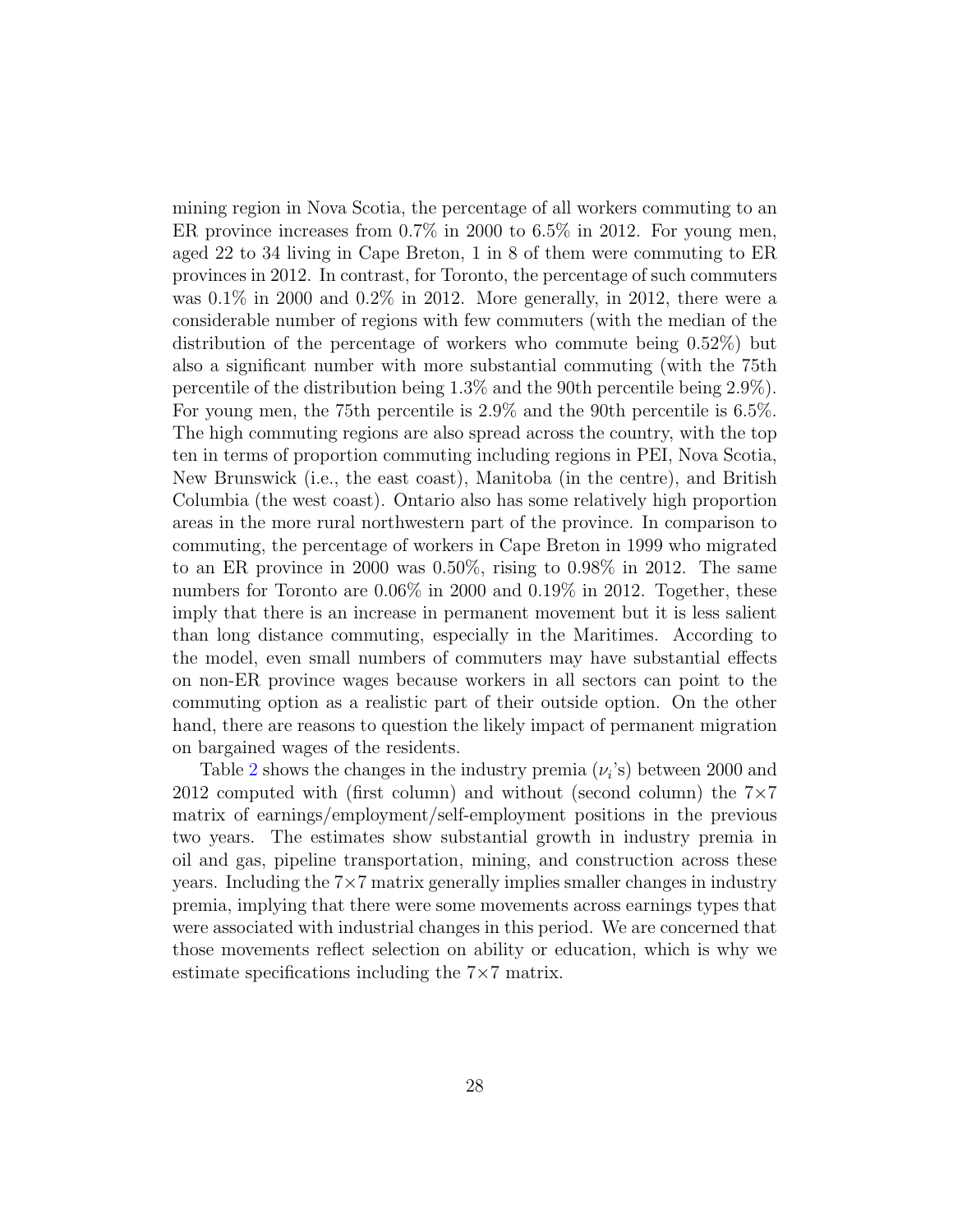### <span id="page-28-0"></span>6 Results

In Table [3,](#page-49-0) we present the results from our main specification, using all resident workers. Recall that we are pooling 4-year differences from three periods: 2000-2004, 2004-2008, and 2008-2012 and that our dependent variable refers to the mean log wages of residents (i.e., those who remain in their home, non-ER region and do not either commute or move). All standard errors are clustered at the economic region level.

The first column contains OLS estimates of equation [\(1\)](#page-15-2), derived from theory outlined in Appendix B. The dependent variable is changes in the mean log wage in a (non-ER province) location×industry cell regressed on the change in the average rent in that location  $(\Delta R_{ct})$ , the expected gain from moving permanently to an ER province  $(\Delta X_{ct}^P$  – which incorporates both the probability of a worker from c moving to an ER province and the average rent in ER provinces of recent migrants from  $c$ ), the expected gain from commuting to an ER province  $(\Delta X_{ct}^T$  – which incorporates both the probability of a worker from c commuting to an ER province and the average rent in ER provinces of commuters from  $c$ ), and the change in the employment rate in c ( $\Delta Emp_{ct}$ ).

The location specific rent and employment rate have positive and significant (at the 5% level) effects on the average wage in the city. These fit with the predictions from our theory: higher average rents in a local economy imply that workers in all sectors can bargain higher wages, and tighter labour markets as reflected in higher employment rates mean that relative bargaining power shifts toward workers. The effect of the value of the commuting option is positive (as predicted) and significant at the 5% level, while the estimated effect of the permanent move option value is smaller than its standard error.

In the second column of Table [3,](#page-49-0) we present instrumental variables results in which we instrument for all the rent variables and the employment rate variable using the various types of Bartik instruments described earlier. The bottom panel of the table presents the  $p$ -values from the Sanderson-Windmeijer F-tests, which indicate that we do not face weak instrument problems.[24](#page-28-1) The estimated coefficient corresponding to the permanent move

<span id="page-28-1"></span><sup>&</sup>lt;sup>24</sup>For the permanent move option,  $X_{ct}^P$ , we construct instruments analogous to IV1 and IV2, scaled by  $\hat{q}_{c2000}^p$ , the proportion of workers who move from c to the ER provinces in the two years prior to 2000. We have experimented with other formulations of instruments for the permanent move option, but all yield similar results.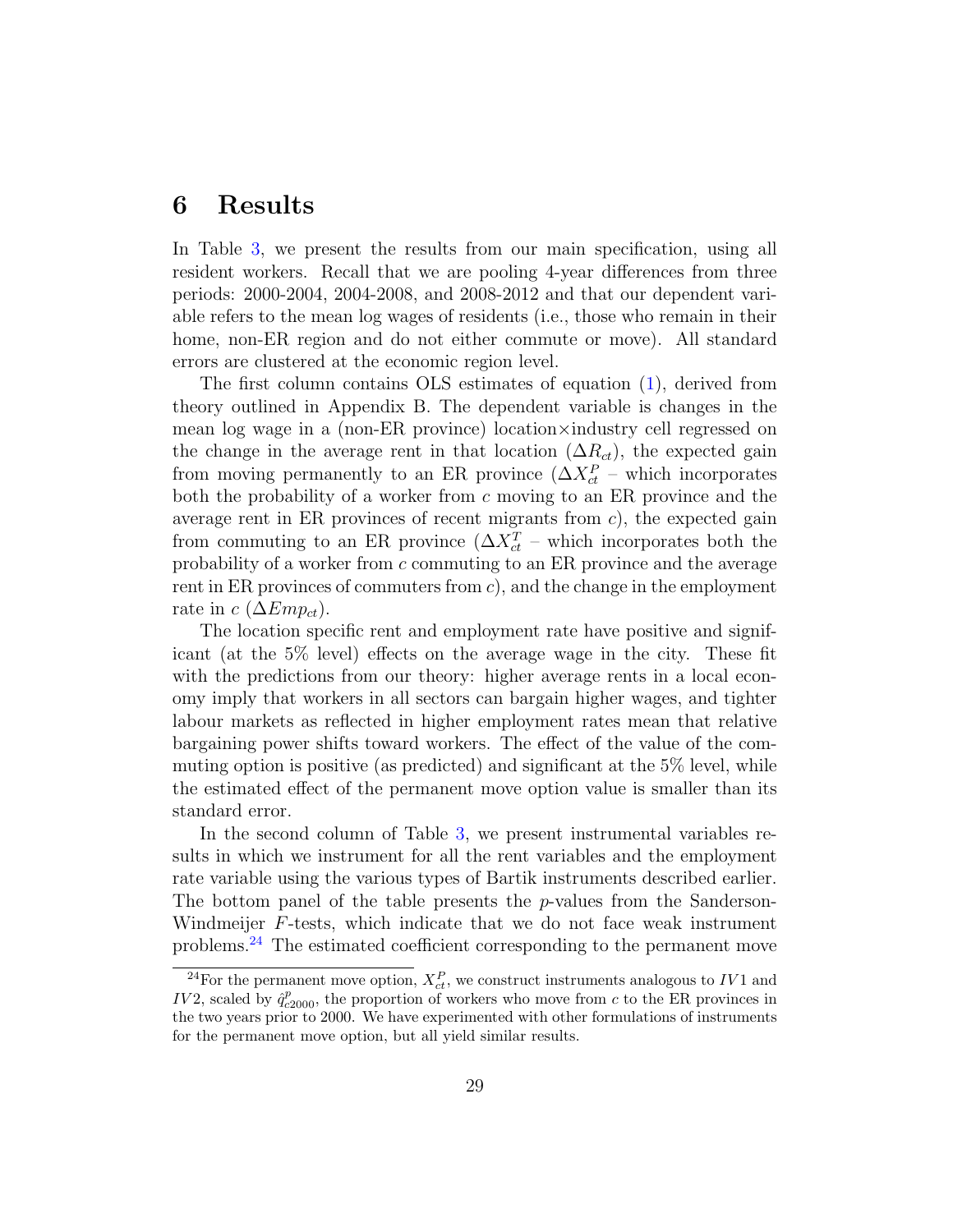to ER provinces option continues to be poorly defined. Recall from our model that the option of moving permanently to an ER province will not affect wage setting in non-ER locations in equilibrium because the wage increases in the ER provinces will be matched with housing price increases. However, in the short run – if there is a period in which housing prices do not keep pace with wage increases – there could be an effect on non-ER province wages. Whether the permanent move option affects wages in our equation can, as a result, be seen as an indicator of whether our 4 year differences represent short or longer term adjustments. In fact, over different specifications we have estimated, the permanent move option effect has estimated sizes and even signs that switch wildly across specifications, but those estimates are never statistically significant and are almost always smaller than their associated standard errors. We take this as evidence that this effect is not well identified and interpret it is as implying that we are in a longer run situation in which the permanent move option is not relevant. For that reason, we also drop this variable in our remaining specifications.

The 2SLS estimates omitting the permanent ER province move rent variable are given in column 4 (with column 3 containing the OLS estimates for comparison). It is important to note at this point that in these more constrained regressions, we encounter a weak instrument issue with the employment rate. The p-value associated with the the Sanderson-Windmeijer F-statistic related to the employment rate is 0.16 in this case and is at least this size in other variants (defined by whether or not we include the  $7\times7$ matrix, panel versus non-panel, and the geographic extent of the sample) of the regression we have run. Corresponding to this, the estimates of the employment rate effect are somewhat erratic when we instrument for the employment rate. In response, we proceed by instrumenting for  $\Delta X_{ct}^T$  and  $\Delta R_{ct}$  but not  $\Delta Emp_{ct}$ . Following [Stock and Watson](#page-46-7) [\(2014\)](#page-46-7), we then interpret  $\Delta Emp_{ct}$  as what they call a 'control' variable, i.e., a variable whose coefficient picks up its own causal effect and any other unobserved factors that are correlated with it. That is, we use the employment rate variable to control for general demand related effects so we can focus on the estimates of the causal effects we care about: the wage-spillover effects from outside options. Given our earlier discussion, the identification requirement is then that start of period industrial composition in a city is not correlated with growth in city specific effects, where the latter are defined after conditioning out any such effects that are themselves correlated with changes in the city employment rate.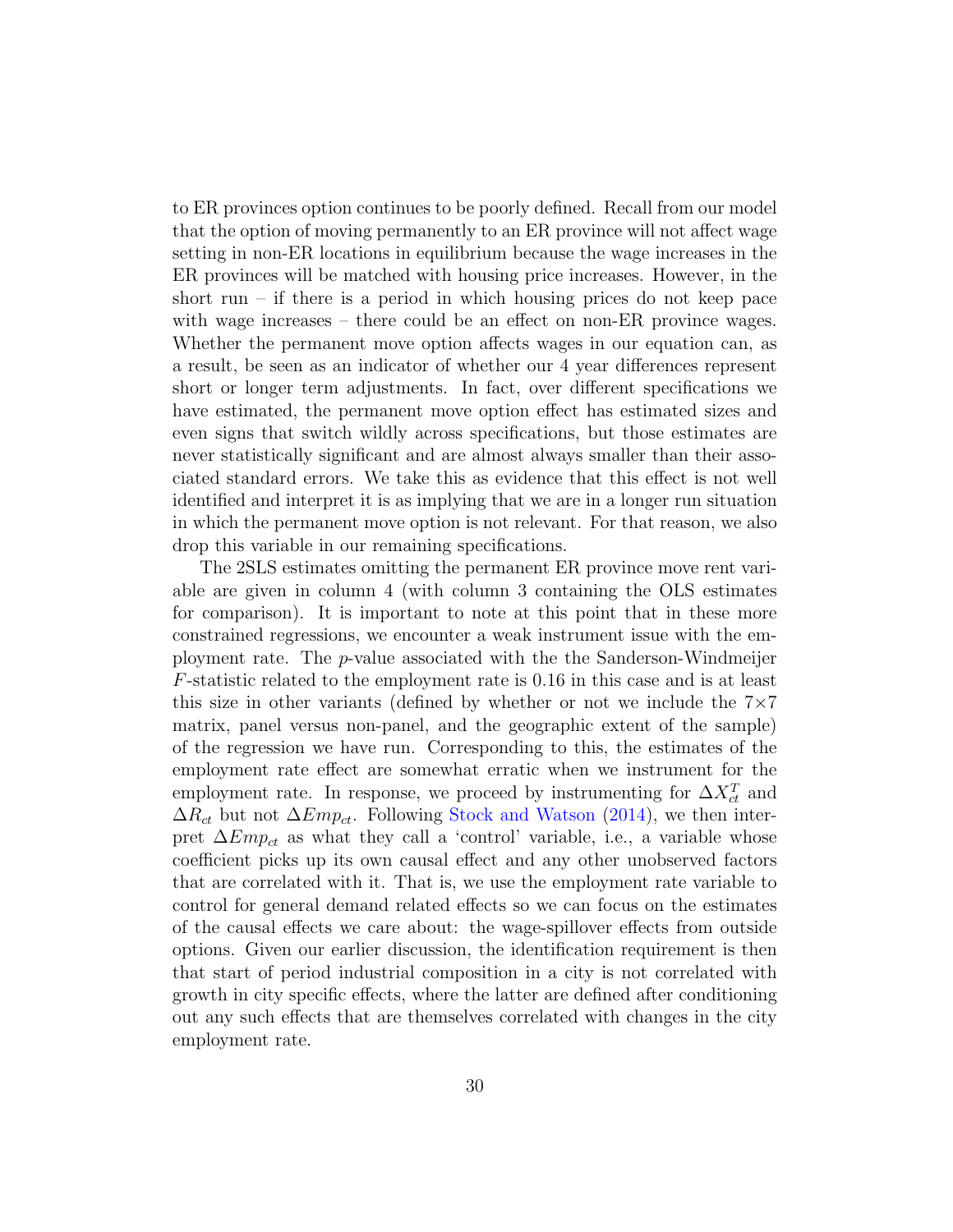The estimate of the effect of the change in rent in the local economy is 0.96 and is statistically significantly different from zero at the 5% level. [Green](#page-45-7) [\(2015\)](#page-45-7) shows that this estimated effect has a direct relationship to a standard shift-share calculation of the impact of a shift in industrial composition on the average wage in an economy. A shift in composition toward higher paying industries would alter the mean wage in a manner obtained by multiplying changes in industrial shares times industry premia and then summing across industries (the standard "between" effect). We can call that direct composition shift effect, B. Once we incorporate spill-over effects through bargaining, the total effect of the composition shift is  $B \times (1 + \beta_1)$ , where  $\beta_1$  is the estimated coefficient on  $\Delta R_{ct}$ . So, in our case, the spillover effects imply a doubling of the standard composition effect. This estimate is about a third of the corresponding estimates in [Beaudry, Green and Sand](#page-44-4) [\(2012\)](#page-44-4) for the US and [Green](#page-45-7) [\(2015\)](#page-45-7) for Canada. However, as we will see shortly, in estimates for the whole economy we get a  $\Delta R_{ct}$  coefficient that is similar to those earlier studies.

The effect of the variable capturing the option of commuting to an ER province  $(\Delta X_{ct}^T)$  also has the predicted positive effect and is statistically significant at the 5% level. Thus, an increase in the expected value of the commuting option generates increases in wages for the workers who do not take up that option. The employment rate again enters with an effect that has the predicted positive sign. What is important for us is the implications of the inclusion of the employment rate for the interpretations of the other coefficients. Effects of changes in the city level rent,  $\Delta R_{ct}$ , might be interpreted as reflecting general increases in demand in the city and/or negative labour supply effects within most industries as workers move to the higher rent industries. However, in the absence of perfectly inelastic schedules, both of those mechanisms would be associated with changes in employment. The fact that we see wage effects of  $\Delta R_{ct}$  while holding the employment rate constant fits with an interpretation of that effect as reflecting the wage bar-gaining spillovers emphasized in the model.<sup>[25](#page-30-0)</sup> Similarly, when we control

<span id="page-30-0"></span><sup>&</sup>lt;sup>25</sup>[Beaudry, Green and Sand](#page-44-4) [\(2012\)](#page-44-4) argue further that the bargaining model implies that IV1 and IV2 should generate the same estimated effect if the identification conditions for the model hold. IV1 corresponds to changes in rent stemming from changes in industrial composition and IV2 captures changes in rent from changes in industrial premia. The two variables use very different variation but should imply the same effects since, for bargaining, it doesn't matter whether rents decline because high paying industries leave town or because they stop paying a premium. In our estimates, we find that we cannot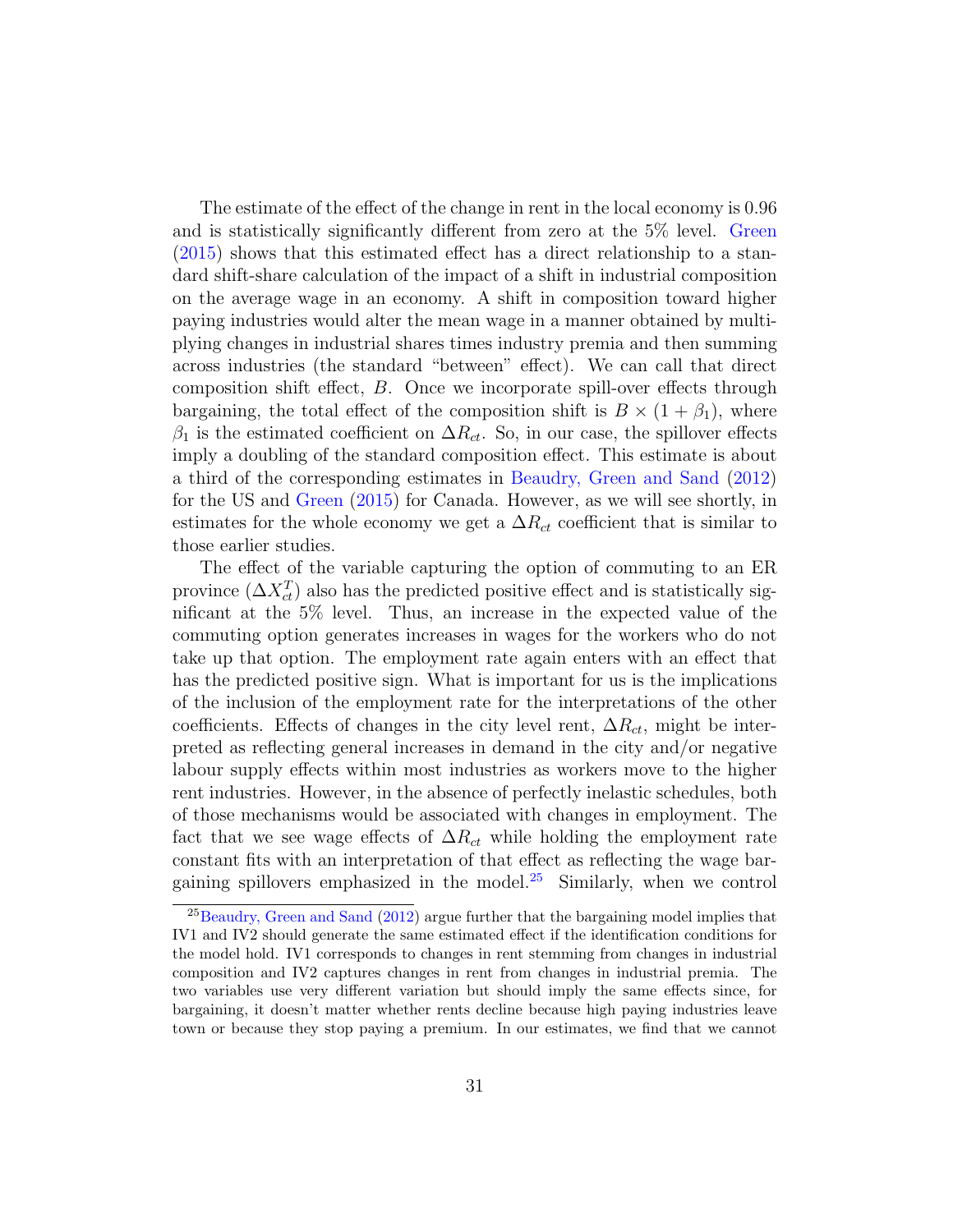for the employment rate, the coefficient on  $\Delta X_{ct}^T$  reflects bargaining effects and does not include effects resulting from reductions in local labour supply because of the increase in commuting.

In column 5, we present a specification in which we drop the employment rate variable. This means that the estimated coefficient on  $\Delta X_{ct}^T$  reflects both the bargaining effect plus the effect of reducing labour supply as commuters shift their labour to an ER province destination and/or any demand effects resulting from the extra income the commuters spend in their home communities. The resulting estimate is about 25% larger than when including the employment rate. This fits with our claim that direct effects such as through supply shifts will be smaller than wage bargaining effects. Wage bargaining effects can be larger because workers in all sectors in the economy can refer to the commuting option in bargaining with their employer.

To provide perspective on the size of our estimated commuting option effects, in Table [4](#page-50-0) we present actual and predicted changes in the mean log wage for various demographic groups and locations over the 2000 to 2012 period. As in our estimation, the numbers in this table correspond to residents - i.e., workers in the home, non-ER regions, excluding long distance commuters and movers. We show the changes for two demographic groups: both genders, age 22 to 64 (our complete sample); and males, age 22 to 34. The latter group tends to have much higher probabilities of commuting and, therefore, are more likely to have their wages affected by the commuting option. To form the predictions in the second column of numbers, we use a combination of the estimated commuting effect option from column 4 of Table [3](#page-49-0) and the observed value of  $\Delta X_{ct}^T$  for the relevant group. For all seven non-ER provinces together, the mean real wage rises by 7% between 2000 and 2012 for the group containing both genders and all ages. In comparison, we predict a 0.9% increase, or 14% of the actual increase, based just on the change in the expected value of the commuting option. For young men, we predict a larger, 2.0% increase, because their probability of commuting increases more than the average. This over-explains what is essentially a zero real wage change for this group in our period.

These overall numbers conceal substantial variation across regions based on differences in the commuting probabilities. The Maritime provinces (Nova

reject the over-identifying restriction that estimates using only IV1 or IV2 are the same at any standard level of significance. When we estimate without including the permanent move to ER province option (the equivalent of column 4 in the table), we obtain an estimated coefficient on  $\Delta R_{ct}$  of 0.99 when we use IV1 and 0.96 when we use IV2.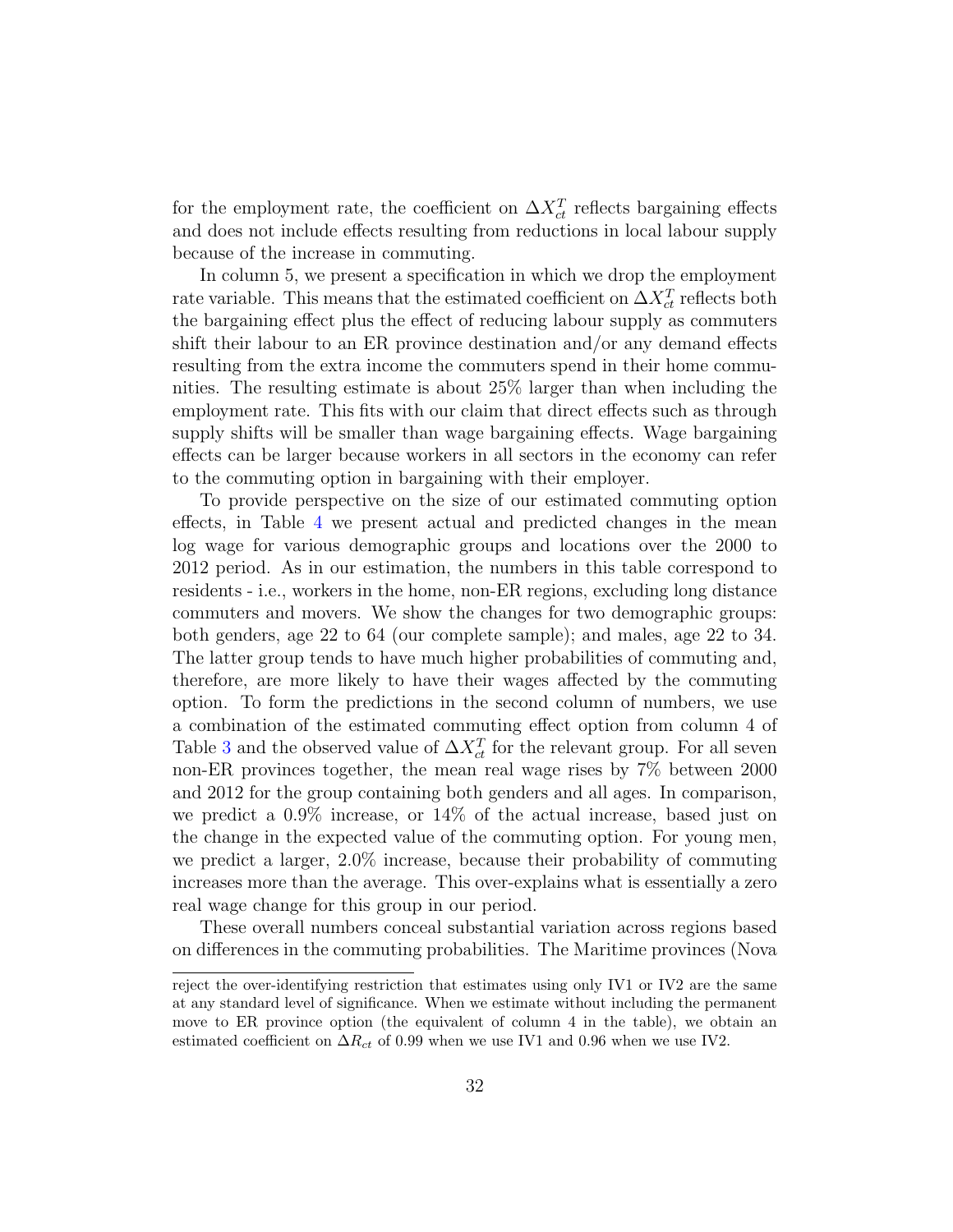Scotia, New Brunswick, and PEI), which were an important source of commuting labour to the oil fields, have predicted effects that are approximately 10 times those for Ontario, where long distance commuters were much less prominent. This matches interestingly with figure [3](#page-10-0) in which the time series pattern for the mean wage in the Maritimes mimics the pattern in the ER provinces to a much greater extent than does Ontario. Our results indicate that this is because of the stronger commuting ties between the Maritimes and the ER provinces. The largest commuter sending region was Cape Breton where approximately 1 in 8 young men commuted to ER provinces at the height of the boom. Given the depressed state of the local economy in Cape Breton related to the decline of coal jobs in the years before the oil boom, the 12% increase in the mean real wage for young men between 2000 and 2012 is striking. Our estimates indicate that the rise in the commuting option can completely account for this increase. In contrast, in Toronto, where less than  $1\%$  of young men commuted, the real wage for young men declined by 15% in this period and we estimate that changes in the value of the commuting option had essentially zero impact on the wages of the resident workers. Thus, our results point to substantial wage spillover effects from the resource boom for those who did not take any direct role in the boom for some non-resource communities but not in others. It is worth reiterating that these estimated effects correspond to the bargaining power channel only. Once we allow for labour supply effects and commuting related demand effects by using the coefficient estimate from the column in which we do not control for the employment rate, these estimates are inflated by 25%.

In the last column of Table [3](#page-49-0) we present the reduced form, regressing the wage on the oil price based instrument. Recall that this instrument is the percentage change in the oil price times a base year probability of workers from the location commuting to an ER province. The estimated coefficient can be interpreted as the total effect of the oil price increase, operating through the channels we have so far discussed (shifts in bargaining power and labour supply due to the expansion and value of the commuting option) but it will also reflect effects through shifting the industrial composition in the non-ER province location. The latter could arise because of Dutch disease effects arising because of increased wages and exchange rates affecting local, high-wage industries. For the entire non-ER region and our full demographic sample, the reduced form coefficient combined with the actual changes in the instrument value imply a 0.5% increase in the real mean wage for residents.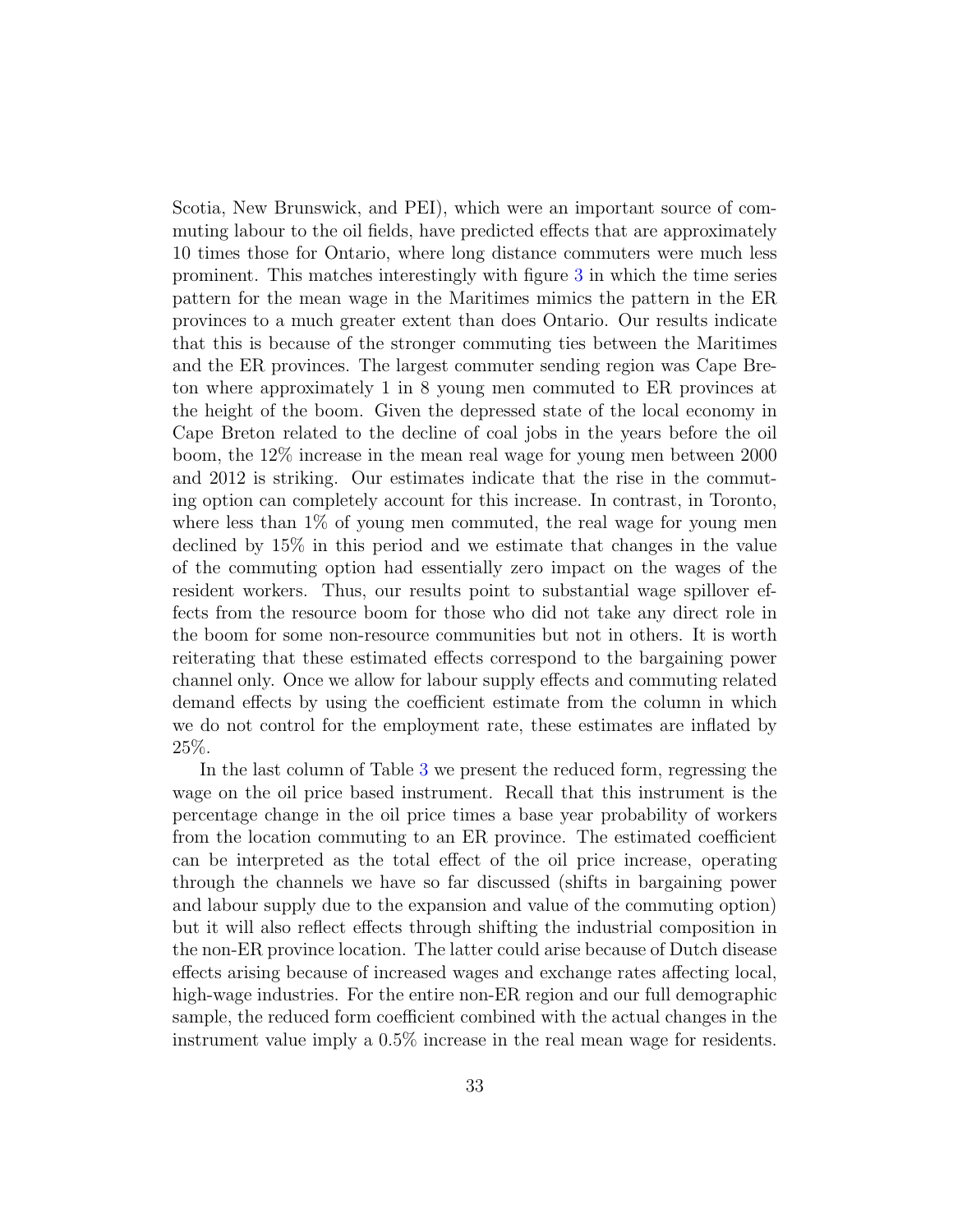This is less than the 0.9% increase we get from the more structural estimates, which would fit with negative Dutch Disease type effects arising because of reductions in job creation by local businesses facing higher wage costs.

In Table [5,](#page-51-0) we present two further sets of estimates. In the first, we do not use the  $7\times7$  matrices in the estimations in which we obtain the industry rents and our dependent variable. We view the  $7\times7$  matrices as useful for allowing us to argue that what we are using is, at least roughly, industry rents rather than differences in education and other skills. It is the former not the latter which are the relevant source of variation in our model.<sup>[26](#page-33-0)</sup> The results including the 7×7 matrices are our preferred estimates but we present the estimates without those controls out of concern that we may be throwing out too much of the relevant variation. The first three columns of [5](#page-51-0) provide estimates from our main specification (without the permanent migration options and the commuting option to non-ER provinces) estimates by OLS and by 2SLS with and without the employment rate control. These results show the same broad patterns as those in Table [3.](#page-49-0) In particular, the location rent variable and the commuting to ER provinces effects are positive and generally statistically significant in the 2SLS specifications. The employment rate continues to have a positive effect on wages and removing it from the specification leads to an increase in the coefficient on  $\Delta X_{ct}^T$ . The estimated effects for  $\Delta R_{ct}$  are of similar size to those in Table [3](#page-49-0) but the coefficients on  $\Delta X_{ct}^T$  are considerably smaller. However, the values for  $\Delta X_{ct}^T$ are larger when the industry premia are obtained when not controlling for prior earnings history. For all non-ER regions combined, the increase in  $\Delta X_{ct}^T$  from 2000 to 2012 combined with the estimate from the specification including the employment rate implies a 1.0% increase in the real mean wage compared to  $0.9\%$  when we use the 7 $\times$ 7 past earnings matrix. Thus, the results from the two approaches are similar in size.

<span id="page-33-0"></span><sup>&</sup>lt;sup>26</sup>Industry differentials based on skill differences would not have wage bargaining spillover effects of the type described in our model because, for example, a high school drop-out worker could not point to increases in average wages in town that stem from the arrival of a highly educated sector as a relevant outside option. That means that to the extent that we do not strip skill differences out of our initial stage industry differential estimates, we will be mixing relevant variation (from rents) with variation that we would expect to have zero effect (from skills). To the extent this is true, less complete control for skills should imply smaller estimated rent variable effects. At the same time, we are working with differences in industry differentials as our rent measure. If the educational composition of industries and the returns to education by industry do not vary with time then that differencing could remove any of these concerns.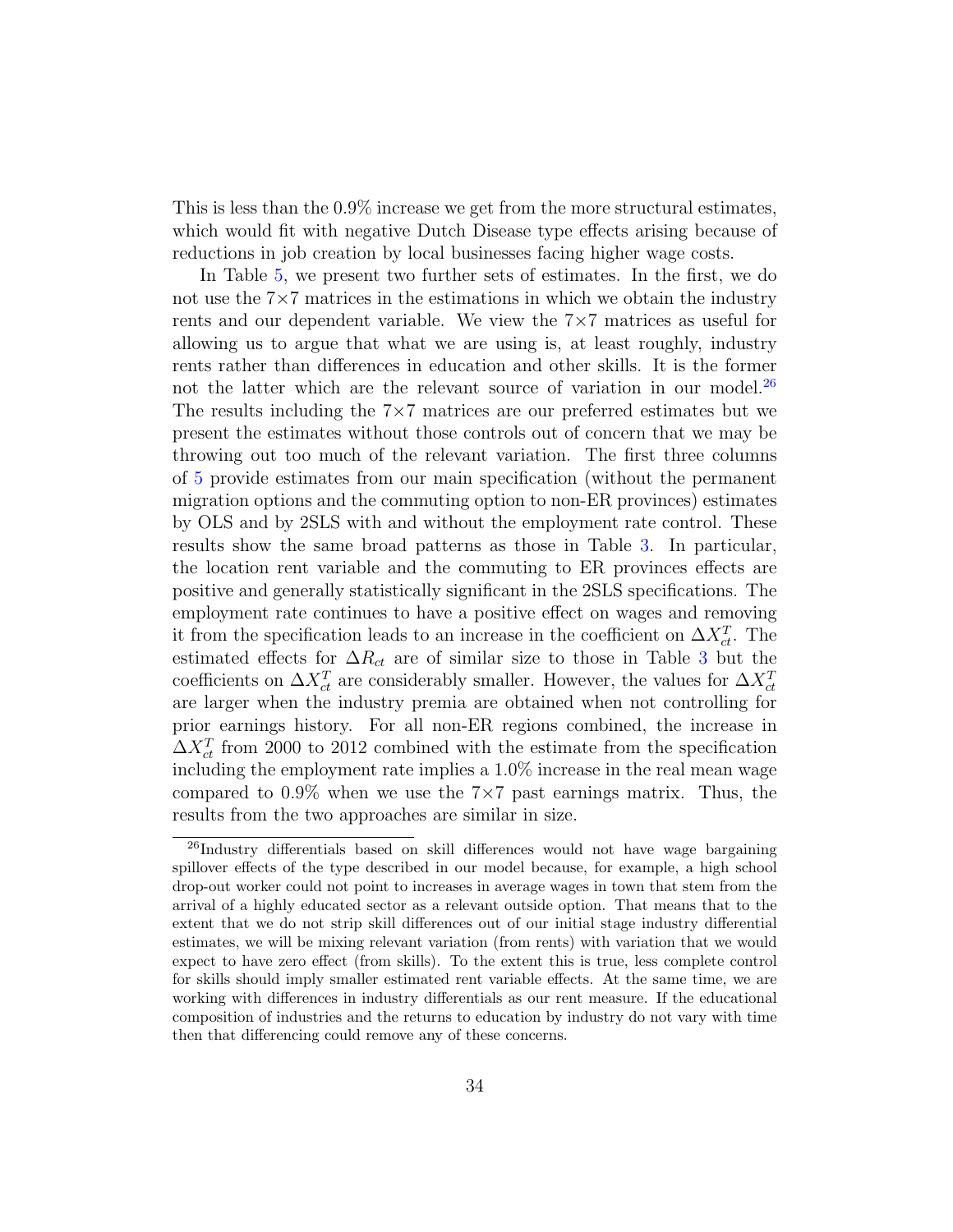Our 2SLS estimates to this point attempt to address endogeneity in the sense that higher out-migration regions might be ones suffering economic problems but do not address the potential selectivity of migrants. Recall that our wage regressions are estimated using the population of people who remain resident in (and do not commute from) the non-ER provinces. But if the people who migrate and commute are, for example, lower ability workers then we would expect an increase in the mean observed wage with increases in the value of  $\Delta X_{ct}^T$  simply because of the composition change of the noncommuting workers. $27$  We attempt to address this by using our panel sample of workers. This consists of the set of workers who work in non-ER provinces for all 4 of our data years in a given 4 year difference. As stated earlier, while this is undoubtedly a select group, it is a consistent group across years and thus does not change in terms of its composition of observable or unobservable characteristics.

The results using our consistent panel of workers are presented in columns 4 through 6 of Table [5,](#page-51-0) where we again use our main, more parsimonious specification and use the  $7\times7$  matrix of past earnings. The estimated effect for  $\Delta R_{ct}$  and  $\Delta X_{ct}^T$  are again statistically significant and positive but are smaller in size than the matching estimates not using the consistent group presented in Table [3.](#page-49-0) However, once we take account of the actual changes in these variables for the consistent sample of people who never moved or commuted, the implied effect of the commuting option (when controlling for the employment rate) is a  $0.7\%$  increase, which is smaller than the  $1.0\%$ increase for the pooled sample when we do not control for the  $7\times7$  earnings matrix and 0.9% when we do. Thus, these results suggest that the selection of migrants and commuters generated a slight upward pressure on the estimated spillover effects of the commuting option onto non-commuters. However, our main conclusions and the size of our estimated effects are not substantially altered by accounting for selection.

<span id="page-34-0"></span><sup>&</sup>lt;sup>27</sup>Recall that  $\Delta X_{ct}^T$  is partly a function of the proportion of people from the location who commute.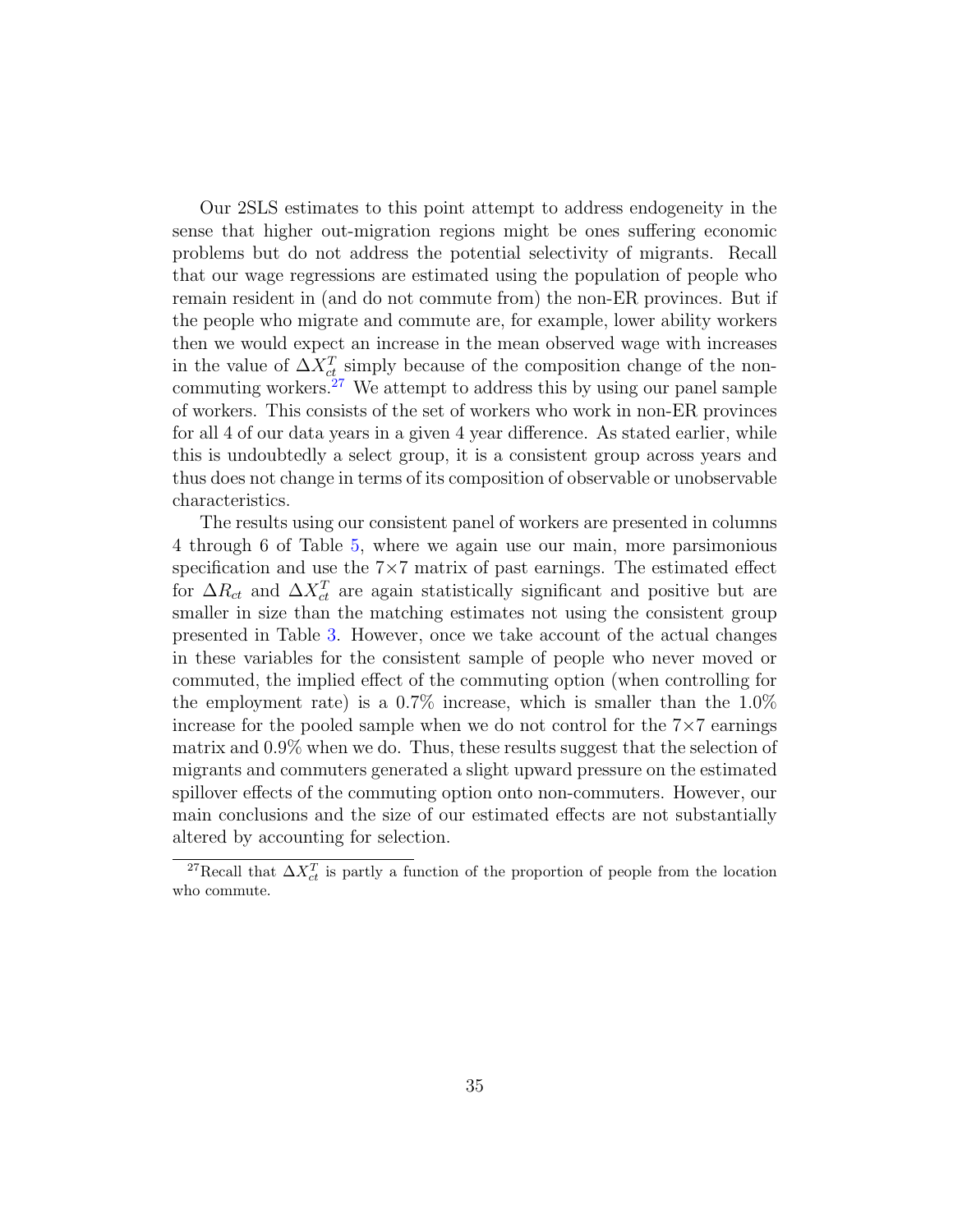## <span id="page-35-0"></span>7 Accounting for the Role of the Resource Boom in Canadian Wage Changes

In this section, we make use of the estimates presented to this point along with other calculations to obtain an estimate of the impact of the resource boom on the increase in the Canadian mean real wage between 2000 and 2012. In order to connect this exercise, based on earnings data, back to our initial wage movement figures, we first investigate the relationship between earnings and wage movements in our period. To that end, in Table [6,](#page-52-0) we present log wage and earnings values for Canada and the US in Canadian Census years (2000, 2005, and 2010). In the first two columns, we present the real mean log hourly wages for Canada and the US in those years from Figure 1 (i.e., based on LFS and CPS data). In the third and fourth columns we use Canadian Census data for 2000 and 2005, data from the 2011 Canadian National Household Survey (which refers to the year 2010), data from the 2000 US Census, and data from the 2005 and 2010 American Community Surveys to construct real mean weekly earnings.<sup>[28](#page-35-1)</sup> The fifth and sixth columns contain mean log annual earnings values from the Census type sources, and the eighth column contains mean log annual earnings from our tax data. In all the matched pairs of columns, one can again see the much better performance of wages in Canada relative to the US. As we move to earnings concepts that include weekly hours and then, in addition, weeks worked per year, the US performance worsens - from a 1% drop in the hourly wage between 2000 and 2010 to an 8% drop in the weekly wage to an 11% drop in annual earnings. In contrast, Canada experienced a 7% gain in real hourly wages, a 9% gain in real weekly wages, and either a 6% or 5% gain in real annual earnings depending on whether one uses Census data or tax data. The relative consistency of changes across the different measures reveals, again, that Canada had better outcomes both in terms of wages and in hours of work after 2000. In addition, that consistency implies that we can reasonably take our estimated effects from the tax based annual earnings data and apply them to the wage data since hours and weeks worked seem to have changed little across this period in Canada on average.

We are interested in how much of the observed 7.6% increase in mean real hourly wages between 2000 and 2012 can be attributed to the resource boom. To calculate this, we construct a series of counterfactual exercises.

<span id="page-35-1"></span> $^{28}{\rm In}$  all cases, we restrict our attention to 20 to 54 year olds.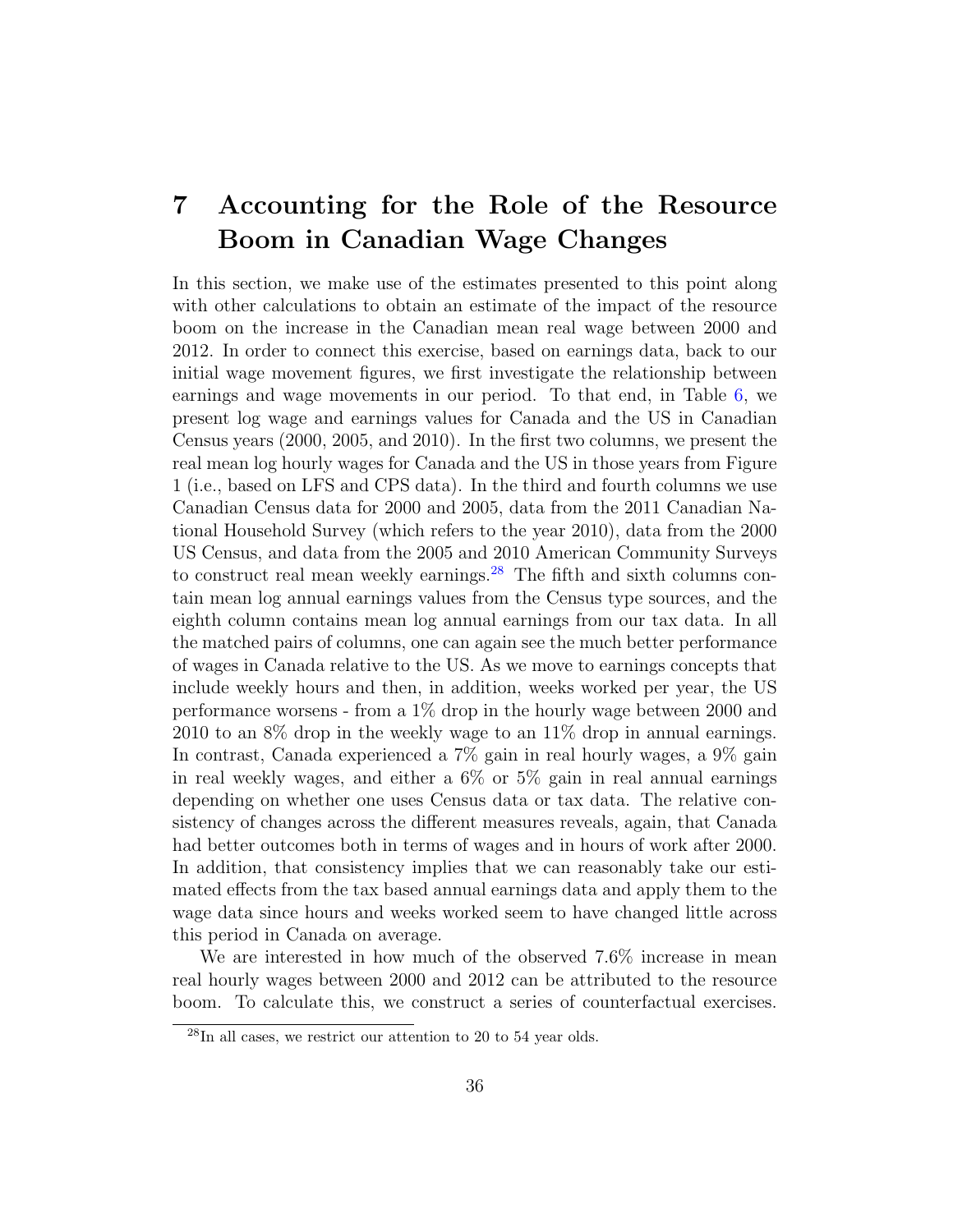The first of these corresponds to the direct effect of changes in the extent of employment in the ER sector in ER provinces and changes in the wage premium on changes in the overall mean real wage for the country as a whole. Given the increase in the proportion of workers in this sector in ER provinces from 0.059 to 0.092 and the increase in the sectoral wage premium from 0.27 to 0.34 calculated in [Fortin and Lemieux](#page-45-3) [\(2015\)](#page-45-3) from LFS data, the direct effect of the resource boom was a 1.5% increase in the mean hourly wage in the ER provinces. Combined with the fact that the ER provinces account for 16% of total Canadian employment, the implied effect on the overall mean wage for Canada is an increase of 0.24%. This, again, highlights that focusing just on those in or joining the resource sector results in small overall effects.

In our next step, we take account of spillover effects on wages within the ER provinces. To do this, we adopt the specification from [\(Beaudry, Green](#page-44-4) [and Sand,](#page-44-4) [2012\)](#page-44-4) and [\(Fortin and Lemieux,](#page-45-3) [2015\)](#page-45-3) in which we regress mean log earnings from our tax data in industry – economic region cells on  $\Delta R_{ct}$ and the change in the employment rate. In contrast to our earlier estimates, we now include data from all 73 economic regions in the country. We also allow for the possibility that the resource sector is particularly salient. The argument in our model is that workers in all sectors can point to the arrival or expansion of a high rent sector as part of their outside option in bargaining with their employers. High rent sectors that get a lot of attention in the press and in public conversation should be particularly useful in that bargaining, and the oil sector certainly fit that description during the boom. To allow for resource sector wage rents to have a particularly strong effect, we add in an extra regressor which corresponds to the resource sector's component of  $\Delta R_{ct}$ , i.e., the change in the proportion in the resource sector times its wage premium. We instrument for this variable using the interaction of the proportion of employment in the ER sector in the region in 2000 and the change in the price of oil during the four year period over which the difference is taken. We present the results from this specification with and without the ER specific rent share variable in Table [7.](#page-53-0) As before, we do not instrument for the change in the employment rate. The estimated effect of  $\Delta R_{ct}$  is approximately 3 when not including the ER rent share variable, which is very similar to what [\(Beaudry, Green and Sand,](#page-44-4) [2012\)](#page-44-4) obtain for the US and [\(Green,](#page-45-7) [2015\)](#page-45-7) obtains using Census data for Canada. When we include the ER rent share variable the coefficient on that variable is very large and the coefficient on  $\Delta R_{ct}$  drops to 2, implying that the resource rents played a large role in wage bargaining in Canada in this period.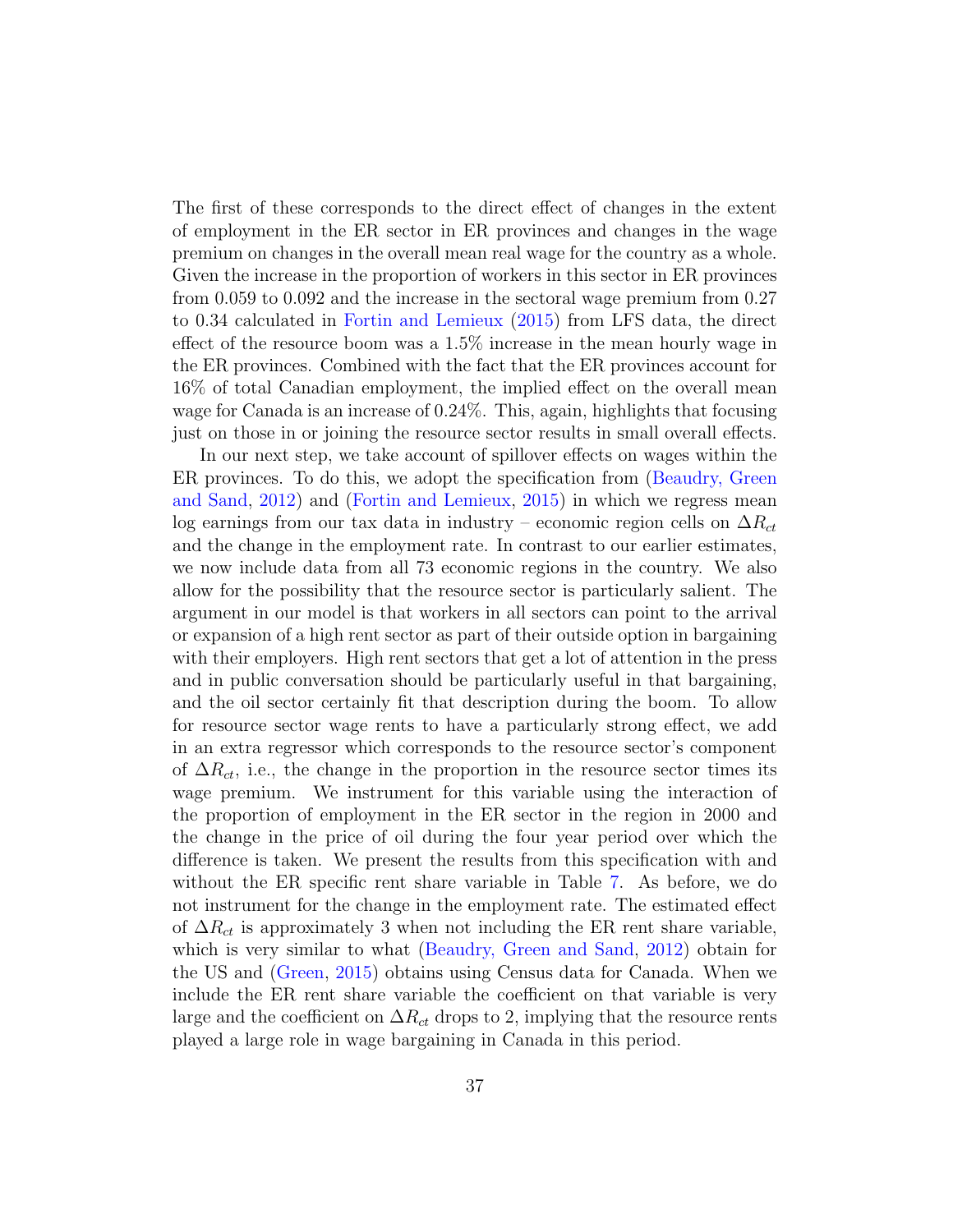We obtain our estimate of the effect of the resource boom on the mean wage in the ER provinces by multiplying one plus the sum of the  $\Delta R_{ct}$ coefficient and the coefficient on the ER rent share variable times the change in the ER rent share variable in those provinces between 2000 and  $2012.^{29}$  $2012.^{29}$  $2012.^{29}$ The latter variable is just the sum of the direct employment share and rent increase effects calculated in the first step (i.e., 1.5%). The total effect with the ER provinces is an implied 16% increase in mean wages. This fits with arguments about local spillovers from resource booms in [Feyrer, Mansur and](#page-44-2) [Sacerdote](#page-44-2) [\(2017\)](#page-44-2), [Marchand](#page-45-4) [\(2015\)](#page-45-4), and [Fortin and Lemieux](#page-45-3) [\(2015\)](#page-45-3) among others. To get the effect on the overall Canadian wage, we multiply this by the proportion of employment in the ER provinces, yielding an overall implied increase of 2.6%. Note that this includes both the direct effects for resource workers and the spillovers to wages of other workers in ER provinces.

The next step is to add in the bargaining spillover effects related to the long distance commuting option in the non-ER provinces. As we have seen, this amounts to a 0.9% increase in the mean wage in those provinces, or a 0.78% increase in the mean wage for Canada as a whole. When we allow for labour supply and commuter spending effects in those regions, this is inflated to 1.0%.

Finally, we allow for spillovers in the form of derived demand for goods produced in other parts of Canada that are sold to the ER sector. For example, 12% of sales from machinery manufacturing was sold to the ER sector in Canada in 2010. Importantly for our discussion, machinery manufacturing is a high wage rent industry, paying a wage premium of 15% relative to the average in 2000. Thus, an oil boom induced expansion in machinery manufacturing in a city would raise the value of  $R_{ct}$  and, with it, the outside option for workers bargaining in all sectors. We carried out a rudimentary exercise to approximate the role of this channel in wage changes in the non-ER provinces. In particular, we used input-output tables for 2010 to calculate the proportion of total sales sold to Canadian ER sector firms in each NAICS 3 digit industry. We then assumed that demand by the ER sector grew proportionally to the rise in the oil price (i.e., by 0.3 log points from 2000 to 2012). Using the ER sales proportions and the growth rate, we predicted how much smaller (in terms of employment) each industry in

<span id="page-37-0"></span><sup>&</sup>lt;sup>29</sup>We add together the coefficient on  $\Delta R_{ct}$  and the coefficient on the ER rent share variable since the latter is part of the former and thus changes in the rent share interact with both coefficients. We add one for reasons described earlier and discussed in more detail in [\(Green,](#page-45-7) [2015\)](#page-45-7).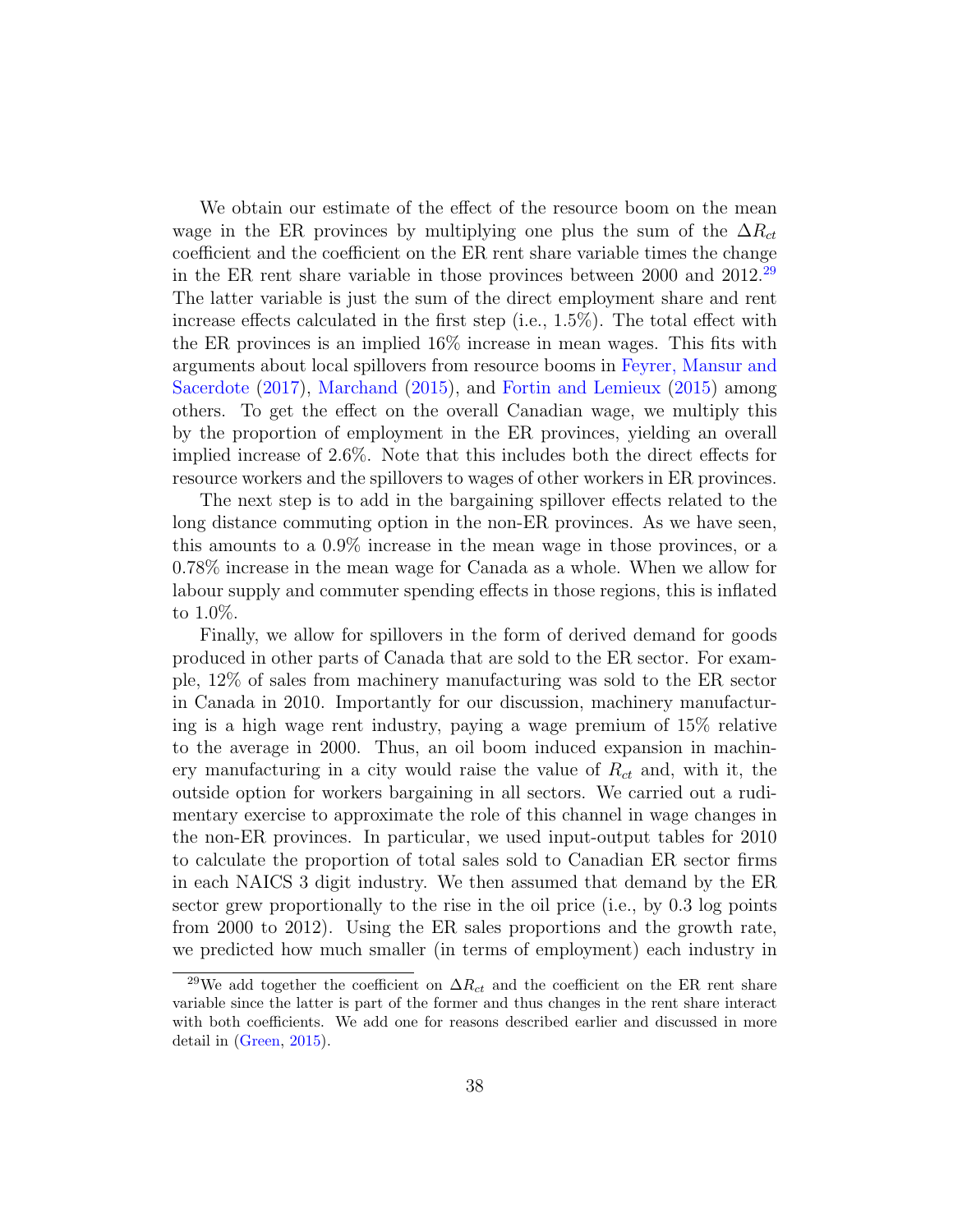each of our non-ER regions would have been if there had been no ER sector growth. From this, we calculated a counterfactual version of the rent variables,  $R_{c2010}$  and compared the actual change,  $\Delta R_{ct}$  between 2000 and 2012 with the counterfactual change with no resource boom. Using this in combination with our coefficient on  $\Delta R_{ct}$ , we calculate that the resource boom raised mean wages in the non-ER provinces through this induced demand channel by approximately 0.1%. Thus, while there was some effect on production in non-ER provinces, the share of sales to the ER sector is simply too small to have much effect as an outside option for other workers. Returning to our machinery manufacturing example, the Windsor region in western Ontario has one of the largest machinery manufacturing sectors but even there it constitutes only 2.7% of total employment. Considering that only about 12% of that 2.7% is being sold to the ER sector directly, it is easy to see that the direct effect numbers get small very quickly. While there was talk in Canada during the boom of spillovers of this type, our calculations – even with the inflation that comes with bargaining spillovers – suggest that this was not an important component of wage determination.

We present the steps in our decomposition all together in Table [8.](#page-54-0) Out of the total 0.076 increase in the mean log wage for Canada between 2000 and 2012, our calculations imply that 49% can be attributed to the resource boom. The great majority of this stems from spillovers within the ER provinces themselves and spillovers to other communities through the long distance commuting option. Spillovers through induced demand of the ER sector for goods produced in other provinces play a very minor role.

### <span id="page-38-0"></span>8 US Results

In this section we take our long distance commuting and wage spillovers specification to US data. In a first exercise, we attempt to recreate our Canadian estimates of the impact of the oil boom on wages in non-oil states. The importance of long distance commuters in resource extraction in the US is well known. For example, [Carrington](#page-44-7) [\(1996\)](#page-44-7) states that virtually all the skilled pipefitters and engineers and many of the lower skilled workers who worked on the Alaskan pipeline were from the lower 48 states and worked in Alaska on contract. We are interested in the effects of these commuters on wages in their home states. We investigate this using the 2000 US Census and the American Community Survey(ACS) grouped into 3 pairs of years: 2005-6;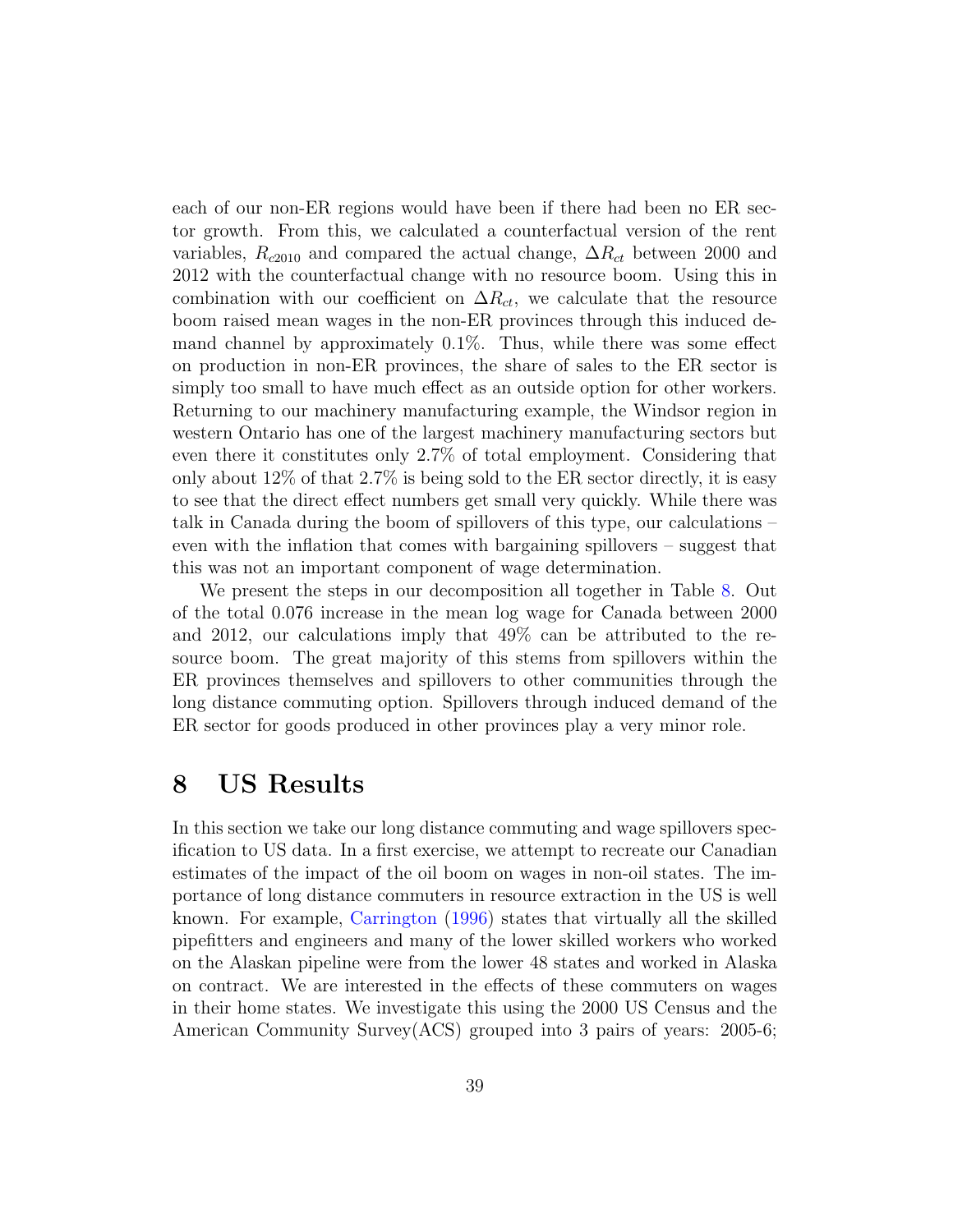2009-10; and 2014-15. We group years in order to get sufficient sample size. The public use versions of the Census and ACS contain individual States of residence but also the state where the person works. We treat people who live in one state but work in another as long distance commuters and the people who live and work in the same state what we have called 'residents'. Given the results in the Canadian case, we do not attempt to identify permanent movers. We are interested in long distance commuters to ER boom states, which we define as Alaska, North Dakota, New Mexico, Oklahoma, Louisiana, Texas, West Virginia, and Wyoming based on their proportions of employment engaged in the ER sector (See Appendix A). The US geographical unit that most closely resembles Economic Regions in the Canadian data is the commuting zone [\(Autor, Dorn and Hanson,](#page-44-8) [2013\)](#page-44-8). Thus, we use US commuting zones as our 'cities'.<sup>[30](#page-39-0)</sup> We then run our parsimonious specification (the one that does not include permanent moves) with the units of observation being city by industry cells in the non-ER states. As in our Canadian exercise, the dependent variable is the change in the average log weekly wage in the given city by industry cell where that average is obtained from a regression in which we flexibly control for education, gender, experience, race, and immigrant status. We construct  $\Delta R_{ct}$ ,  $\Delta X_{ct}^T$  and the change in the city employment rate along with the instruments for  $\Delta R_{ct}$  and  $\Delta X_{ct}^T$  in the same way as in the Canadian data. $31$  More details on data construction are provided in Appendix C.

In the first four columns of Table [9,](#page-55-0) we present results from our US estimation both with and without the commuting option variable and estimated either by OLS or 2SLS. The statistics associated with the first stages for all our endogenous regressors indicate that we do not face any weak instrument problems. Standard errors are clustered at the commuting zone level. Our preferred specification is the 2SLS estimation in the fourth column, where we observe that the coefficient on  $\Delta R_{ct}$ , showing the effects of spillovers from industrial composition in the local area, is 1.80. This is smaller in magnitude to what [Beaudry, Green and Sand](#page-44-4) [\(2012\)](#page-44-4) find using US Census data over a longer period. However, in column 3, which excludes the commuting option,

<span id="page-39-0"></span><sup>&</sup>lt;sup>30</sup>Results obtained when using a PUMA based measure of geographical areas gave similar results. These results are available upon request.

<span id="page-39-1"></span><sup>&</sup>lt;sup>31</sup>Thus,  $X_{ct}^T$  is constructed as the proportion of people living in city c who are recorded as working in an ER state times the expected rent in the ER state for long distance commuters. The latter is constructed using the proportions of long distance commuters in each industry in ER states and the national level industrial premia.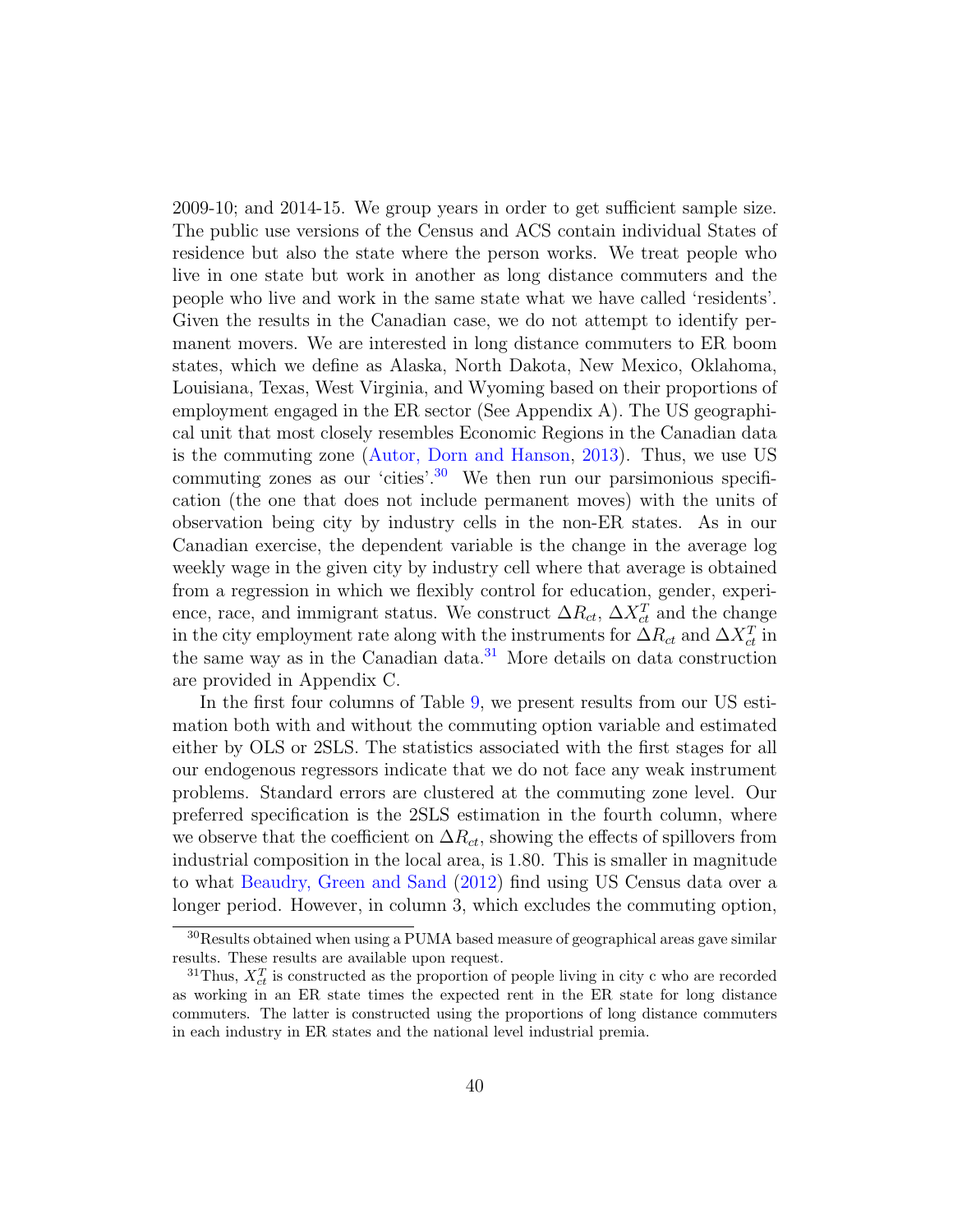we obtain results that are very similar to that paper. The coefficient on the commuting option is quite similar to what we observed in Table [3](#page-49-0) for Canada and is statistically significantly different from zero at any standard level of significance. Thus, long distance commuting to resource rich states has bargaining effects on wages for non-movers in the commuters' home states just as it does across provinces in Canada. The key difference between the two countries is the salience of the resource boom in the two countries. While the proportion of workers in the states sending the most commuters (Mississippi at 1.6% and Arkansas at 1.3% of their workforces in 2000) are comparable to the highest sending province in Canada (Nova Scotia), the importance for the country as a whole is less. As a result, the estimated coefficient combined with the actual changes in the expected value of the ER commuting option only amounts to a 0.15% increase in wages in non-ER states as a whole compared to a  $0.9\%$  increase for the non-ER provinces in Canada.<sup>[32](#page-40-1)</sup>

### <span id="page-40-0"></span>9 Conclusion

We examine the impact of Canada's resource boom on wages across the economy, asking whether the resource boom effects can explain the substantial differences in the evolution of the wage structure in Canada and the US after 2000. In particular, we focus on whether wages in non-resource local economies across Canada were affected by the resource boom through migration and long-distance commuting links. Our examination is based on administrative data which we can use to identify permanent migrants from local economies in non-resource intensive provinces to the resource intensive provinces. We can also identify people who are undertaking long-distance commuting to the extractive resource intensive provinces: people who file their taxes in a community outside an extractive resource province but get their main earnings from a firm in an extractive resource province. We find that locations with higher proportions of long distance commuters have larger

<span id="page-40-1"></span><sup>32</sup>To check to make sure our US-Canada comparisons were not confounded by using very different datasets, we re-ran our specifications using Canadian Census data in order to match the US data. We again obtain positive and statistically significant effects of  $\Delta R_{ct}$  and  $\Delta X_{ct}^T$  on local wages. The  $\Delta X_{ct}^T$  is scaled differently from the tax data because the commuting probabilities obtained from the Census data are lower than those in tax data. However, when we combine the mean  $\Delta X_{ct}^T$  with its associated estimated coefficient, the implied increase is 0.54%, which is similar to the 0.9% obtained from tax data. The results from this exercise are presented in Appendix D.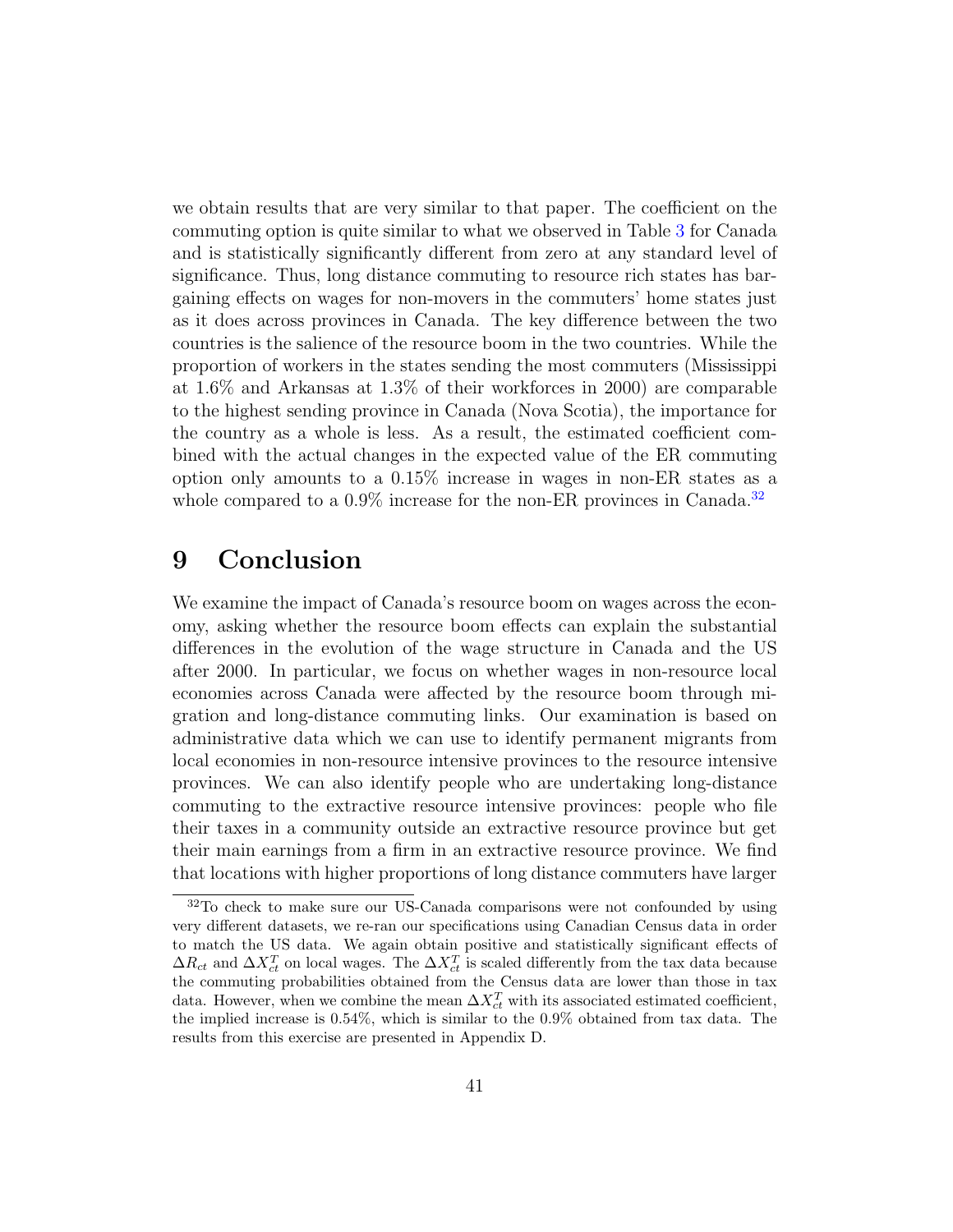increases in wages. For Cape Breton, a low wage economy on Canada's east coast, we estimate that the increase in the value of the commuting option because of the onset of the oil boom implies a 13% increase in the local average wage. We explain this as arising primarily from bargaining effects: non-commuters in Cape Breton can threaten to start commuting to the oil provinces as their cousins are doing and, using that threat, bargain a better wage. These same kinds of bargaining threats were happening within the extractive resource (ER) intensive provinces on a larger scale. We present estimates similar to those in [Fortin and Lemieux](#page-45-3) [\(2015\)](#page-45-3) indicating that the effects of the resource boom on wages in other sectors of the ER province economies was large. Combining these various effects, we can account for 49% of the increase in mean real wages in Canada between 2000 and 2012 - a number that leaves out other effects such as the expansion of the public sector as a result of the increased taxes related to the boom. In comparison, in estimation with US Census data, we find very similar size elasticities (relative to our Canadian estimates) of the option of commuting to extractive resource states on wages in non ER states. However, the option of commuting to work in the oil fields and mines during the resource boom was not as salient in the US as it was in Canada and the overall impact on US wages in non-ER locations was about one-sixth of our estimated impacts in Canada.

The main implication from these results is that long distance commuting, which is a common feature of resource development, can serve to spread the effect of a resource boom over a much wider geographic region than previously suspected. Indeed, with the advent of low cost air fares, there is no real geographic restriction on this channel. For both Canada and the US, the commuter sending communities tend to be lower income locations where prior resource or manufacturing operations have declined. Cape Breton, for example, is an ex-coal mining region with perennially high unemployment. Approximately, 1 in 8 young men in Cape Breton were making the trek to Alberta at the height of the boom, facilitated by frequent direct flights from Halifax (the nearest city to Cape Breton) to Fort McMurray (a boom town in Alberta's north that is near the oil fields). It is worth noting that with the end of the boom, there are no longer direct flights between Halifax and Fort McMurray. We argue that the expansion of these types of commuting options can have substantial effects on the wages of those who do not take up the option because of bargaining effects: the frequent direct flights and examples of many others taking up the commuting option strengthens the hands of workers in all sectors in wage bargaining. Since all workers in the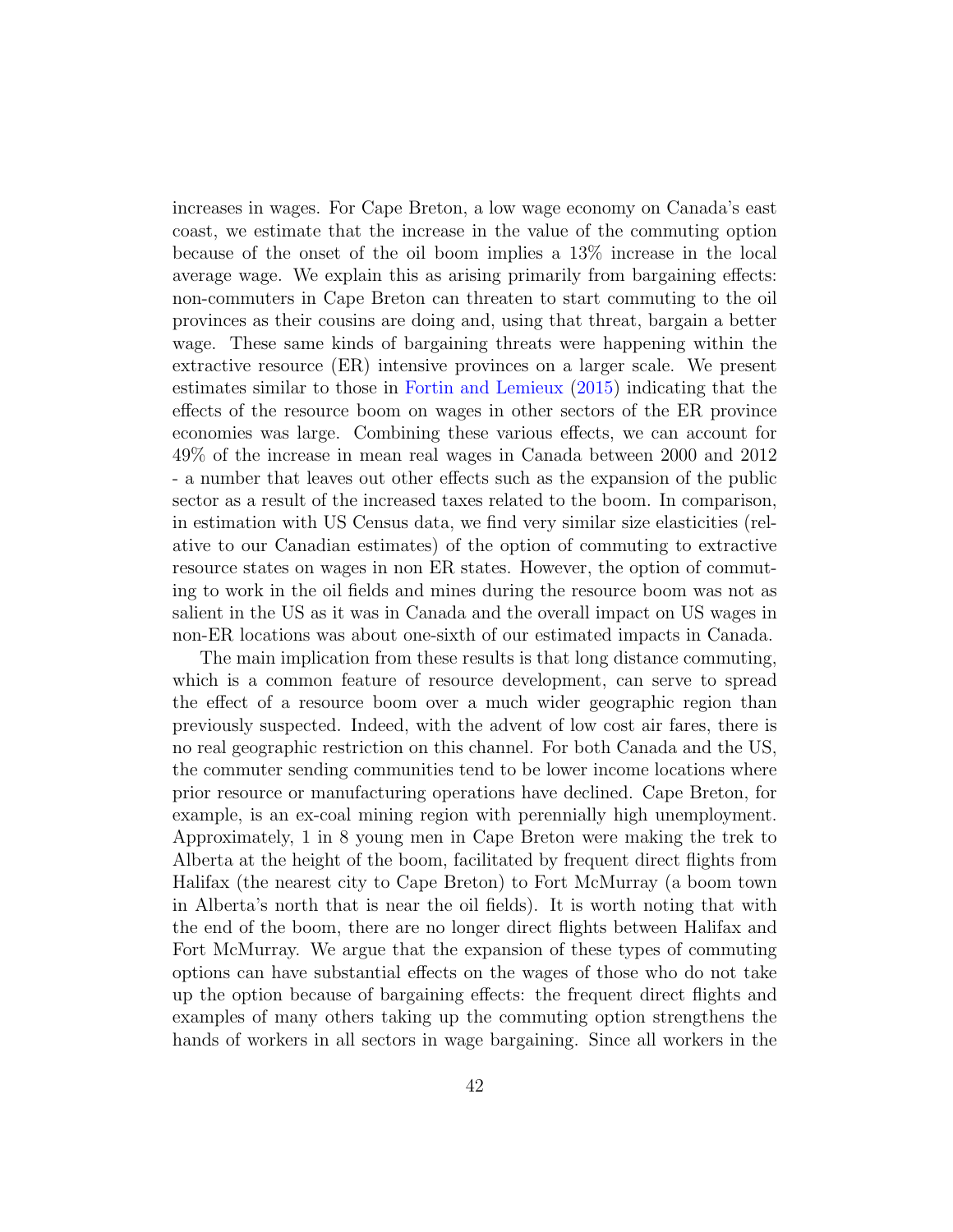local economy can point to the option even if they do not take it up, the effects can be widespread. Of course, these are only the wage impacts of the commuting. The dislocation of families as the men worked away from home for weeks at a time has potentially substantial impacts on the families, the men themselves and both the sending and receiving communities [\(Bartik](#page-44-3) [et al.,](#page-44-3) [2017\)](#page-44-3). Those costs would need to be set against the wage benefits in a full accounting of the way the resource boom affected both non-resource and resource communities.

One implication of the finding that long distance commuting can spread the effects of booms is that previous estimates of the spillover effects from resource booms are mismeasured. The standard approach to estimating these effects is to compare wage and employment outcomes in resource boom locations to those in non-boom locations. Even papers that attempt to measure spillovers over wider regions focus on outcomes in areas within specified areas centred on the boom locations, comparing them to outcomes in locations that are farther away. In such an approach, Cape Breton would be treated as part of the 'control' group of locations rather than as one affected by the boom, leading to an under-estimate of the effect of the resource boom. [Man](#page-45-8)[ning and Petrongolo](#page-45-8) [\(2017\)](#page-45-8) make a similar point in their study of the extent of local labour markets and the way they interconnect.

Our results indicate that the Canadian economy as a whole was strongly affected by the resource boom in the 2000s. This had positive implications in the increase in wages across the country and in the fact that the 2008 recession was not nearly as deep in Canada as it was in the US. On the other side of the ledger, the rise in wages in communities that did not have resource driven demand increases made labour more expensive in those communities and would be expected to cause a decrease in job creation by firms there [\(Beaudry, Green and Sand,](#page-44-5) [2014\)](#page-44-5). This combined with the rise in the value of the Canadian dollar associated with the boom could have implied Dutch disease effects in the non-resource regions and sectors of the economy. We have not pursued those implications further in this paper. However, it is worth noting that while any such Dutch disease effects may point toward concerns about the impact of trade with China and other economies that have been a prominent part of US discussions (e.g. [Autor, Dorn and Hanson,](#page-44-9) [2016\)](#page-44-9), the positive effects of the resource boom imply that expansions of trade had direct, positive economic benefits for Canada in this period. At the same time, the fact that those benefits came largely through the extraction of some of the world's dirtiest oil implies tough policy choices for Canada as it faces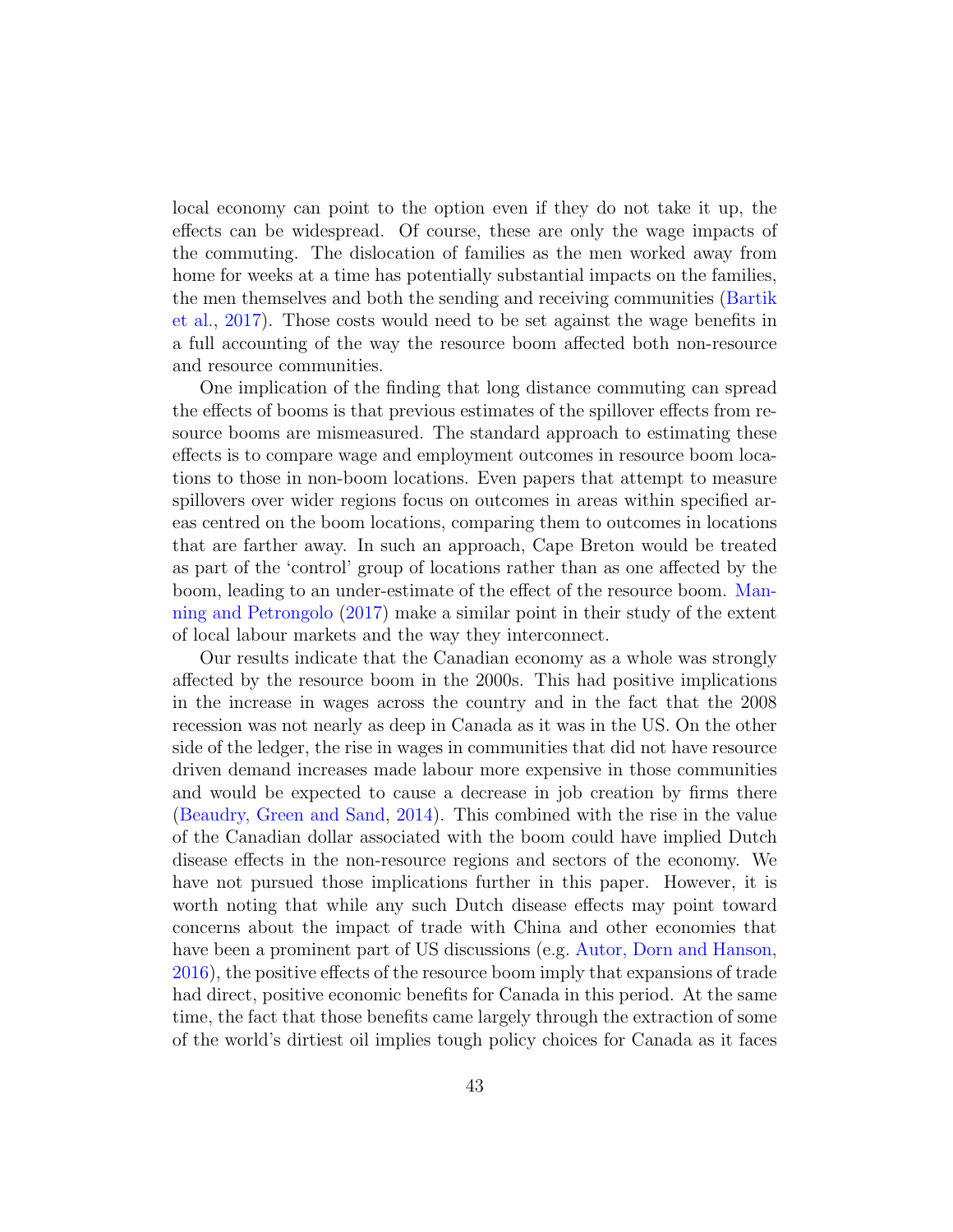the dual challenges of meeting its climate accord promises and maintaining a strong economy.

The wage structures in Canada and the US parted ways after 2000 both because Canadian wages rose and US wages fell. Our results indicate that an important part of the Canadian rise can ultimately be attributed to the resource boom. Since the resource sector is much less salient in the US economy, the explanation for declining wages there needs to be found elsewhere. Technological change has often been advanced as an explanation for weakening labour market outcomes in the US. Investigations of the impact of technological change sometimes take the form of cross-country comparisons. Our results suggest that Canada is not a useful data point in these comparisons since any technological change effects appear to be swamped by resource sector effects after 2000.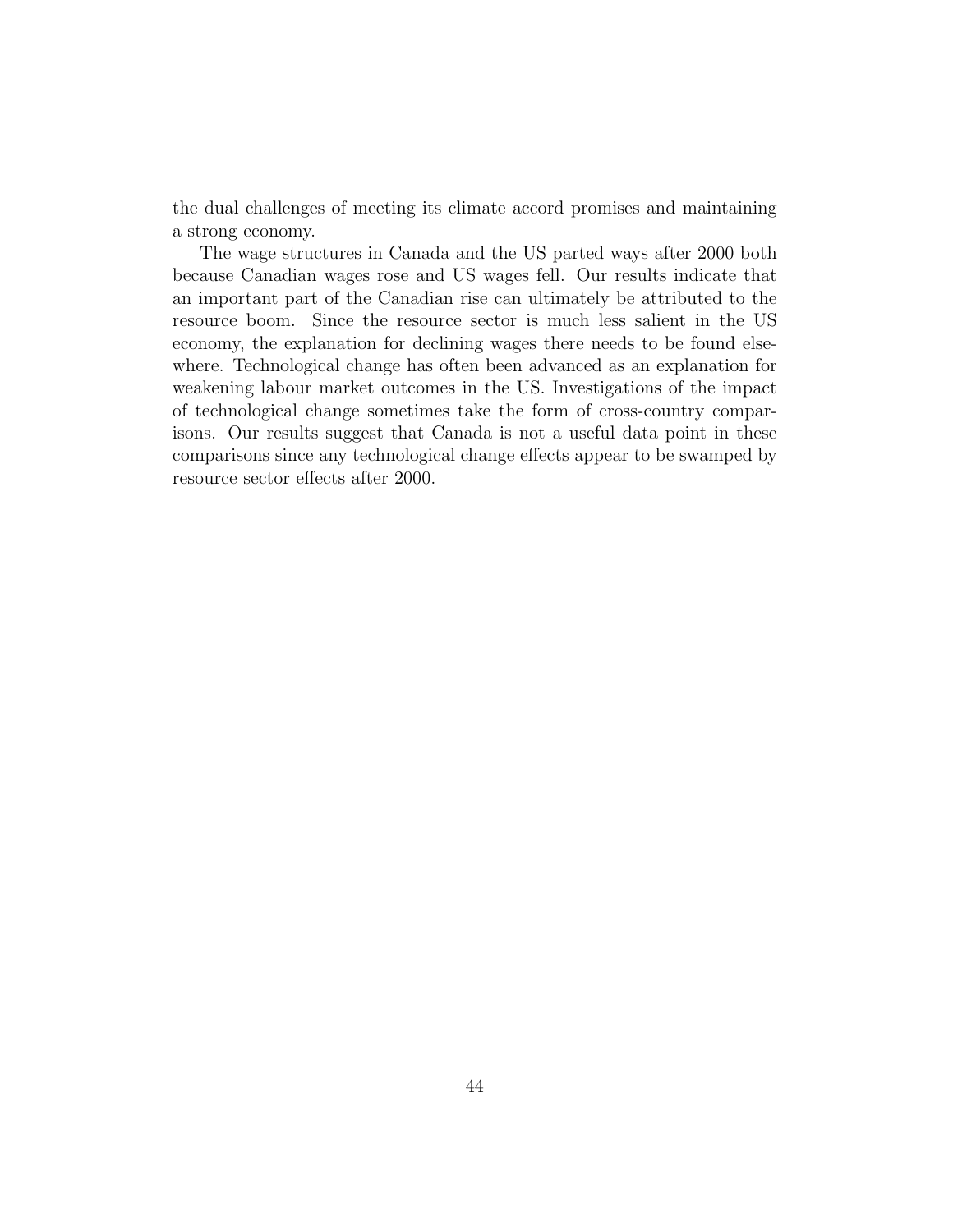### References

- <span id="page-44-1"></span>Allcott, Hunt and Daniel Keniston. 2014. Dutch disease or agglomeration? the local economic effects of natural resource booms in modern america. Working Paper 20508 National Bureau of Economic Research.
- <span id="page-44-8"></span>Autor, David H, David Dorn and Gordon H Hanson. 2013. "The China Syndrome: Local Labor Market Effects of Import Competition in the United States." American Economic Review 103(6):2121–2168.
- <span id="page-44-9"></span>Autor, David H., David Dorn and Gordon H. Hanson. 2016. "The China Shock: Learning from Labor-Market Adjustment to Large Changes in Trade." Annual Review of Economics 8(1):205–240.
- <span id="page-44-3"></span>Bartik, Alexander W., Janet Currie, Michael Greenstone and Christopher R. Knittel. 2017. The local economic and welfare consequences of hydraulic fracturing. Working Paper 23060 National Bureau of Economic Research.
- <span id="page-44-4"></span>Beaudry, Paul, David A. Green and Benjamin M Sand. 2012. "Does industrial composition matter for wages? an empirical evaluation based on search and bargaining theory." Econometrica 80(3):1063–1104.
- <span id="page-44-5"></span>Beaudry, Paul, David A. Green and Benjamin M Sand. 2014. "Spatial equilibrium with unemployment and wage bargaining: Theory and estimation." Journal of Urban Economics 79:2–19.
- <span id="page-44-0"></span>Black, Dan, Terra McKinnish and Seth Sanders. 2005. "The Economic Impact Of The Coal Boom And Bust." Economic Journal 115(503):449–476.
- <span id="page-44-7"></span>Carrington, William J. 1996. "The alaskan labor market during the pipeline era." Journal of Political Economy 104(1):186–218.
- <span id="page-44-6"></span>Charles, Kerwin Kofi, Erik Hurst and Matthew J. Notowidigdo. 2016. "The masking of the decline in manufacturing employment by the housing bubble." Journal of Economic Perspectives 30(2):179–200.
- <span id="page-44-2"></span>Feyrer, James, Erin T. Mansur and Bruce Sacerdote. 2017. "Geographic Dispersion of Economic Shocks: Evidence from the Fracking Revolution." American Economic Review 107(4):1313–1334.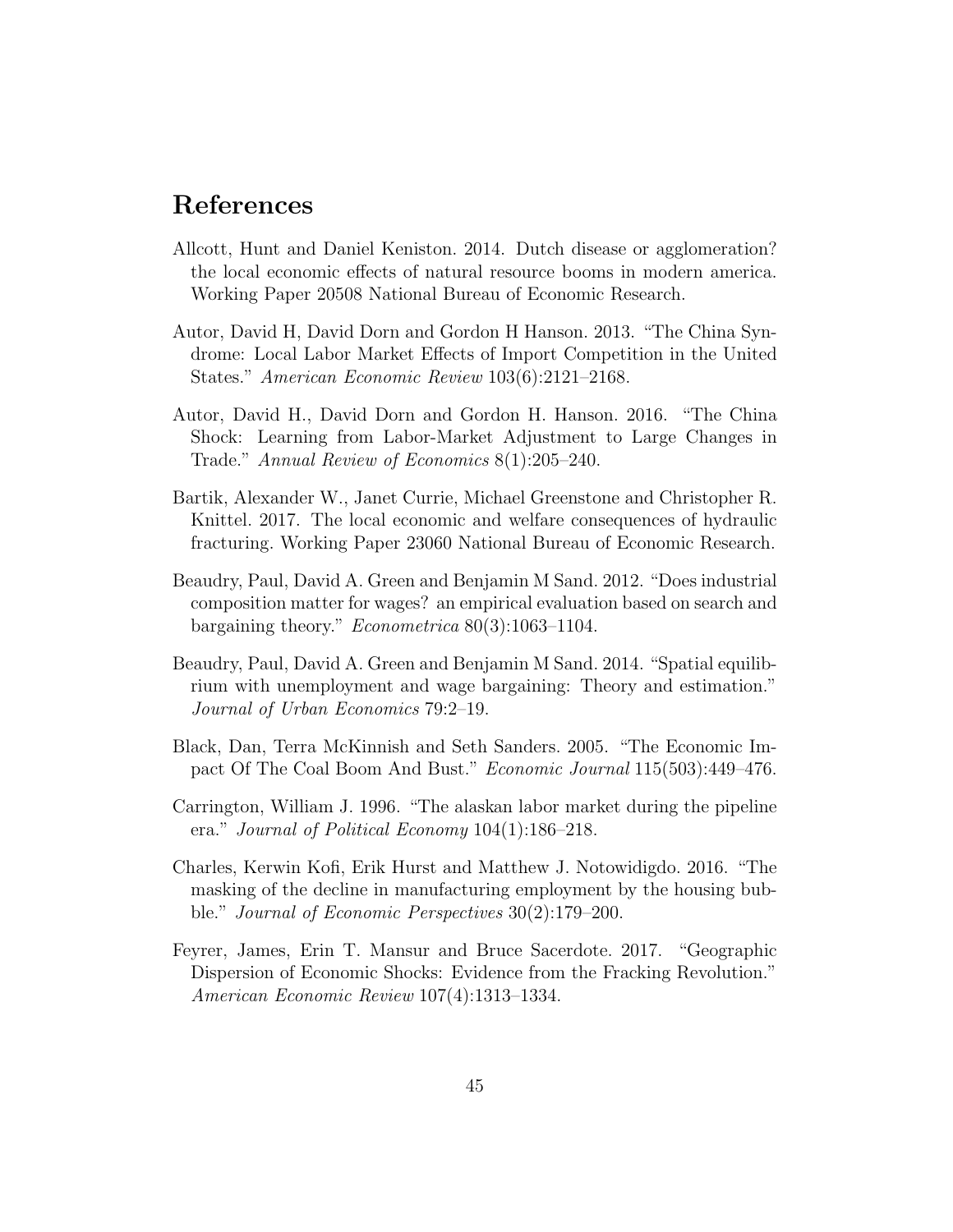- <span id="page-45-3"></span>Fortin, Nicole and Thomas Lemieux. 2015. "Changes in wage inequality in canada: An interprovincial perspective." Canadian Journal of Economics 48(2):682–713.
- <span id="page-45-10"></span>Goldsmith-Pinkham, Paul, Isaac Sorkin and Henry Swift. 2018. Bartik instruments: What, when, why, and how. Working Paper 24408 National Bureau of Economic Research.
- <span id="page-45-7"></span>Green, David A. 2015. "Chasing after 'good jobs'. do they exist and does it matter if they do?" *Canadian Journal of Economics* 48(2):612–646.
- <span id="page-45-5"></span>Green, David A. and Benjamin M. Sand. 2015. "Has the canadian labour market polarized?" *Canadian Journal of Economics* 48(4):1215–1265.
- <span id="page-45-2"></span>Jacobsen, Grant D. and Dominic P. Parker. 2016. "The economic aftermath of resource booms: Evidence from boomtowns in the american west." The Economic Journal 126(593):1092–1128.
- <span id="page-45-9"></span>Kennan, John and James R. Walker. 2011. "The Effect of Expected Income on Individual Migration Decisions." Econometrica 79(1):211–251.
- <span id="page-45-6"></span>Kline, Patrick. 2008. Understanding sectoral labor market dynamics: An equilibrium analysis of the oil and gas field services industry. Working paper UC Berkeley Economics.
- <span id="page-45-8"></span>Manning, Alan and Barbara Petrongolo. 2017. "How Local Are Labor Markets? Evidence from a Spatial Job Search Model." *American Economic* Review 107(10):2877–2907.
- <span id="page-45-1"></span>Marchand, Joseph. 2012. "Local labor market impacts of energy boom-bustboom in Western Canada." Journal of Urban Economics 71(1):165–174.
- <span id="page-45-4"></span>Marchand, Joseph. 2015. "The distributional impacts of an energy boom in western canada." *Canadian Journal of Economics* 48(2):714–735.
- <span id="page-45-11"></span>Messacar, Derek. 2017. "Big Tax Data and Economic Analysis: Effects of Personal Income Tax Reassessments and Delayed Tax Filing." Canadian Public Policy 43(3):261–283.
- <span id="page-45-0"></span>Michaels, Guy. 2011. "The Long Term Consequences of Resource-Based Specialisation." *Economic Journal* 121(551):31–57.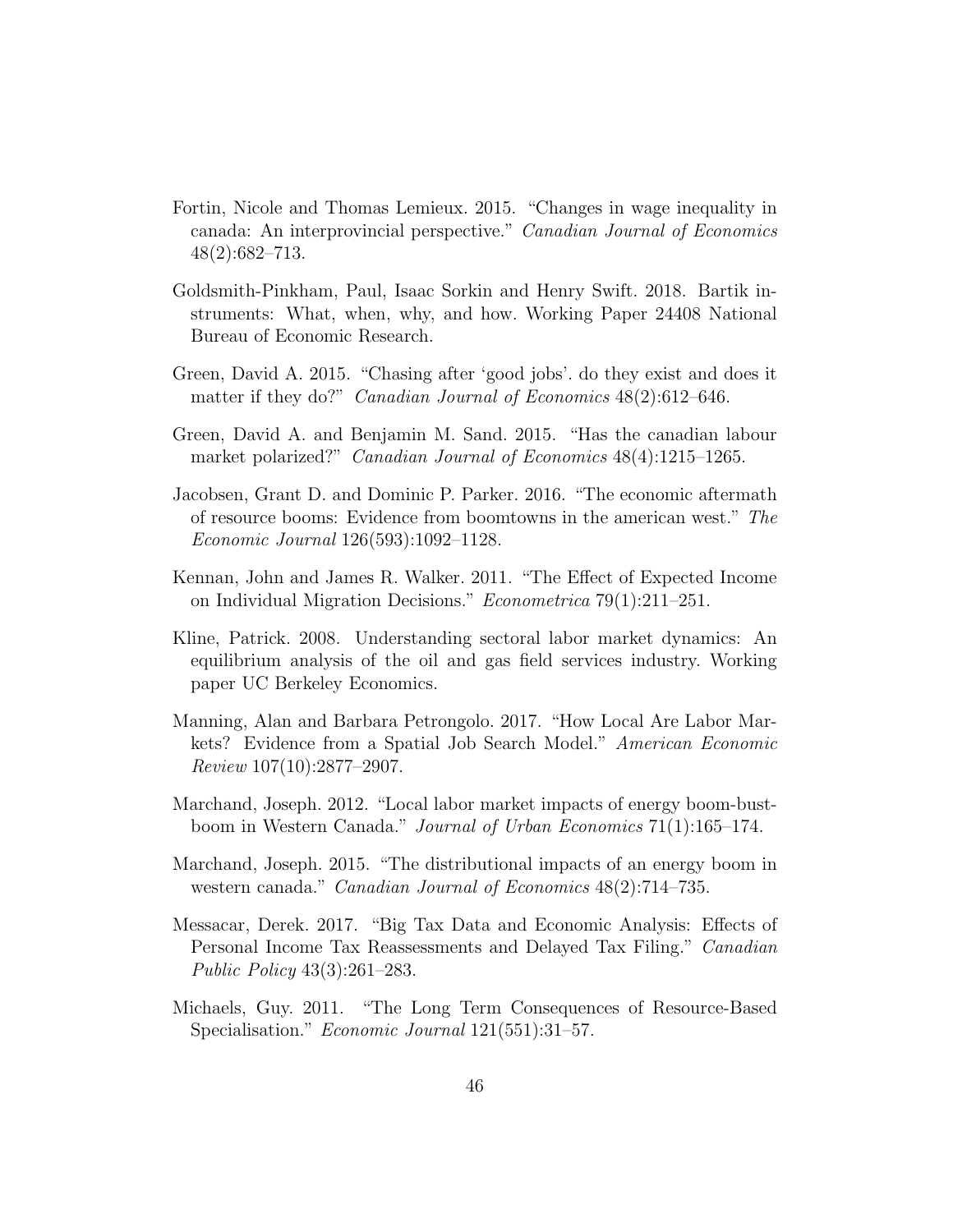- <span id="page-46-2"></span>Morissette, Rene, Ping Ching Winnie Chan and Yuqian Lu. 2015. "Wages, Youth Employment, and School Enrollment: Recent Evidence from Increases in World Oil Prices." Journal of Human Resources 50(1):222–253.
- <span id="page-46-4"></span>Roback, Jennifer. 1982. "Wages, Rents, and the Quality of Life." The Journal of Political Economy 90(6):1257–1278.
- <span id="page-46-3"></span>Rosen, Sherwin. 1979. Wages-based Indexes of Urban Quality of Life. In Current Issues in Urban Economics, ed. P. Mieszkowski and M. Straszheim. Baltimore: John Hopkins Univ. Press.
- <span id="page-46-1"></span>Slater, Joanna. 2016. "Americans on the edge." The Globe and Mail .
- <span id="page-46-7"></span>Stock, James H.W. and Mark W. Watson. 2014. Introduction to Econometrics. Boston: Pearson.
- <span id="page-46-6"></span>Tsvetkova, Alexandra and Mark D. Partridge. 2016. "Economics of modern energy boomtowns: Do oil and gas shocks differ from shocks in the rest of the economy?" Energy Economics 59:81–95.
- <span id="page-46-0"></span>Weber, Jeremy G. 2012. "The effects of a natural gas boom on employment and income in colorado, texas, and wyoming." Energy Economics  $34(5):1580 - 1588.$
- <span id="page-46-5"></span>Zabek, Mike. 2018. "Local Ties in Spatial Equilibrium.".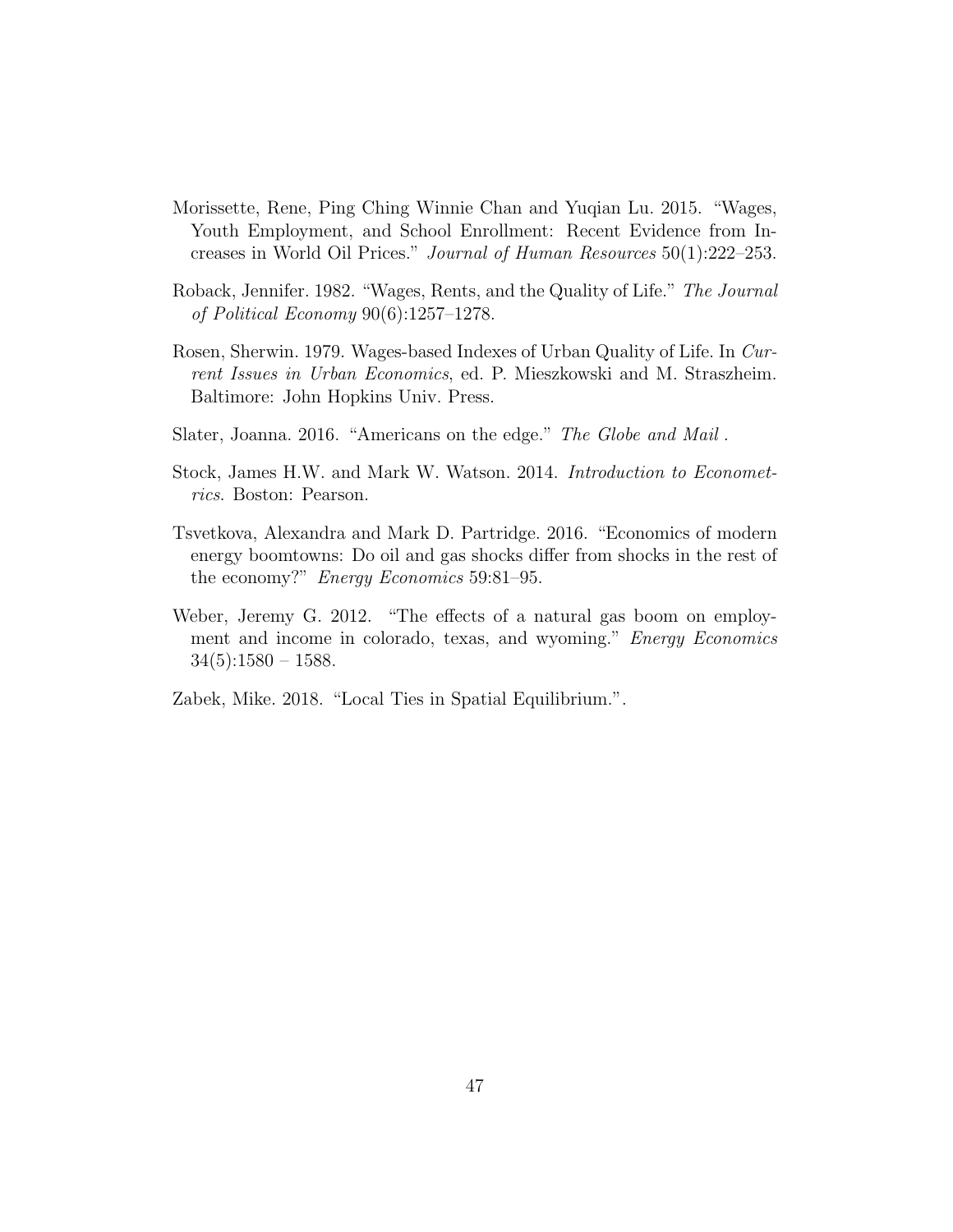|                 | Non-ER Provinces |                   |          |                |                   |          |           | <b>ER</b> Provinces |
|-----------------|------------------|-------------------|----------|----------------|-------------------|----------|-----------|---------------------|
|                 |                  | $\overline{2000}$ |          |                | $\overline{2012}$ |          | 2000      | 2012                |
|                 | <b>Stayers</b>   | Commuters         | Migrants | <b>Stayers</b> | Commuters         | Migrants |           |                     |
| Agriculture     | 1.7              | 4.1               | 2.5      | 1.4            | $1.9\,$           | 1.2      | 2.2       | 1.4                 |
| Mining and Oil  | 0.6              | 8.5               | 4.1      | 0.6            | 16.3              | 6.6      | 5.0       | 6.5                 |
| Utilities       | 0.9              | 0.4               | 0.4      | 0.8            | 0.7               | 0.7      | 0.9       | 1.2                 |
| Construction    | 4.6              | 18.2              | 9.3      | 6.0            | 33.7              | 12.1     | 6.7       | 9.3                 |
| Manufacturing   | 18.5             | $5.9\,$           | 10.6     | 12.0           | $2.9\,$           | 6.9      | 9.2       | 6.8                 |
| Wholesale Trade | $5.4\,$          | 3.4               | 4.6      | $5.0\,$        | $2.9\,$           | $3.9\,$  | $5.3\,$   | 4.7                 |
| Retail Trade    | 9.8              | $5.0\,$           | 9.9      | 10.4           | $2.6\,$           | 9.7      | 10.4      | 9.8                 |
| Transportation  | $4.5\,$          | 7.7               | 5.7      | 4.4            | $7.2\,$           | $5.2\,$  | $5.2\,$   | 4.8                 |
| Culture         | 2.5              | 1.3               | 1.9      | $2.3\,$        | 0.5               | 1.4      | $2.4\,$   | 1.6                 |
| Finance         | 4.9              | $1.9\,$           | 3.3      | $5.1\,$        | 0.8               | $2.5\,$  | $3.6\,$   | 3.2                 |
| Real Estate     | 1.3              | 1.5               | 1.4      | 1.6            | $2.0\,$           | 1.9      | 1.6       | 1.8                 |
| Professional    | 4.9              | 6.2               | $5.5\,$  | $5.9\,$        | 6.6               | 7.1      | $5.3\,$   | 6.6                 |
| Management      | 0.5              | 0.9               | 0.5      | 0.8            | 0.4               | 0.6      | 0.6       | 0.6                 |
| Waste           | 4.0              | 5.1               | 5.4      | 4.9            | $5.9\,$           | 6.8      | 3.4       | 3.9                 |
| Educational     | 7.9              | 4.5               | 6.2      | 8.3            | 2.3               | 5.0      | 8.7       | 7.8                 |
| Health          | 9.8              | 2.7               | 6.5      | 11.8           | 1.6               | 6.7      | 9.2       | 8.1                 |
| Arts            | 1.2              | 1.7               | 1.6      | $1.2\,$        | 0.8               | $1.2\,$  | 1.1       | 1.1                 |
| Accommodation   | 4.8              | 9.8               | 9.1      | $5.2\,$        | $5.6\,$           | 8.3      | $5.3\,$   | 5.0                 |
| Services        | 3.9              | 3.0               | 3.8      | 3.9            | 2.4               | 3.9      | 4.4       | 4.3                 |
| Public Admin.   | 8.3              | 8.4               | 7.9      | 8.6            | $3.0\,$           | 8.4      | 9.9       | 11.6                |
| Obs.            | 9,028,875        | 14,406            | 17,034   | 10,053,946     | 52,611            | 33,837   | 1,697,408 | 2,116,328           |

<span id="page-47-0"></span>Table 1: Industrial Composition for Residents, Commuters, and Migrants: 2000 and 2012

Notes: Each entry shows the percent of workers in each industry in the indicated year and provincial grouping for Stayers, Commuters and Migrants, and may not add to 100.0 due to rounding. Except for migrants, the sample consists of paid workers who resided in non-oil-producing provinces in 2000 or 2012. Commuting and Migrant proportions referto commuting or migrating to ER provinces.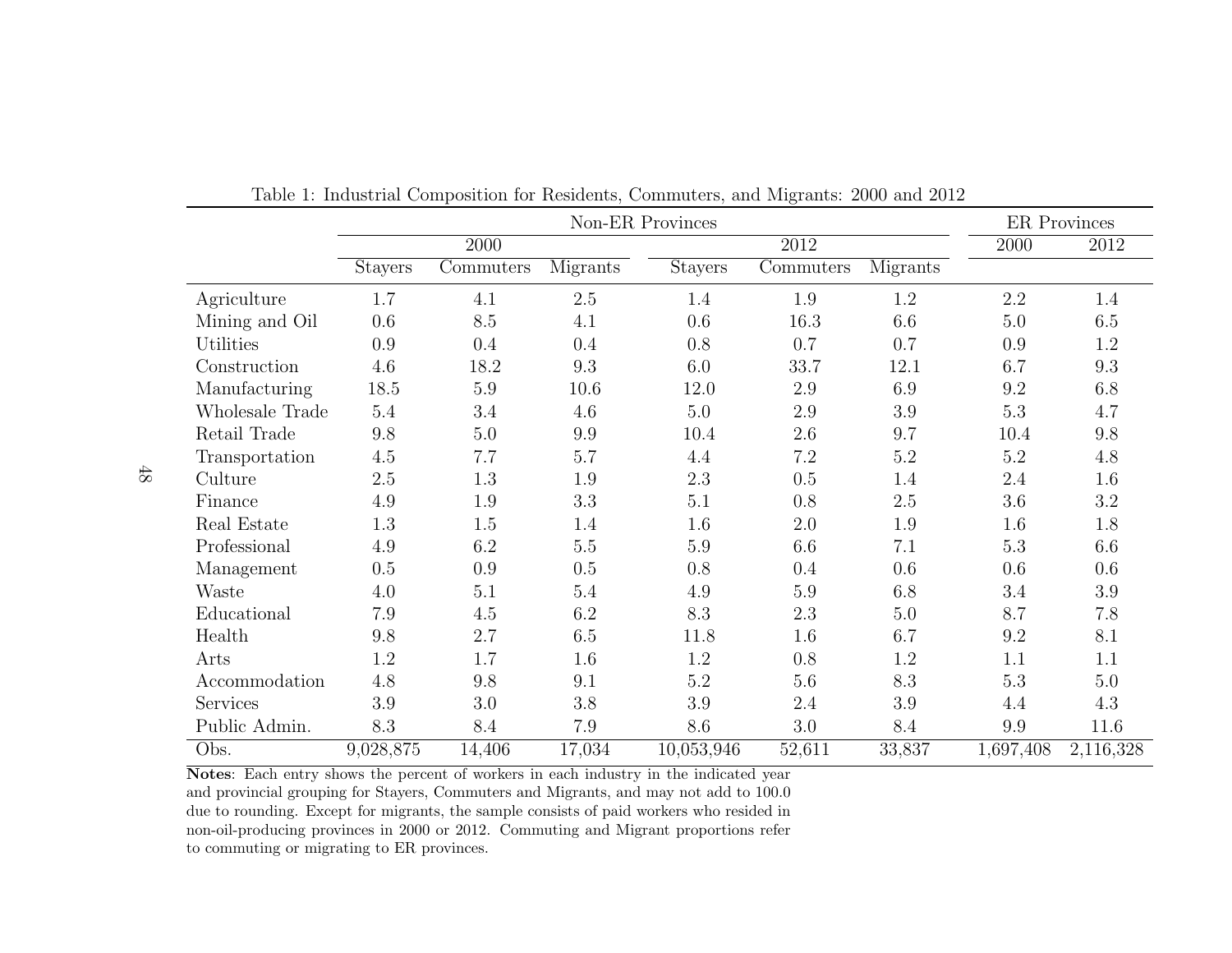|                                | (1)                    | (2)             |
|--------------------------------|------------------------|-----------------|
| Industry                       | Including skill matrix | No skill matrix |
| Oil and gas                    | 0.17                   | 0.24            |
| Mining                         | 0.14                   | 0.23            |
| Utilities                      | 0.1                    | 0.25            |
| <b>Bldg Construction</b>       | 0.02                   | 0.14            |
| Heavy Construction             | 0.07                   | $0.2\,$         |
| <b>Textile Products</b>        | $-0.05$                | $-0.11$         |
| Wood Products                  | $-0.07$                | $-0.18$         |
| Petroleum Products             | 0.03                   | 0.02            |
| Chemical Manufacturing         | $-0.05$                | $-0.09$         |
| Computer and Electronics       | $-0.17$                | $-0.14$         |
| <b>Transport Equipment</b>     | $-0.08$                | $-0.16$         |
| Petroleum Product distribution | 0.15                   | 0.25            |
| <b>Furniture Stores</b>        | $-0.1$                 | $-0.12$         |
| Electronic stores              | $-0.12$                | $-0.09$         |
| Air Transportation             | $-0.1$                 | $-0.18$         |
| Pipelines                      | 0.27                   | 0.3             |
| Financial                      | $-0.1$                 | $-0.09$         |
| Education                      | $-0.06$                | $-0.07$         |
| Health                         | $-0.04$                | $-0.05$         |
| Recreation                     | $-0.12$                | $-0.13$         |
| Accommodation                  | $-0.04$                | $-0.04$         |
| Food Retail                    | $-0.03$                | $-0.02$         |
| Public admin.                  | $-0.14$                | 0.11            |

<span id="page-48-0"></span>Table 2: Growth in adjusted log earnings, 2000-2012, Selected Industries

Notes: Changes measured relative to base group: crop production. Column 1 displays industrial premia calculated from log earnings regressions that include the 7x7 matrices corresponding to earnings quintiles, nonemployment, and self-employment as well as full interactions of gender, immigrant status, and a quadratic in age. Column 2 is based on log earnings regressions with full interactions of gender, immigrant status, and a quadratic in age but without the 7x7 matrices.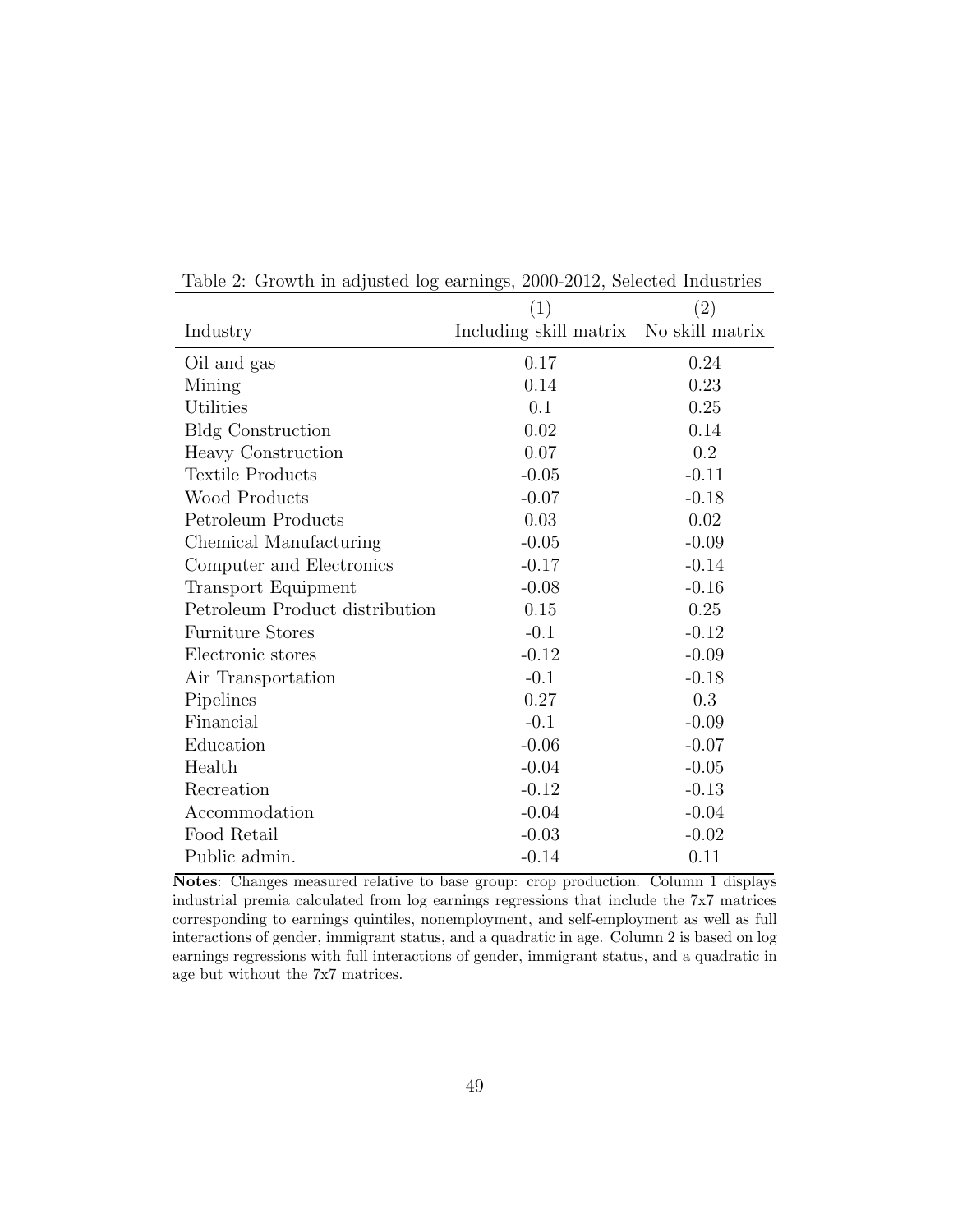| <u>u iced</u>                  |                   |                       |                   |                         |                    |                     |
|--------------------------------|-------------------|-----------------------|-------------------|-------------------------|--------------------|---------------------|
|                                | (1)<br><b>OLS</b> | (2)<br>2SLS           | (3)<br><b>OLS</b> | (4)<br>2SLS             | (5)<br>2SLS        | (6)<br><b>OLS</b>   |
| $\Delta R_{ct}$                | $0.98*$<br>(0.31) | $0.86*$<br>(0.42)     | $1.00*$<br>(0.31) | $0.96*$<br>(0.32)       | $1.12*$<br>(0.37)  |                     |
| $\Delta X_{ct}^P$              | $-6.84$<br>(7.99) | 21.15<br>(29.99)      |                   |                         |                    |                     |
| $\Delta X_{ct}^T$              | $2.87*$<br>(1.43) | 4.27<br>(2.82)        | 2.32<br>(1.30)    | $7.78*$<br>(2.03)       | $9.68*$<br>(2.52)  |                     |
| $\Delta Emp_{ct}$              | $0.42*$<br>(0.08) | $0.90^\ast$<br>(0.32) | $0.42*$<br>(0.08) | $0.42*$<br>(0.08)       |                    |                     |
| $IV_{ct}^X$                    |                   |                       |                   |                         |                    | $0.034*$<br>(0.007) |
| Industry $\times$ Year         | Yes               | Yes                   | Yes               | Yes                     | Yes                | Yes                 |
| Obs.<br>$R^2$                  | 14,247<br>0.41    | 14,247                | 14,247<br>0.41    | 14,247                  | 14,247             | 14,247<br>0.40      |
| Instrument set                 |                   | All                   |                   | IV1, IV2<br>$IV3, IV^X$ | IV1, IV2<br>$IV^X$ |                     |
| First-Stage:<br>SW $p$ -value: |                   |                       |                   |                         |                    |                     |
| $\Delta R_{ct}$                |                   | 0.000                 |                   | 0.000                   | 0.000              |                     |
| $\Delta X_{ct}^P$              |                   | 0.029                 |                   |                         |                    |                     |
| $\Delta X_{ct}^T$              |                   | 0.000                 |                   | 0.000                   | 0.000              |                     |
| $\Delta Emp_{ct}$              |                   | 0.001                 |                   |                         |                    |                     |
| Over-id. $p$ -value            |                   | 0.244                 |                   | 0.963                   | 0.430              |                     |

<span id="page-49-0"></span>Table 3: Estimation Results, Canada, Non-Panel Based, Including 7x7 Matrices

Notes: Standard errors, in parentheses, are clustered at the economic region level. The asterisk (\*) denotes significance at the 5% level. All models are estimated using 55 economic regions by 102 industry cells in four year differences. The dependent variable is the change in regression adjusted log earnings, and cells with less than 20 observations are excluded.  $\Delta R_{ct}$  is average rent in the economic region,  $\Delta X_{ct}^P$  and  $\Delta X_{ct}^T$  are the change in the value of the permanent move and commuting option, respectively. Columns 1, 3, and 6 are estimated via Ordinary Least Squares and columns 2, 4, and 5 are estimated via Two Stage Least Squares. All estimates are unweighted. The instrument set in column 2 includes  $IV1, IV2, IV3$  and  $IV<sup>X</sup>$ , in addition to two instruments discussed in footnote 24. The bottom panel of the table contains the Sanderson-Windmeijer (SW) first-stage statistics for the indicated excluded variables in the 2SLS procedure. The last row shows the p-value for the Hansen  $J$  overidentification test.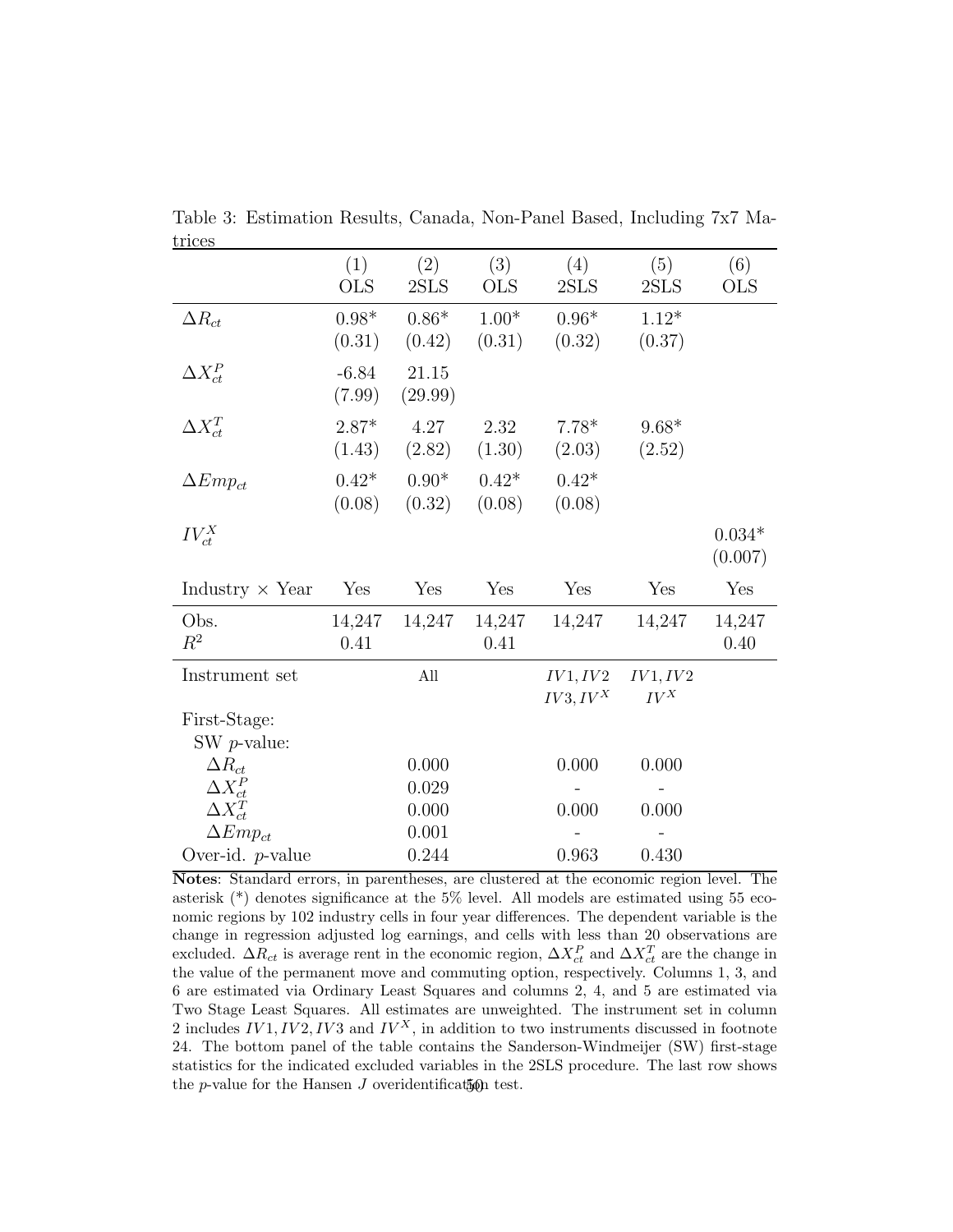|                     |          | Actual Predicted | Proportion |
|---------------------|----------|------------------|------------|
|                     | (1)      | (2)              | (3)        |
| <b>Non-ER Provs</b> |          |                  |            |
| Both Genders, 22-64 | 0.066    | 0.009            | 0.14       |
| Males, 22-34        | $-0.011$ | 0.021            | $-1.86$    |
| <b>Maritimes</b>    |          |                  |            |
| Both Genders, 22-64 | 0.17     | 0.041            | 0.25       |
| Males, 22-34        | 0.13     | 0.079            | 0.61       |
| Cape Breton         |          |                  |            |
| Both Genders, 22-64 | 0.19     | 0.13             | 0.70       |
| Males, 22-34        | 0.12     | 0.25             | 2.07       |
| Ontario             |          |                  |            |
| Both Genders, 22-64 | 0.026    | 0.004            | 0.15       |
| Males, 22-34        | $-0.11$  | 0.010            | $-0.093$   |
| Toronto             |          |                  |            |
| Both Genders, 22-64 | $-0.012$ | 0.002            | $-0.17$    |
| Males, 22-34        | $-0.15$  | 0.0058           | $-0.039$   |
| BС                  |          |                  |            |
| Both Genders, 22-64 | 0.024    | 0.024            | 1.00       |
| Males, 22-34        | 0.014    | 0.067            | 4.81       |

<span id="page-50-0"></span>Table 4: Actual and Predicted Wage Changes: 2000 to 2012

Notes: This table contains actual and predicted wage changes for the specified location and demographic group for the period from 2000 to 2012. Column 1 shows the proportional changes in the mean wage. Column 2 shows the predicted change based on the commuting coefficient in column 4 of Table [3,](#page-49-0) combined with the value of  $\Delta X_{ct}^T$  for the specified group for the 2002 to 2012 period. Column 3 shows the proportion of the mean wage change in column 1 that is predicted predicted in column 2.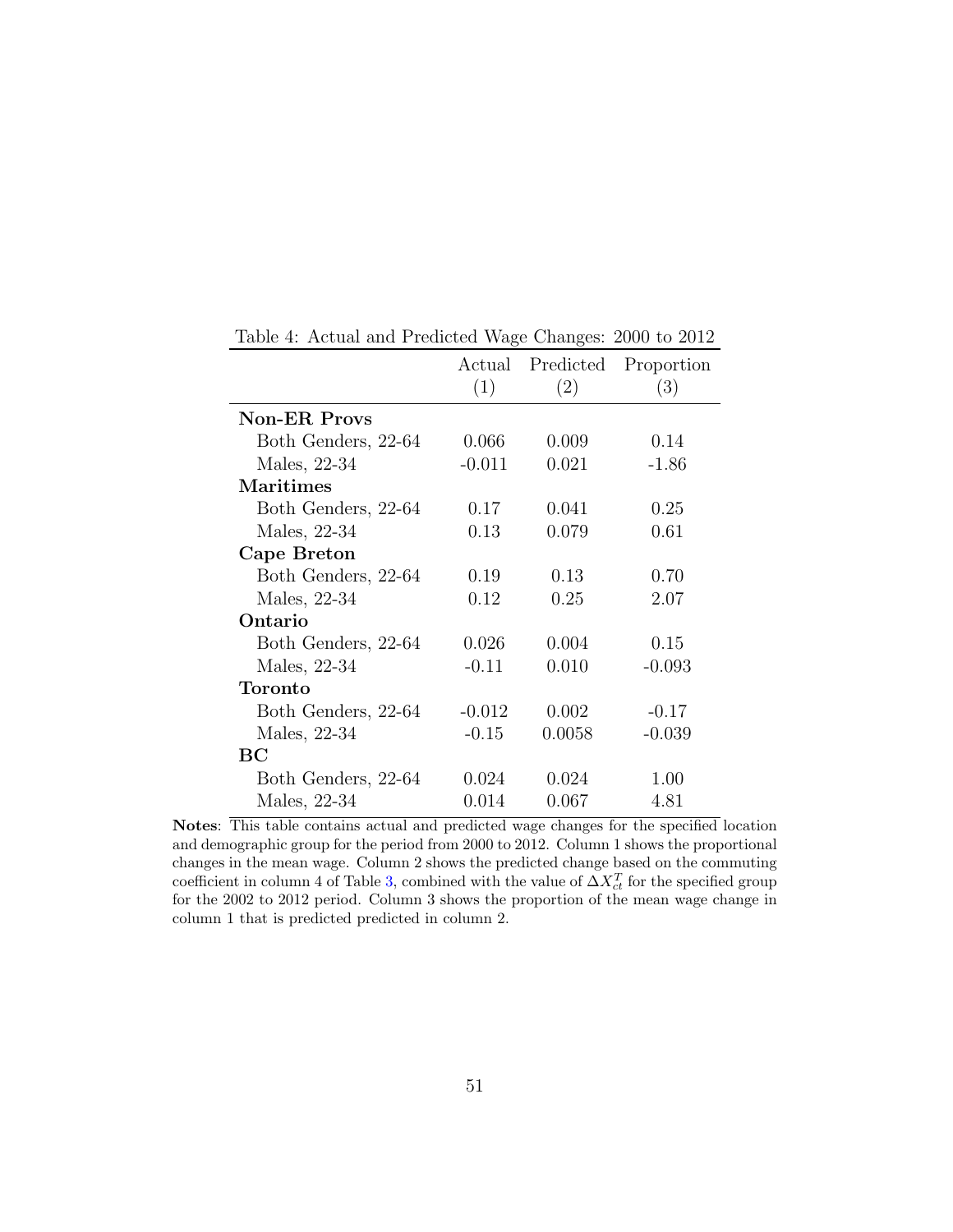|                        | Non-Panel, No Skill Matrix |         |                  |              | Panel, with Skill Matrix |                  |
|------------------------|----------------------------|---------|------------------|--------------|--------------------------|------------------|
|                        | (1)                        | (2)     | (3)              | (4)          | (5)                      | (6)              |
|                        | $_{\rm OLS}$               | 2SLS    | 2SLS             | $_{\rm OLS}$ | 2SLS                     | 2SLS             |
| $\Delta R_{ct}$        | $0.82*$                    | $1.01*$ | $1.09*$          | $1.22*$      | $1.23*$                  | $1.21*$          |
|                        | (0.21)                     | (0.31)  | (0.34)           | (0.21)       | (0.22)                   | (0.23)           |
| $\Delta X_{ct}^T$      | 0.35                       | $3.29*$ | $3.82*$          | $-0.14$      | $3.33*$                  | $4.24*$          |
|                        | (0.57)                     | (1.31)  | (1.48)           | (0.56)       | (1.39)                   | (1.65)           |
| $\Delta Emp_{ct}$      | $0.35*$                    | $0.33*$ |                  | $0.34*$      | $0.33*$                  |                  |
|                        | (0.07)                     | (0.07)  |                  | (0.09)       | (0.09)                   |                  |
|                        |                            |         |                  |              |                          |                  |
| $Industry \times Year$ | Yes                        | Yes     | Yes              | Yes          | Yes                      | Yes              |
| Obs.                   | 14,247                     | 14,247  | 14,247           | 12,003       | 12,003                   | 12,003           |
| $R^2$                  | 0.20                       |         |                  | 0.99         |                          |                  |
| Instrument set         |                            |         | $IV1, IV2, IV^X$ |              |                          | $IV1, IV2, IV^X$ |
| First-Stage:           |                            |         |                  |              |                          |                  |
| $SW$ <i>p</i> -values: |                            |         |                  |              |                          |                  |
| $\Delta R_{ct}$        |                            | 0.000   | 0.000            |              | 0.000                    | 0.000            |
| $\Delta X_{ct}^T$      |                            | 0.000   | 0.000            |              | 0.000                    | 0.000            |

<span id="page-51-0"></span>Table 5: Estimation Results, Alternative Specifications

Notes: Standard errors, in parentheses, are clustered at the economic region level. The asterisk (\*) denotes significance at the 5% level. All models are estimated using 55 economic regions by 102 industry cells in four year differences. The dependent variable is the change in regression adjusted log earnings, and cells with less than 20 observations are excluded. In columns 1-3, the regression adjustment does not include the  $7\times7$  skill matrix. In columns 4-6, the regression adjustment includes the 7×7 skill matrix and focuses on a panel of individuals who never move or commute from their economic region over the sample period.  $\Delta R_{ct}$  is average rent in the economic region and  $\Delta X_{ct}^T$  are the change in the value of the commuting option. Columns 1 and 4 are estimated via Ordinary Least Squares and columns 2, 3, 5, and 6 are estimated via Two Stage Least Squares. All estimates are unweighted. The bottom panel of the table contains the Sanderson-Windmeijer (SW) first-stage statistics for the indicated excluded variables in the 2SLS procedure. The last row shows the  $p$ -value for the Hansen  $J$  overidentification test.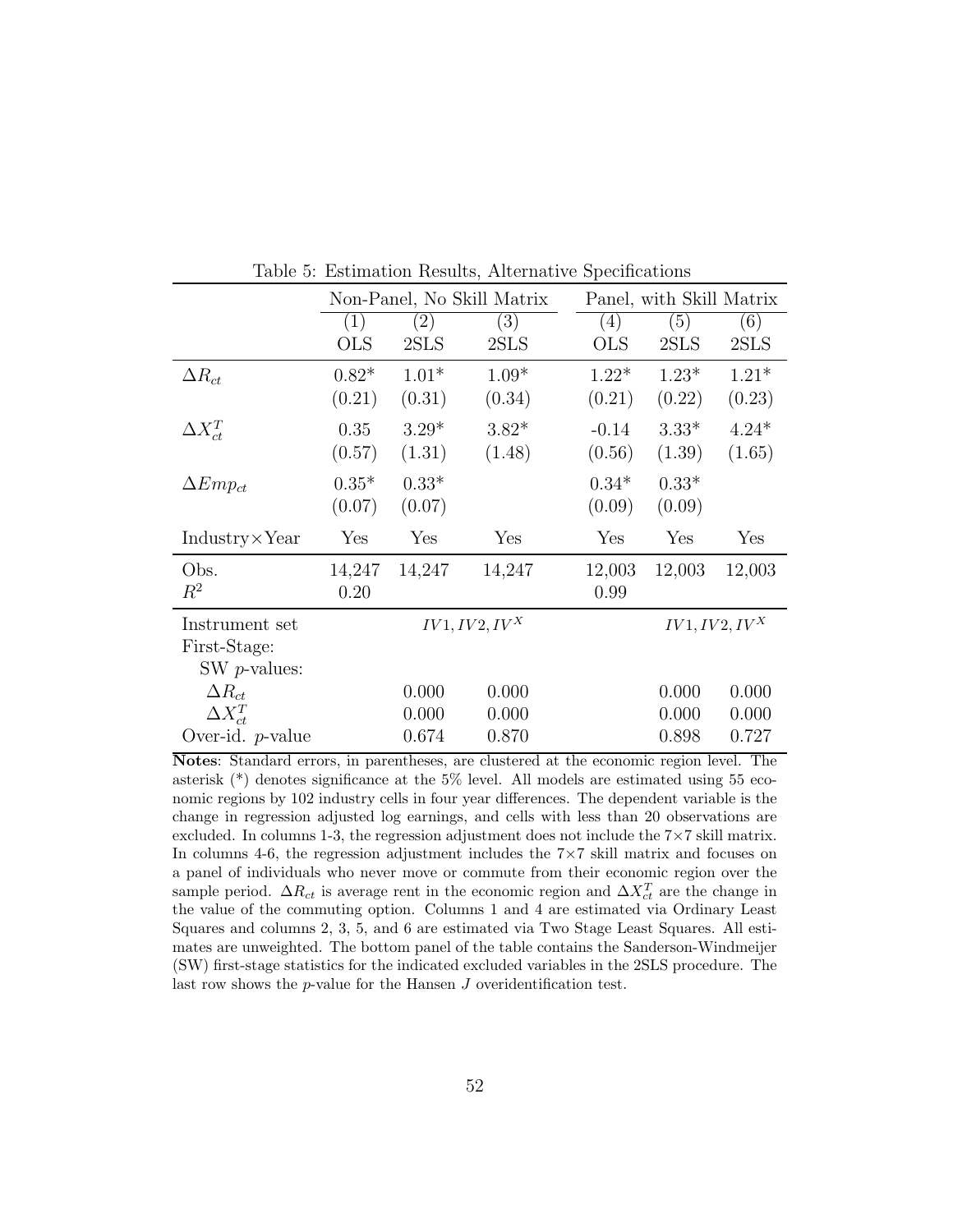<span id="page-52-0"></span>Table 6: Log Wage and Earnings Levels, Canada and the US

|      |            | Hourly Wage |        | Weekly Wage |        |        | Annual Earnings |          |
|------|------------|-------------|--------|-------------|--------|--------|-----------------|----------|
|      | <b>CPS</b> | <b>LFS</b>  | Census | Census      | Census | Census | Tax Data        | Tax Data |
| Year | НS         | Canada      | US     | Canada      | US     | Canada | US              | Canada   |
| 2000 | 2.69       | 2.85        | 6.48   | 6.56        | 10.34  | 10.32  |                 | 10.3     |
| 2005 | 2.68       | 2.85        | 6.44   | 6.6         | 10.29  | 10.36  |                 | 10.31    |
| 2010 | 2.68       | 2.92        | 6.4    | 6.65        | 10.23  | 10.38  |                 | 10.35    |

Notes: Each entry shows the value of the average log wage or earnings, calculated using the indicated data set, year and wage measure. Columns 1 and 2 are based on the same real hourly wage data from the LFS for Canada and CPS for the US used Figure 1. For the remaining columns, the Canadian data is from the 2001 and 2005 Censuses and the 2011 National Household Survey. The US data is from the 2000 US Census and the 2005 and 2010 American Community Surveys. All data is for individuals between 20-54 years of age, working for wages and salary.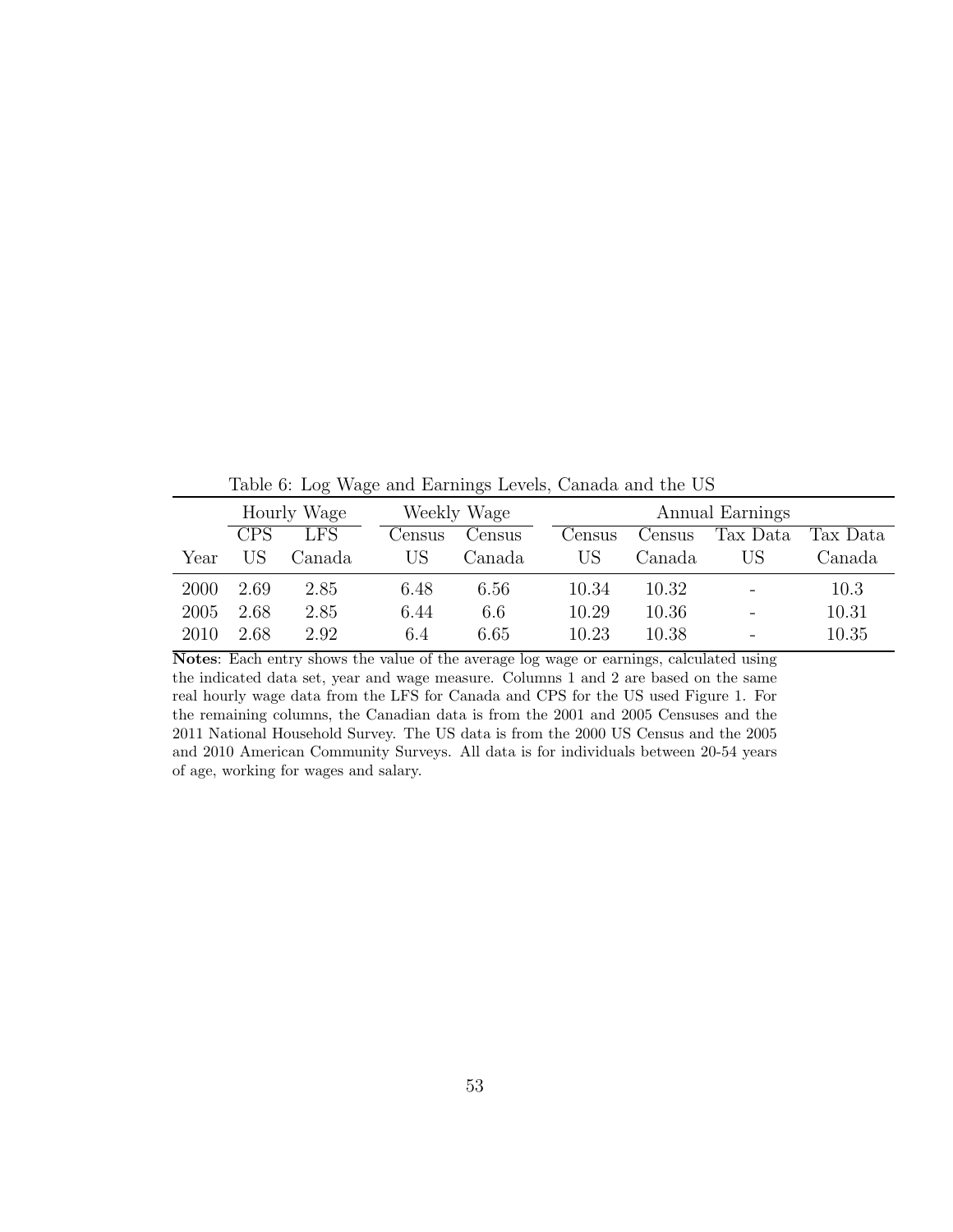<span id="page-53-0"></span>

|                                 | (1)        | (2)      | (3)        | (4)      |
|---------------------------------|------------|----------|------------|----------|
|                                 | <b>OLS</b> | 2SLS     | <b>OLS</b> | 2SLS     |
| $\Delta R_{ct}$                 | $2.80*$    | $3.21*$  | $2.63*$    | $2.03*$  |
|                                 | (0.36)     | (0.42)   | (0.40)     | (0.50)   |
| $\Delta Emp_{ct}$               | $0.41*$    | $0.40*$  | $0.42*$    | $0.44*$  |
|                                 | (0.10)     | (0.10)   | (0.10)     | (0.09)   |
| $\Delta$ ER Share <sub>ct</sub> |            |          | 0.85       | $7.62*$  |
|                                 |            |          | (0.99)     | (2.40)   |
| $Industry \times Year$          | Yes        | Yes      | Yes        | Yes      |
| Obs.                            | 18,568     | 18,568   | 18,568     | 18,568   |
| $R^2$                           | 0.50       |          | 0.50       |          |
| Instrument set                  |            | IV1, IV2 |            | IV1, IV2 |
|                                 |            |          |            | $IV^X$   |
| First-Stage:                    |            |          |            |          |
| SW $p$ -value:                  |            |          |            |          |
| $\Delta R_{ct}$                 |            | 0.00     |            | 0.00     |
| $\Delta$ ER Share <sub>ct</sub> |            |          |            | 0.00     |
| Over-id. $p$ -value             |            | 0.04     |            | 0.29     |

Table 7: Estimation Results, Full Country Sample, Including  $7 \times 7$  Matrices

Notes: Standard errors, in parentheses, are clustered at the economic region level. The asterisk (\*) denotes significance at the 5% level. All models are estimated using 73 economic regions by 102 industry cells in four year differences. The dependent variable is the change in regression adjusted log earnings, and cells with less than 20 observations are excluded.  $\Delta R_{ct}$  is average rent in the economic region.  $\Delta ER$  Share<sub>ct</sub> is the fraction of employment in the resource extraction sector in the economic region. Columns 1 and 3 are estimated via Ordinary Least Squares and columns 2 and 4 are estimated via Two Stage Least Squares. All estimates are unweighted. The bottom panel of the table contains the Sanderson-Windmeijer (SW) first-stage statistics for the indicated excluded variables in the 2SLS procedure. The last row shows the  $p$ -value for the Hansen  $J$  overidentification test.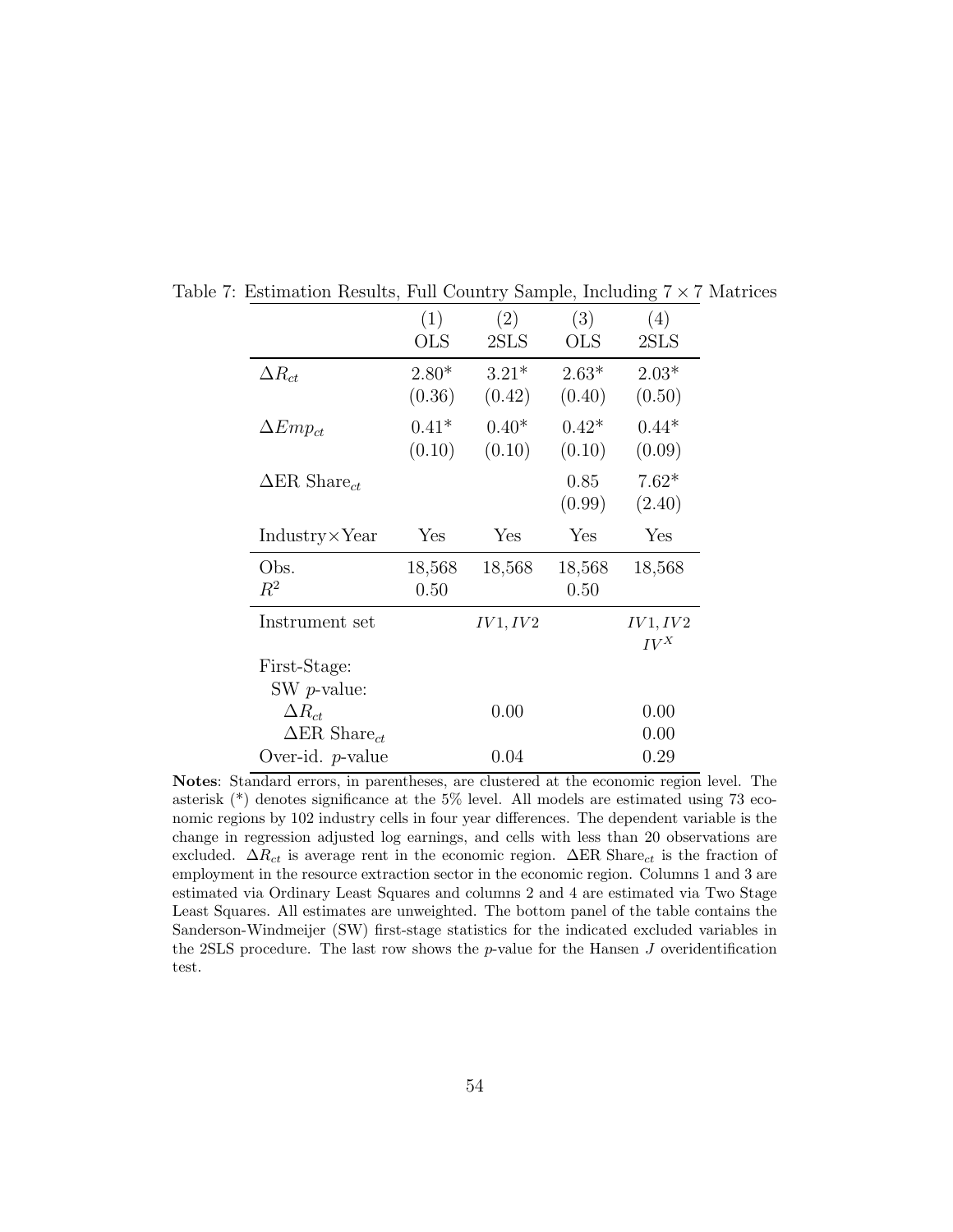|     | Prov.    | Source         | Effect       | Share        | Contribution Cumulative |       | Proportion                                |
|-----|----------|----------------|--------------|--------------|-------------------------|-------|-------------------------------------------|
|     |          |                | $\mathbf{a}$ | $\mathbf{b}$ | $(a) \times (b)$        |       | $100 \times \frac{(a) \times (b)}{0.076}$ |
| (1) | $\rm ER$ | Shift-Share    | 0.016        |              | 0.003                   | 0.003 | 3.36                                      |
| (2) |          | Spillover      | 0.154        | 0.16         | 0.025                   | 0.027 | 35.82                                     |
| (3) | $Non-ER$ | Commuting      | 0.009        |              | 0.008                   | 0.035 | 46.21                                     |
| (4) |          | Labour Supply  | 0.002        | 0.84         | 0.002                   | 0.037 | 48.80                                     |
| (5) |          | Induced Demand | 0.001        |              | 0.001                   | 0.038 | 49.91                                     |

<span id="page-54-0"></span>Table 8: Decomposition of Resource Boom Wage Effects in Canada

Notes: Decomposition results discussed in section [7.](#page-35-0) The decomposition is broken down between ER and non-ER provinces, and contains the contribution from each indicated source. The impact of each source is given by (a) multiplied by the size of the province (b), to give the contribution towards total wage change. The last column shows the proportion of the total average wage change cumulatively explained by each source.